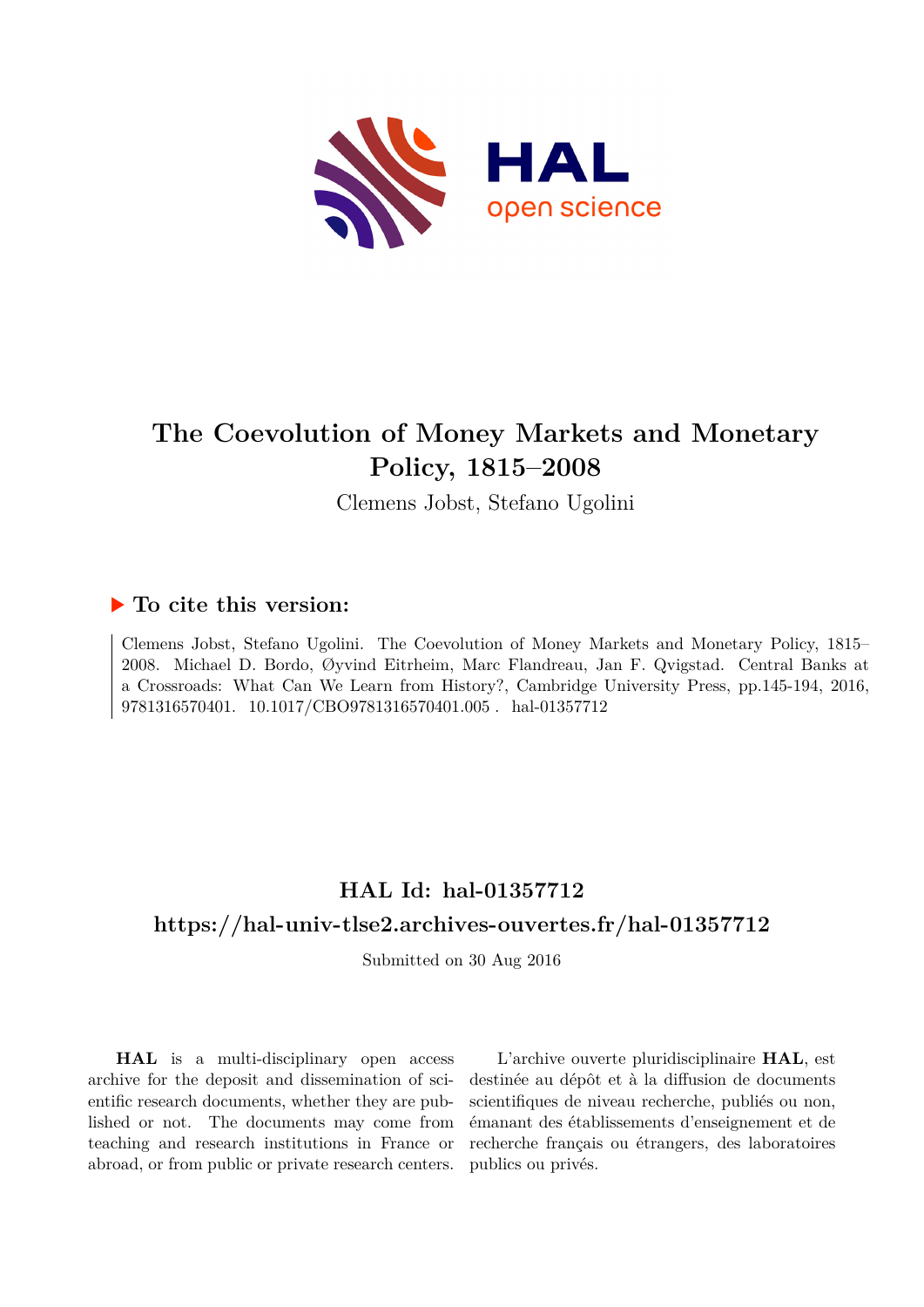## **The Coevolution of Money Markets and Monetary Policy, 1815-2008**\*

Clemens Jobst *(Oesterreichische Nationalbank and CEPR)* 

> Stefano Ugolini *(University of Toulouse)*

#### **Abstract:**

*Money market structures shape monetary policy design, but the way central banks perform their operations also has an impact on the evolution of money markets. This is important, because microeconomic differences in the way the same macroeconomic policy is implemented may be non-neutral. In this paper, we take a panel approach in order to investigate both directions of causality. Thanks to three newly-collected datasets covering ten countries over two centuries, we ask (1) where, (2) how, and (3) with what results interaction between money markets and central banks has taken place. Our findings allow establishing a periodization singling out phases of convergence and divergence. They also suggest that exogenous factors – by changing both money market structures and monetary policy targets – may impact coevolution from both directions. This makes sensible theoretical treatment of the interaction between central bank policy and market structures a particularly complex endeavor.* 

JEL: E52; G15; N20.

l

Keywords: Central banking; Money markets; Monetary policy implementation.

<sup>\*</sup> Contact: clemens.jobst@oenb.at or stefano.ugolini@ut-capitole.fr. The paper was presented in the context of an ECB Committee on Financial Integration roundtable on "Trade bills revisited", Frankfurt, July 7, 2014. We are grateful to Ulrich Bindseil, Philippine Cour-Thimann and Bernhard Winkler for their invitation. The paper was initially prepared for the Norges Bank's Bicentenary Project conference "Of the Uses of Central Banks", Oslo, June 5-6, 2014. We thank the conference organizers Michael Bordo, Øyvind Eitrheim, Marc Flandreau, and Jan Qvigstad for their invitation for contribution and helpful advice. We owe a great debt to Olivier Accominotti, Bill Allen, Vincent Bignon, Larry Neal, Pilar Nogués-Marco, William Roberds, Nathan Sussman, Lars Øksendal and to colleagues from the Belgian, Dutch, English, and Italian central banks and the ECB, as well as to participants to presentations at Universidad Carlos III de Madrid, at the University of Warwick, at the Federal Reserve Banks of Atlanta and New York, as well as at the ECB, for sharing with us their data and/or their views on earlier drafts. The opinions expressed in this paper do not necessarily reflect those of Norges Bank, Oesterreichische Nationalbank, or the Eurosystem. The usual disclaimers apply.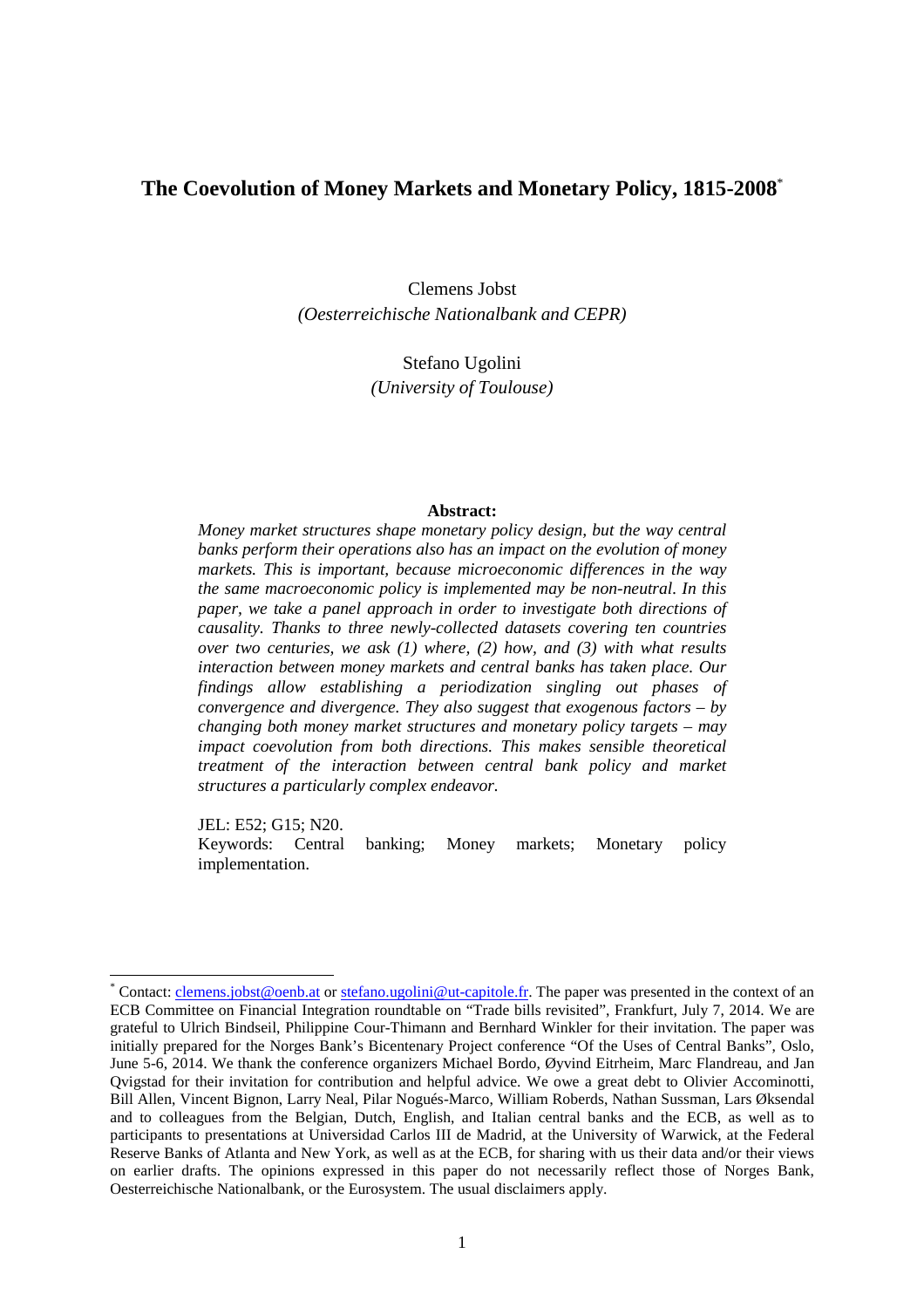*"That in their activities and operations, the Federal Reserve banks influence and are influenced by developments in the money market is but the statement of a truism. Central banks must adapt their policies to the particular credit economy in which they operate, and these policies, in turn, influence and shape money market trends" (Beckhart 1932, p.3).* 

### *1. Motivation*

Before 2008, central banks in developed countries not only pursued a similar macroeconomic policy – viz., slightly different versions of inflation targeting. They also implemented this policy in a broadly similar way and by relying on one main instrument: a short-term uncollateralized interbank market rate, which was kept close to the target value by liquidity-providing or liquidity-absorbing repo operations. These operations – often labelled open market operations – were done against safe assets, most often government debt, and on the central bank's own initiative. The standing facility or discount window, available at the discretion of commercial banks, was more or less stigmatized and reserved for use in cases of emergency.

But implementation frameworks also differed in some important respects. This became suddenly evident when the financial crisis hit in 2007/2008. Beforehand, the Federal Reserve had operated exclusively with a handful of dealers in the market for Treasury debt, while the European Central Bank traditionally auctioned liquidity to hundreds of large and small universal banks and against a much broader set of collateral. Few people cared about these differences as long as financial markets redistributed central bank liquidity smoothly within the banking system. When the wholesale market froze, however, the Fed had to introduce a number of new lending programs, while (at least in the initial phase of the crisis) the E.C.B. managed to cope with the shock without changing its existing framework. Since then, changes in market functioning and new regulation (in particular, liquidity requirements under Basel III) have raised concerns that in the medium term, the pre-crisis operational frameworks might no longer work as before and would thus need to be adjusted.

This suggests that the microeconomic aspects of monetary policymaking – which macroeconomics and economic policy have long neglected as a merely technical issue – are worth much more attention than they are usually paid. If implementation frameworks differ significantly across countries today, a look back in time uncovers even more important dissimilarities. This raises the question of understanding why implementation frameworks actually look the way they do.

Unfortunately, not much is known about the characteristics of such frameworks in different geographical and chronological contexts. Clearly there is some interaction between the structure of money markets and the practice of monetary policy, but the question has been hardly investigated in a comprehensive manner so far. In order to address it, this paper takes a panel approach. The idea is to systematize our dispersed knowledge on the evolution of money markets and monetary policymaking, to identify regularities, and to propose hypotheses about the relation between the two.

To our knowledge, this research is innovative in at least two respects. On the one hand, we are the first ones to perform a comparative analysis (based on several newly-collected datasets) of the microeconomic aspects of monetary policymaking for a relatively large number of countries over a period of nearly two centuries. As our survey starts with the early  $19<sup>th</sup>$  century, we are able to cover the entire history of still existing central banks for all of the countries included in our sample except for the Bank of England, which has a longer history still. On the other hand, we are the first ones to explicitly organize information in a framework of coevolution. Our idea is that there are mutually enforcing processes in the way money markets and monetary policymaking evolve over time: the way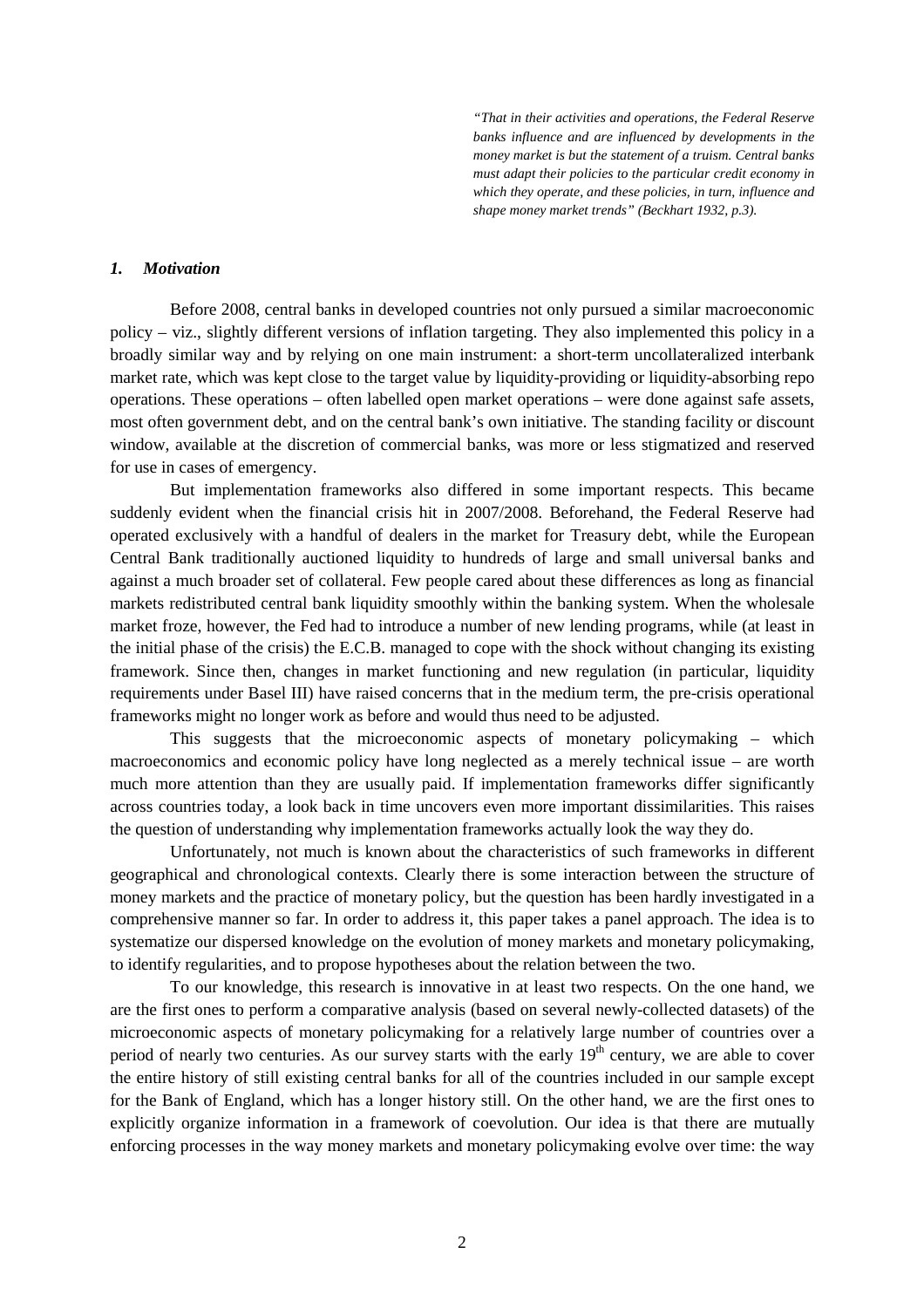the former work not only shapes, but is also shaped by the way the latter work. In our survey of historical evidence, we systematically collect information on both directions of causality.

Our work is at the crossroad of two independent strands of the economic and financial literature. On the one hand, there is the literature on the workings of money markets: it features a wealth of case studies focusing on specific markets in some given periods, but no panel analysis actually exists. On the other hand, there is the literature on monetary policy implementation: it features a number of interesting comparative analyses, but they either provide an only loosely connected collection of individual country portraits (e.g. Holbik 1973; Bank for International Settlements 1997), cover a short period of time (e.g. Kneeshaw and Van den Bergh 1989; Borio 1997) or a very limited number of countries (e.g. Goodhart *et al.* 1994; Bindseil 2004). As far as we know, works attempting to bring these two dimensions together are exceedingly scarce – one exception being Forssbæck and Oxelheim (2007), who cover a number of small European countries from 1980 to 2000. Our paper breaks new ground not only because it provides a panel analysis of a larger number of developed countries over a very long period, but also because it links these two strands of the literature in a systematic way throughout the analysis.

The remainder is organized as follows. Section 2 sketches a conceptual framework for approaching the question of the coevolution of money markets and monetary policy design. Section 3 constructs quantitative indicators to capture long-term trends and patterns, and presents three newlycollected historical datasets. Section 4 concludes.

#### *2. The Coevolution of Money Markets and Monetary Policy: A Conceptual Framework*

Coevolution is defined as the influence of closely associated objects on each other in their evolution: changes in A will trigger changes in B, which in turn will trigger changes in A – and so on and so forth, in a continuous loop. The medium- to long-run evolution of money market structures and monetary policy design is a clear case of such reciprocal influence. In what follows, we focus on the channels through which causality works in both directions. First, we ask how the way money markets are structured may impact the design of monetary policymaking. Then, we ask how the way monetary policy is designed may impact the structure of money markets. Finally, we present our approach with respect to this question.

#### *2.1 From Money Markets to Central Banks*

A central bank is generally defined as a banking institution whose liabilities (banknotes and deposits) play the role of ultimate medium of exchange (high-powered money) in a given geographical area. This privileged situation is granted to the central bank by its sitting at the center of the payments system. Such a privilege typically does not come without strings attached, as a central bank is often required to be the ultimate banker to the government. In view of this, a central bank's final objectives may be manifold. They may include: preventing disruptions in the payments system (by keeping an efficient financial infrastructure or implementing lending of last resort), protecting the real value of its liabilities (by maintaining convertibility, a foreign exchange target, or price stability), supporting government finance (by lending directly to the Treasury or keeping orderly conditions in the government debt market), supporting some particular institutions or sectors considered as strategically important (by providing subsidized loans or preferential credit conditions), and ensuring profitability to shareholders (by farming seigniorage and other operating revenues) – which historically often meant running a commercial banking business.

In order to pursue these aims, a central bank typically interacts with the rest of the financial system through the interface of money markets. A money market is generally defined as the locus in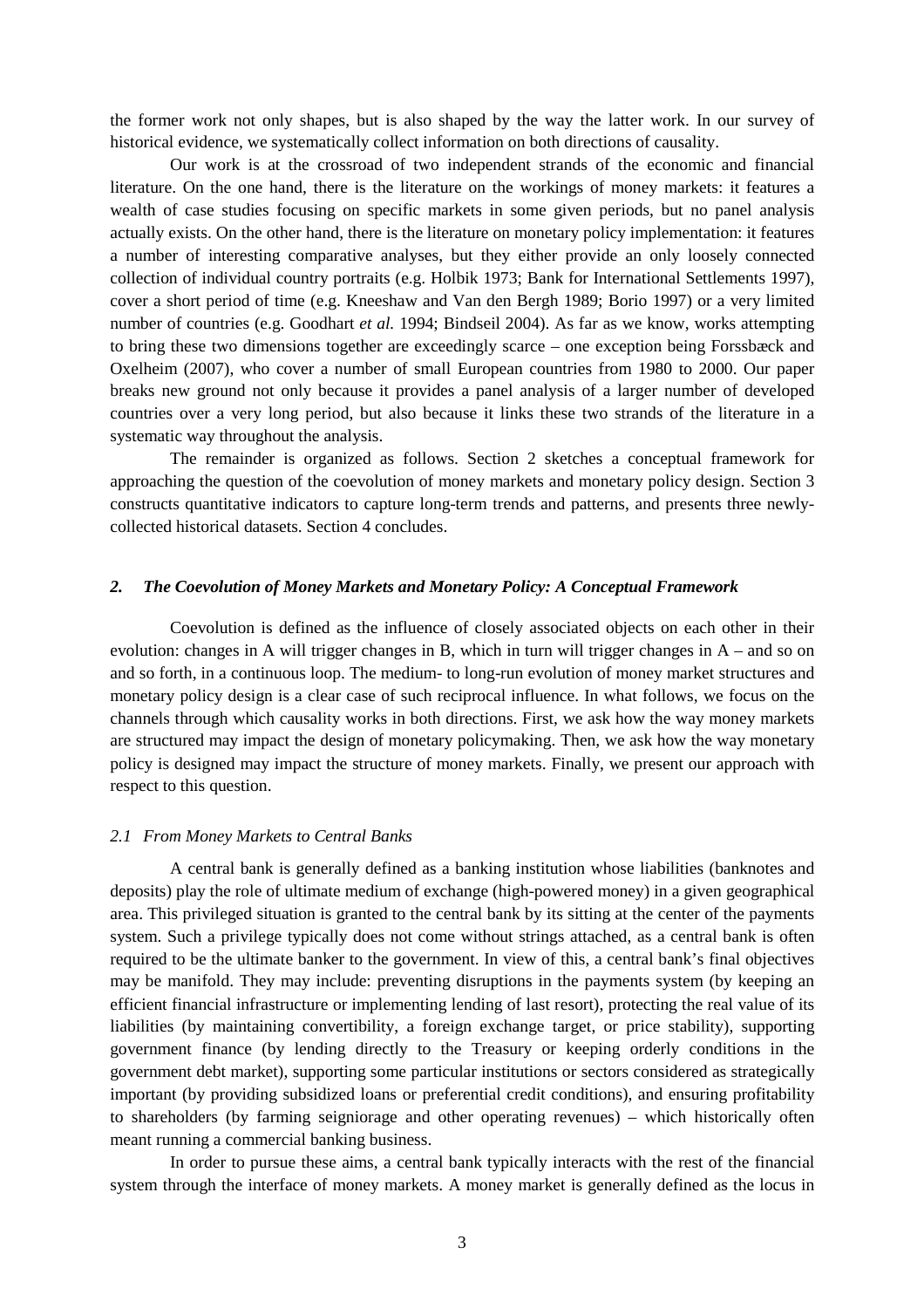which credit assets of short maturity (e.g. up to one year) are exchanged. Because of the particularly short average maturity of a central bank's liabilities, money markets tend to be its preferred domain of operation. Yet many different money markets often coexist, and the central bank will not necessarily be active in all of them. The choice to participate or not in a particular market may depend on different orders of factors. First, it may be dictated by the nature of the central bank's final objectives (e.g. entering the government debt market if political requirements imply so, or the foreign exchange market if a foreign exchange target is set). Second, it may be influenced by the fundamental properties of the underlying asset – viz., its *ex ante* liquidity (the existence of a sufficiently strong supply and demand) and inherent credit risk (the characteristics of debtors, the opportunity to create supervisory structures, the easiness to seize collateral). Third (and most important), it will be urged by the actual possibility for the central bank to produce significant and durable effects on the financial system – viz., the bank's capacity to effectively influence market prices and the market's ability to transmit impulses to the wider system and thus serve the bank so as to achieve its ultimate objectives.

Once the central bank has selected the money markets in which it will participate, it can proceed to organize its operations. The design of monetary operations depends on market characteristics at a twofold level. On the one hand, the bank may take either a passive or an active stance: it may leave initiative to provide (or withdraw) liquidity to its counterparties (as is the case with standing facilities) or, alternatively, take initiative on its own (as is the case with open market operations). On the other hand, according to the identity and features of market participants, the bank will decide on the counterparties it wants to interact with. This selection may be relatively neutral (including all or most market participants) or alternatively non-neutral (possibly creating privileged positions for a small group of counterparties, selected according to some particular criteria). The way monetary policy is designed will, in turn, have an impact on the market characteristics on the basis of which it had been formulated.

#### *2.2 From Central Banks to Money Markets*

Once a central bank has chosen to enter a given money market, the latter will no longer look the same. Because of the monetary authority's involvement, in fact, crucial changes are bound to take place in the microstructure of the market and, consequently, in the behavior of prices.

In view of its size and its faculty to create high-powered money out of nothing (albeit subject to some constraints), the central bank is not an actor in the money market as any other. In fact, the central bank's participation in a market inevitably enhances the liquidity of the market *ex post* – not only because it establishes a direct channel through which financial assets can be converted into cash, but also because it might encourage further participation via network effects. Moreover, a central bank often has the firepower to become the market-maker of the money markets it participates in – thus modifying their microstructure very radically. The presence of a market-maker impeding complete dry-ups of demand (i.e. a lender of last resort) may provide a money market with a competitive advantage with respect to others; such "subsidization" can be so extreme as to allow for the creation of previously inexistent markets. Thanks to its power, a central bank may be able to impose modifications on the characteristics of market participants (e.g. by refusing to operate with some kinds of counterparties) as well as on the characteristics of the exchanged assets (e.g. by requiring standardization or quality enhancement).

By construction, changes in the microstructure of money markets have a direct impact on price behavior. The market-maker's willingness to buy unlimited amounts at a given bid price (i.e. the existence of a purchase or lending facility) sets a ceiling to market prices, while its willingness to sell unlimited amounts at a given ask price (i.e. the existence of a selling facility) sets a floor. Prices can also be impacted indirectly by a central bank's spot and forward buying and selling operations, and –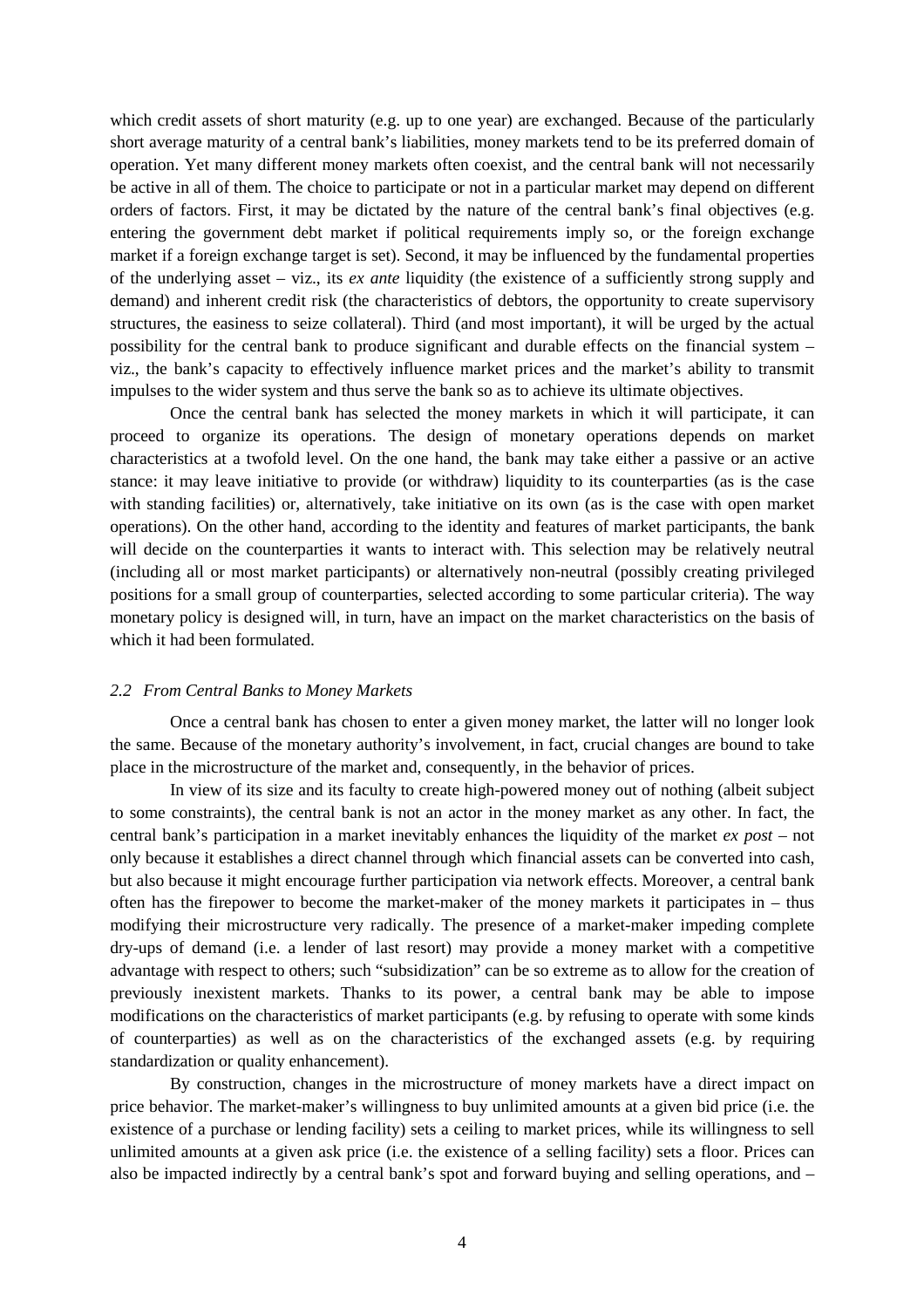even in the absence of transactions – by the simple creation of expectations. All of this will decrease the volatility of prices, thus potentially reducing the amount of market risk associated with the given monetary asset.

The relationship between central bank intervention and market success is far from being univocal, though. The complexity of this relationship emerges when money markets with an active central bank are compared to markets without. On the one hand, it is possible that non-participated markets suffer from a relative decline in liquidity and popularity in front of participated ones because of the above-mentioned reasons. This might imply, however, that a central bank' involvement in a market may get so heavy, that when policy objectives change and the central bank wants to disengage, the commercial market structure left behind is inadequate and there is a risk of a sudden loss of liquidity. On the other hand, however, the central bank's market power over participated markets may open scope for some sort of "regulatory" arbitrage: in fact, it is also possible that non-participated markets become an ideal outlet for those unable or unwilling to abide with the central bank's requirements, as well as for those looking at price volatility as a positive thing (i.e., generating profit opportunities). As a result, central banks' endeavor to impact money market structure may backfire, as it may not necessarily increase the efficacy of monetary policy itself.

#### *2.3 Conceptual Issues: Sum-Up*

The evolution of money markets and that of monetary policymaking are determined by both exogenous and endogenous factors. Money markets may evolve because of changes originating outside the financial system (e.g. increasing or decreasing demand or supply of a given asset as industrial or commercial practices develop). Some of these changes might be country-specific while others international. But money markets may also evolve because of modifications in the operational and regulatory policies adopted by central banks. In turn, monetary policymaking may evolve because of changes originating outside the financial system (e.g. increasing or decreasing importance attached to certain asset classes as political conditions develop), but also because of modifications in the characteristics of money markets. Assessing precisely the relative weight of exogenous and endogenous factors in triggering evolutionary trends is still an impossible task given the current state of our knowledge. In the light of this, we opt for a descriptive rather than an explanatory approach as a first step into this largely under-researched subject. In what follows, we try to mobilize as much as possible historical information. With the aim of identifying from hard data broad trends and empirical regularities, section 3 mainly presents quantitative evidence, complemented by qualitative information available from different types of sources. Our goal is to provide an as much as possible inclusive review of the coevolutionary trends that have emerged over the last two hundred years.

#### *3. Quantitative Evidence*

To develop a sense of how much the interaction between money markets and monetary policymaking has changed over time and to identify relevant criteria and indicators, it is convenient to start from an obvious but telling example: a basic comparison of the monetary practices of the world's most important central bank today (viz. the Federal Reserve) with those of the world's most important central bank around one hundred years before (viz. the Bank of England).

Before 2008, the Federal Reserve could be sketchily (albeit, under some respects, rather imperfectly) described as a central bank mainly operating *(a)* in the government bond market *(b)* by implementing repos  $(c)$  on its own initiative  $(d)$  with a relatively small number of counterparties  $(e)$ while offering a more or less stigmatized standing facility exclusively as an emergency tool, and this *(f)* with the aim of targeting the uncollateralized interbank market interest rate *(g)* in order for the latter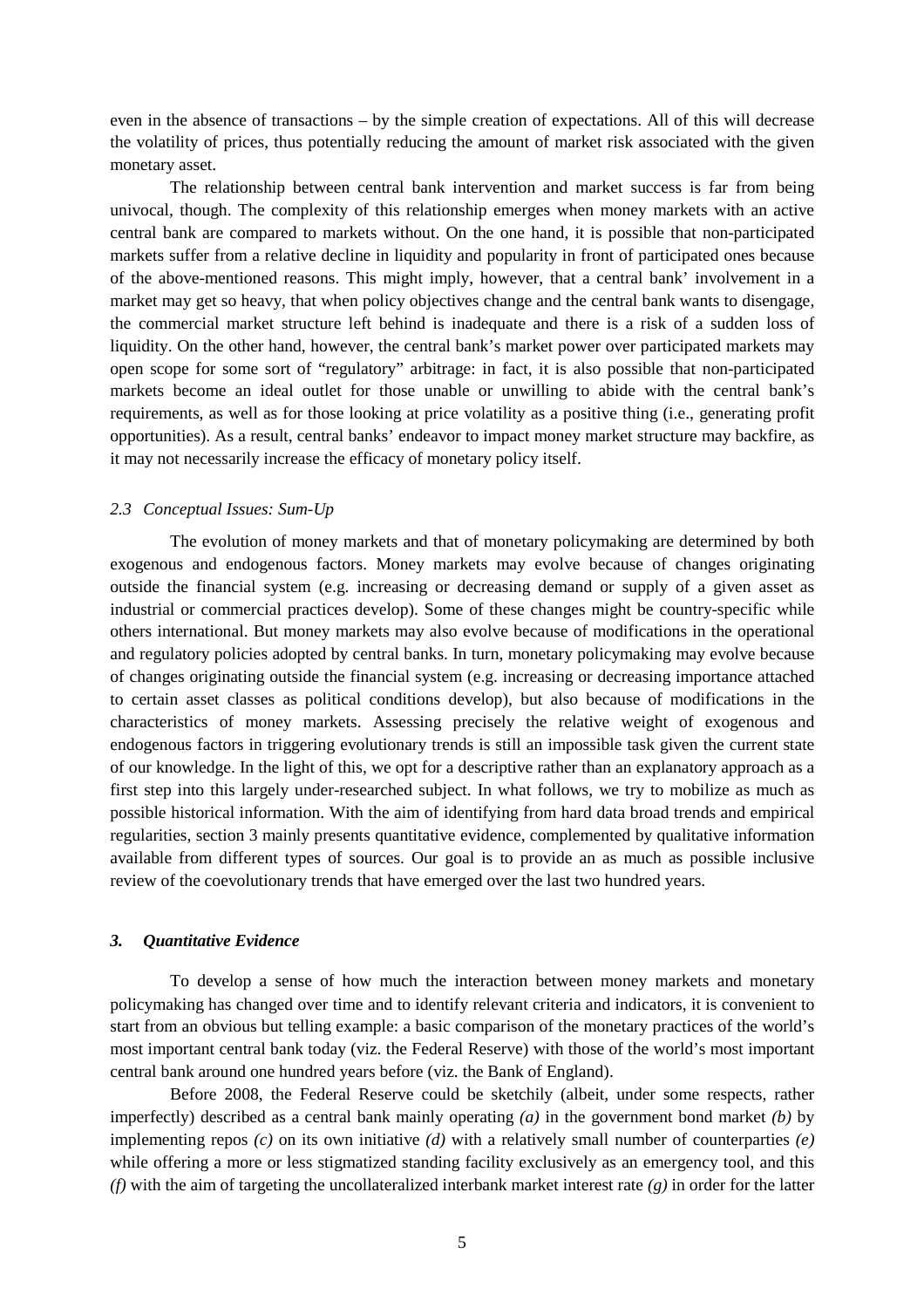to basically coincide with the main policy rate  $-$  i.e.,  $(h)$  much lower than the standing facility rate. One century ago, instead, the Bank of England could have been sketchily (but again, quite imperfectly) described as a central bank mainly operating *(a)* in the acceptance market *(b)* by discounting assets *(c)* on the initiative of counterparties, through a standing facility *(d)* potentially open to a very large number of counterparties (including non-banks) and *(e)* not stigmatized, *(f)* with the aim of targeting the acceptance market interest rate *(g)* in order for the latter to fluctuate freely *(h)* below or close to the standing facility rate.

This rough "bird's eye" comparison suggests that the design of monetary policy implementation frameworks has been subjected to major changes over the decades. It also allows singling out three main dimensions along which interaction between money markets and central banks can be described: **(1)** The **location** of the interaction, i.e. what is the money market in which the central bank mainly intervene (government debt market vs. acceptance market) *(a; f)*; **(2)** The **form** of the interaction, i.e. what is the type of financial operation the central bank mainly adopts for intervention (collateralized vs. uncollateralized, repos vs. discounts) *(a; b)*; and **(3)** The **substance** of the interaction, which has several aspects – what are the counterparties to the central bank *(d)*, who takes the initiative in monetary policy operations *(c)*, what are the limits to operations (quantitative restrictions or stigma) *(e)* – which altogether determine the relative position of official bank rates and market rates *(g; h)*. The three dimensions concern both directions of causation in coevolutionary patterns: what they all tell about is always the "reduced-form" outcome of the interaction between central bank preferences and choices, market structures and functioning, and fundamental factors affecting both. This does not in itself allow deducing the underlying supply and demand factors. Still, combined with assumptions and additional information on exogenous factors impacting market development and central bank preferences, it permits getting an idea on causation within the coevolution framework.

All three dimensions lend themselves to quantitative characterization. In order to be useful, quantitative indicators should not only be representative of coevolutionary trends and patterns. They should abstract from institutional details, yet reflect the economic logic underlying monetary intervention and market functioning – thus allowing for reasonable comparisons over time and space. Fortunately, available data allow constructing indicators abiding by these criteria: **(1)** Monetary authorities' main domain of intervention can be assessed by looking at the relative share of each money market instrument within their holdings – i.e., through an analysis of the composition of the asset side of central banks' balance sheets (a *stock variable*); **(2)** The forms of the relationship between markets and banks can be assessed by looking at the type of instruments most often used by the central bank – i.e., through an analysis of the turnover in central banks' operations (a *flow variable*); **(3)** The most substantial aspect of the relationship between markets and banks is price formation, which can be captured by comparing interest rates in the private market with official central bank rates – i.e., though an analysis of the spreads between interbank rates and standing facility rates (a *price variable*). In the end, the three indicators have to be interpreted together to yield a comprehensive picture of the bankmarket relationship.

The next three subsections will address these three questions through a panel analysis of each indicator across time and space. The sample includes a number of big and small countries, situated either at the core of international monetary system or at its periphery. Although we make an effort to provide a reasonably representative overview, our selection criterion is inevitably heuristic. Reflecting long-lasting world financial equilibria, the countries in our sample are mostly located in Western Europe (Austria, Belgium, Britain, France, Germany, Italy, the Netherlands, Norway, and Switzerland), but we also include the United States. Besides the central banks still existing to date (Oesterreichische Nationalbank, Banque Nationale de Belgique, Bank of England, Banque de France, Deutsche Bundesbank, Banca d'Italia, De Nederlandsche Bank, Norges Bank, Schweizerische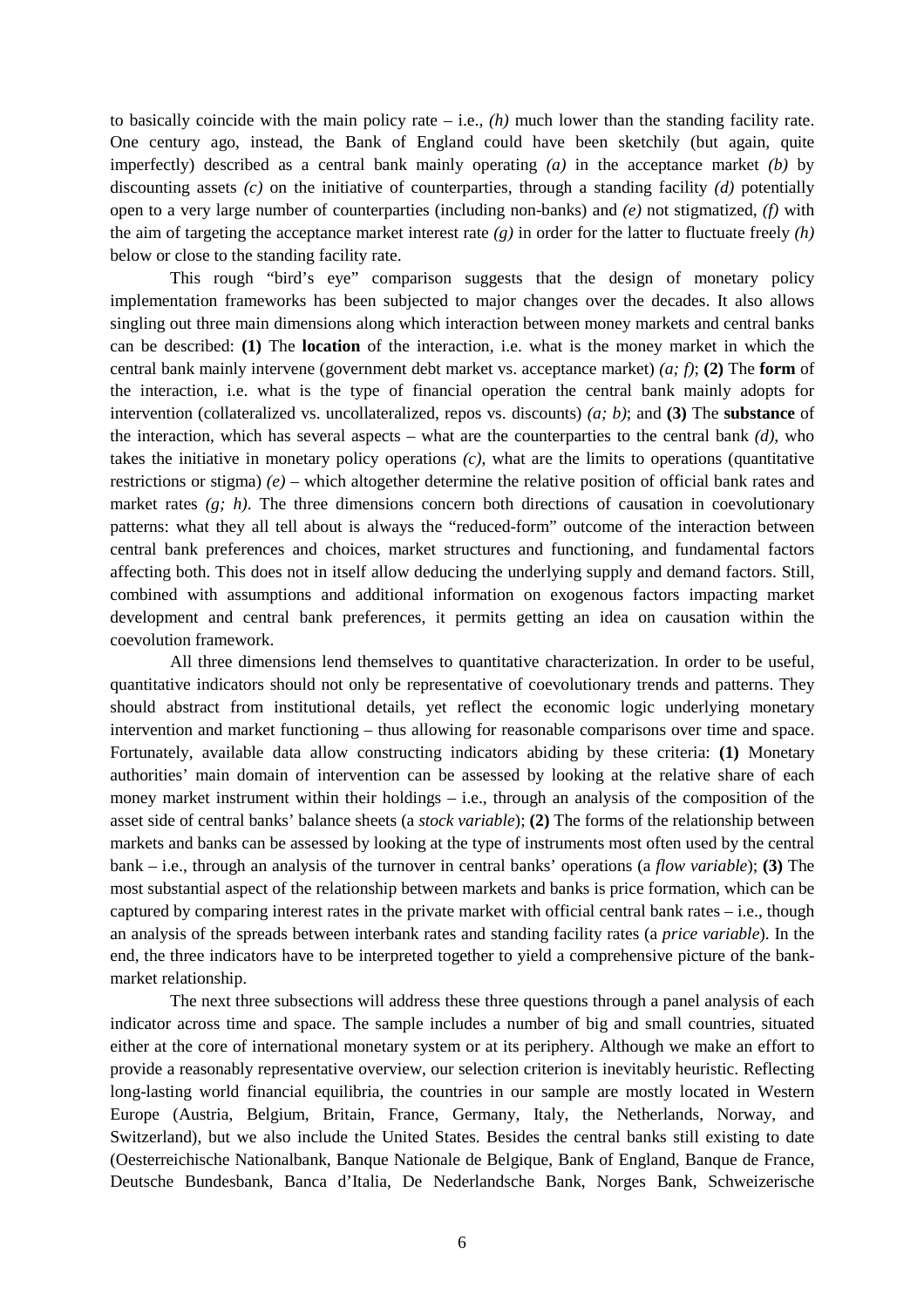Nationalbank, and the Federal Reserve), we also cover institutions that provided central banking functions in earlier times – such as the Second Bank of the United States, Belgium's Société Générale, Germany's Königliche Hauptbank, Preußische Bank, Reichsbank, and Bank deutscher Länder, and Italy's Banca di Genova and Banca Nazionale nel Regno d'Italia.

#### *3.1 The Location of Interaction: The Central Bank Balance Sheet*

The balance sheet of the central bank reflects all its transactions and operations: the issuance of banknotes, purchase and sale of precious metals and foreign exchange, investments, as well as monetary policy operations proper. The composition of the central bank's assets is determined by its ultimate and intermediate objectives that can include stable exchange rates or the convertibility of its liabilities into some foreign asset, a particular level of short-term interest rates, the quantity of some central bank liability or wider monetary aggregates, support to the government, profitability (notably in the case of privately owned central banks), or the support to some selected sectors or institutions. The central bank will choose its investment assets and the type of operations in order to achieve its objectives. Key characteristics of the assets are risk, maturity, and liquidity; key characteristics of the markets and operations are the possibility to influence or set prices, as well as the importance of the selected asset/market for the broader financial and economic structure – so that policy impulses are transmitted predictably to other asset prices and the real economy in accordance with the objectives of the central bank.

The use of balance sheet data for assessing central bankers' main domain of intervention does come with a number of caveats. Definitions are not uniform, as they reflect different realities: central bank balance sheets have always been drawn up in the absence of international standards and with accounting rules that vary substantially between countries and over time (Käppeli 1930; Bindseil 2004). Moreover, a high share of a particular instrument in the central bank's portfolio might not necessarily imply that this instrument is particularly important in money market management, but reflect other considerations such as the earning of returns, the subsidization of particular agents, or the transfer of resources to the government. A further complication is due to the fact that central bank reports typically distinguish according to operations, not underlying instruments – i.e. advances are not necessarily on securities but can be granted on the security of commercial bills, while discounts can apply to treasury bills and thus be completely unrelated to commercial bills based on private economic transactions. These constraints should be kept in mind when interpreting the following evidence. Despite these caveats, it is nonetheless fair to say that balance sheet data provide an illustrative representation of the broad lines along which interaction between money markets and central banks takes place.

An eternal concern for central banks is the liquidity of their investments. While such a concern might seem odd for the sole institution that can create liquidity at its will, the reasons relate to the way it has to pursue its monetary policy objectives. As long as central banks aimed to ensure the convertibility of their liquid liabilities (banknotes and deposits) into foreign assets (gold, silver, or foreign exchange) on demand, the bank's portfolio had to be sufficiently liquid to allow a quick reduction of the amount of outstanding liabilities to prevent the exhaustion of reserves of bullion or foreign exchange reserves. In the case of inconvertible fiat currencies there is no threat of a run on foreign reserves, yet the central bank has to be able to adjust the level of its liabilities in order to adjust liquidity conditions in line with its operational target (be it a short term interest rate, an exchange rate, or monetary aggregates). In this setting, the asset portfolio has again to be sufficiently liquid to allow for a precise and timely adjustment of the liquidity position of the banking sector.

Table 1 gives the composition of the asset side of the balance sheets of the central banks of the ten central banks in the sample for seven benchmark years (1835, 1880, 1909, 1928, 1950, 1970,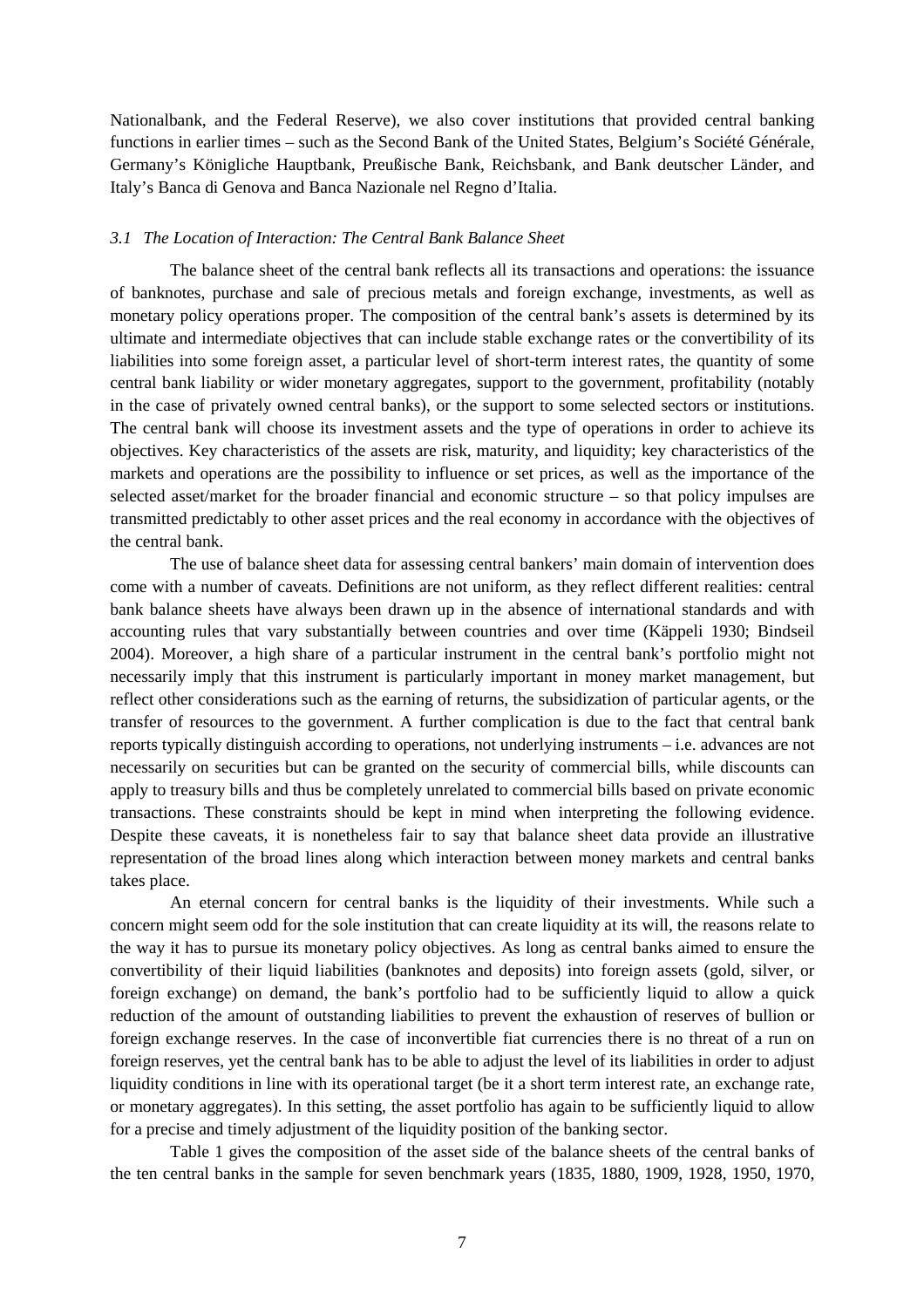and 1990).<sup>2</sup> The benchmark dates were selected according to three criteria: i) being representative of the period; ii) being as much as possible unbiased by cyclical factors (i.e., avoiding boom and bust periods); and iii) being compatible with data availability. Assets are grouped into the following broad categories: foreign assets, which can be decomposed into precious metals (gold, silver) and other foreign assets (bills of exchange, deposits abroad, securities denominated in foreign currencies); monetary policy operations as discounts, advances, and open market operations; and claims on the government, either as direct loans and overdrafts or holdings of government securities. In addition to these components, which are the most important from a monetary policy point of view, balance sheets also include other lending to the private sector (outside monetary policy operations) like mortgage loans, long-term lending to specific financial institutions, unspecified securities, and other assets including real estate, stakeholdings, etc.

Figure 1 summarizes the changes in the composition of central bank assets. The following trends emerge. In the 1830s, **foreign assets** consist exclusively of bullion. From a long perspective, all countries report in these years relatively low shares of reserves in total assets. As money market integration improves in the following decades, the share of foreign assets increases everywhere. At the beginning of the  $20<sup>th</sup>$  century, foreign bills start to appear in all balance sheets except those of the Bank of England. While holdings are small in absolute terms, they represent an element that is more and more actively used for active exchange rate policy in Austria (Jobst 2009), Belgium (Ugolini 2012), France (Flandreau and Gallice 2005), and Germany (Bopp 1953). This reflects internationally integrated money markets that require central banks to manage the impact of short-term capital flows on domestic liquidity. In this context, foreign exchange markets are more liquid and have lower transaction costs than operations in precious metals. In the interwar years the share of foreign exchange increased further to the detriment of gold as foreign exchange serves more and more as reserve asset in addition to its role as intervention instrument (Eichengreen and Flandreau 2009): the only two exceptions are the anchors of the gold-exchange standard, the Fed and the Bank of England, which hold reserves in gold rather than foreign exchange. Following the break-down of the interwar gold standards, in some countries (e.g. Britain and the United States) gold and foreign exchange reserves were transferred to the Treasury and no longer show up in the central bank's balance sheet. For the majority of countries, total foreign reserves remain relatively high until the 1970s, when an increasing divergence becomes visible. Some of the divergence is due to different accounting practices (historical costs vs. market value) that began to matter with the end of Bretton Woods, yet today reserve holdings appear to be much more a function of country size and exchange rate regime, and thus of the need for regular operations in the foreign exchange market (Borio *et al*. 2008).

**Domestic monetary operations** (as opposed to operations in foreign assets) were long dominated by discounts and advances. In discount operations the central bank buys a financial claim with a short initial or remaining maturity at a discount to its nominal value (the discount rate). In most cases these claims were bills of exchange, sometimes also treasury bills. In advance or lombard operations the central bank grants a loan against some pledged collateral, which are typically securities, sometimes precious metal or goods. The principal difference between the two operations is that discounting is unsecured, i.e. the central bank depends solely on the ability of the issuer to pay, while advances are secured, i.e. in addition to the borrower's ability to pay the central bank also disposes of a pledge that can be sold if the counterparty fails to do so (see section 3.2). In the first half of the  $19<sup>th</sup>$  century advances can rival with discounts, but rapidly lose importance afterwards.

 $\overline{a}$ 

 $2^{2}$  In principle, the central bank can manage liquidity conditions also through the liability side of its balance sheet, e.g. through liquidity absorbing repo operations. This is in fact the case in a number of countries with a structural liquidity surplus often due to strong foreign exchange inflows that are sterilized. The phenomenon is however very recent and does not warrant the collection and harmonization of the liabilities for the period under consideration here.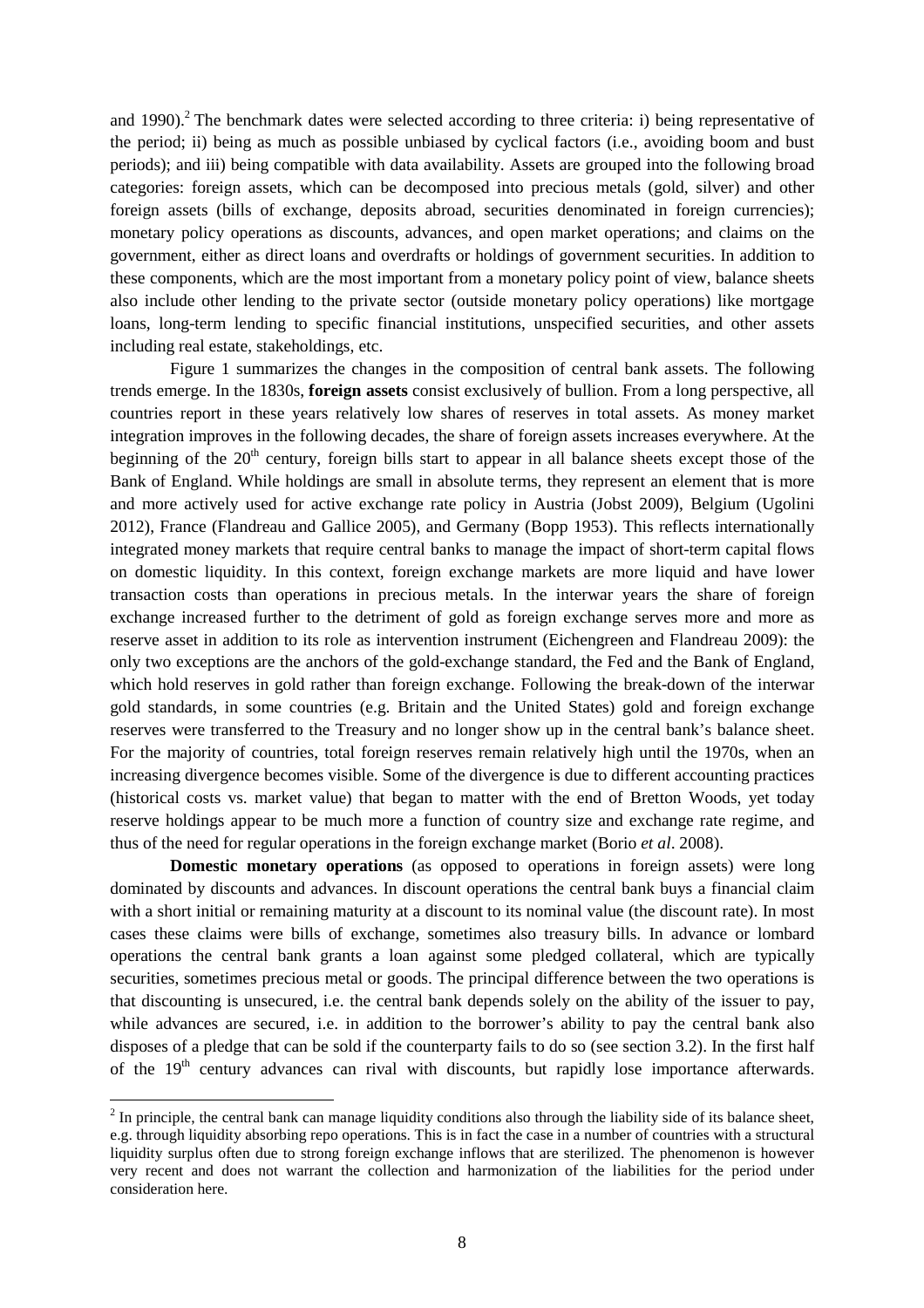Advances gain again in importance before World War One and during the Interwar years. After World War Two patterns appear more idiosyncratic. Open market operations, which in the graph are included alongside advances, only start to appear in the 1920s, the exception being the Bank of England that operated in exchequer bills and East India Company securities to adjust overall liquidity conditions as early as the 1830s (Wood 1939) and then in the 1890s to absorb liquidity (Sayers 1936). The classification here follows official statements given by central banks. In practice, the distinction between advances, open market operations and security holdings becomes blurry after the 1950s and would require a closer reading of national documentation: in the case of the Fed and the Bank of England, for instance, open market operations appear under the heading "lending to the government" as well as under "other securities". What appears already, however, is that the extensive use of open market operations depended very much on the size and liquidity of underlying markets and thus only appears when financial markets are liberalized and earlier in larger countries, while smaller countries stick longer with traditional discount and/or advance operations (Borio 1997; Kneeshaw and Van den Bergh 1989).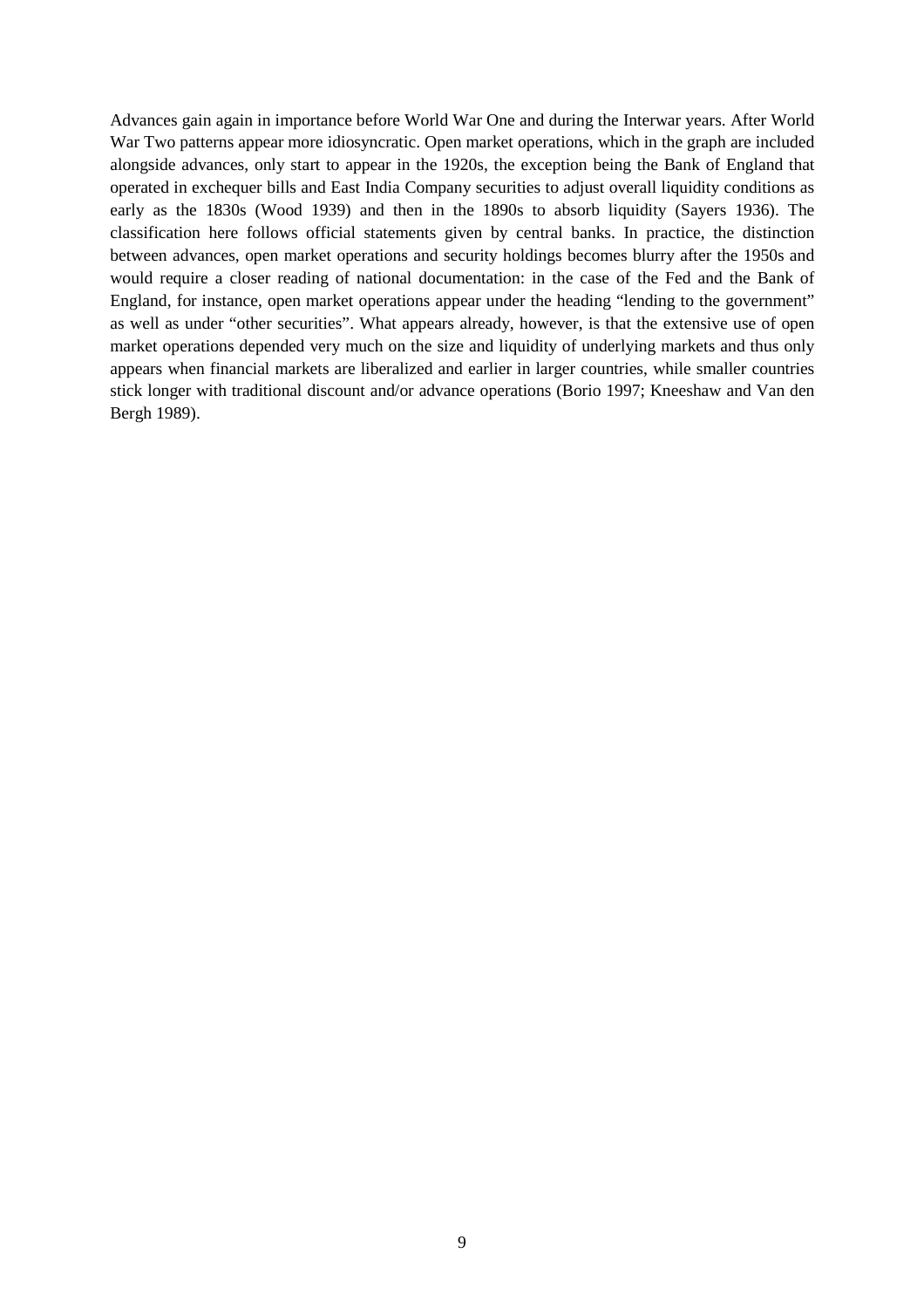

Figure 1: Composition of central bank assets (selected dates), in % of total assets

*Source:* Authors' database. For the countries included at the various dates, see table 1.

*Note:* Each central bank is one observation. For individual country data see table 1. Boxes cover observations between the first and third quartile (inside line being the median), whiskers cover the remaining observations except outside values. Outside values (smaller/larger than the first/third quartile less/plus 1.5 times the interquartile range) are plotted individually.

**Claims on the government** appear mainly driven by geopolitical factors. Central banks came out of Napoleonic Wars with significant holdings of government debt, which were very slowly reduced over the whole 19<sup>th</sup> century. Remarkably, no major impact of World War One is visible in 1928 (except for Britain), as very large holdings accumulated during the conflict had already been inflated away by then (especially in Austria and Germany). By contrast, the impact of World War Two appears much more persistent everywhere. Today, the central banks with relatively large government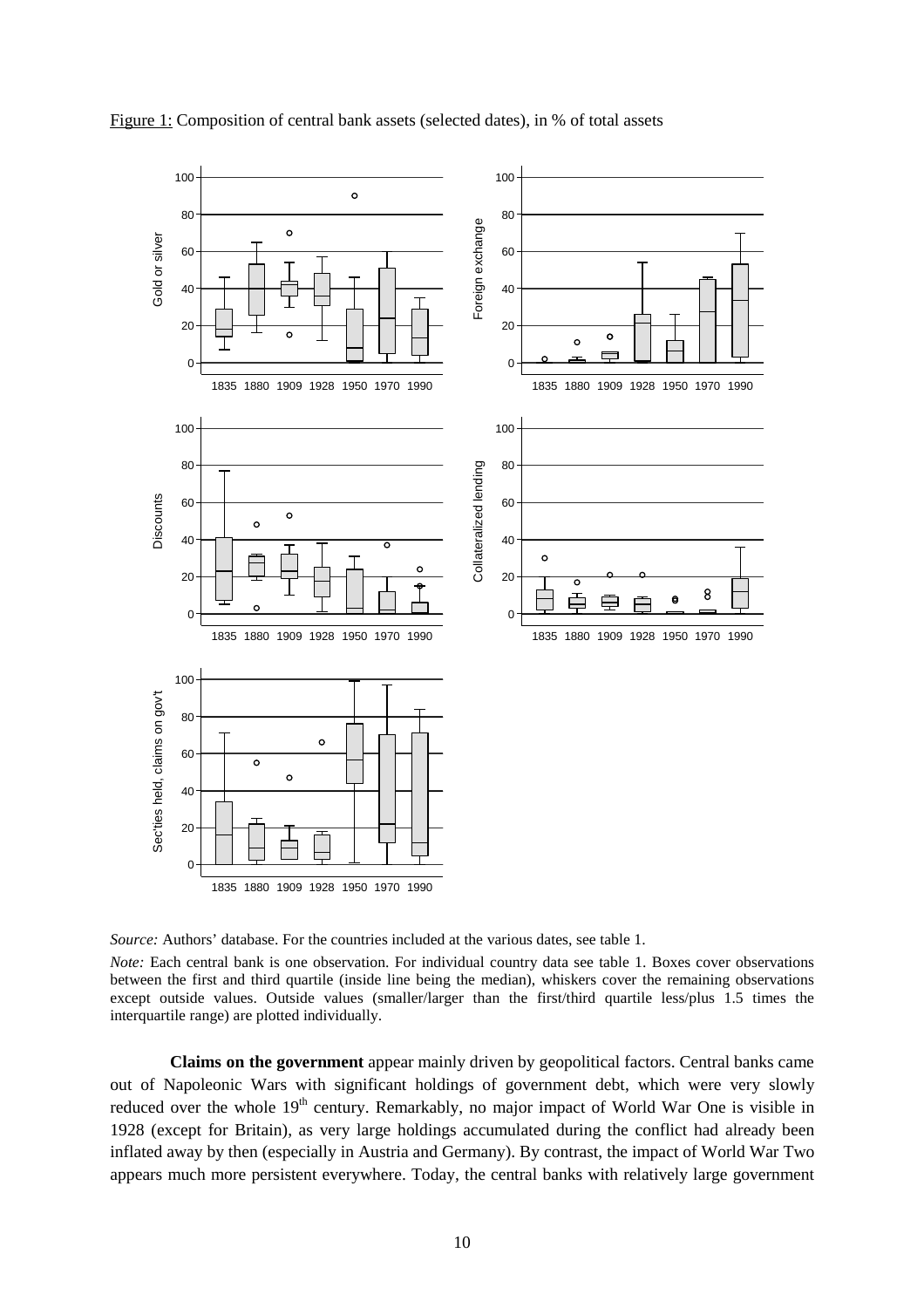debt portfolios are those holding relatively few foreign assets (Federal Reserve, Bank of England). It should be noted that this category covers a wide range of operations with very different implications for money markets and monetary policy. On the one hand, central banks have often been obliged to hold government debt as compensation for the note-issuing privilege. Typically these loans were remunerated below market interest rate in order to transfer seigniorage revenue to the Treasury before the introduction of explicit profit sharing arrangements. This was the case e.g. in Austria, Britain, and France. As these loans were long-term, they did not imply any particular involvement of the central bank in government debt markets. On the other hand, though, government debt has also typically served as collateral or investment asset in monetary policy operations. In this case, the main focus is on changing liquidity conditions in the money market, not on influencing the interest expenses of the government in particular. As a result, large holdings after wars might reflect not only past monetization of government deficits, but also the increased breadth and liquidity of the government debt market. Additionally, holdings of government debt can also serve to satisfy the structural demand for banknotes and central bank deposits. Purchases of long-term government debt have the advantage to be low-risk and avoid the costs of lending operations (which have to be frequently renewed). For instance, before 2007 the Federal Reserve provided about two-thirds of required liquidity against longterm Treasury bonds. In the Euro area much of the structural liquidity demand is catered for through the investment portfolios of the national central banks, again reducing the need for regular liquidityproviding repos. The same is probably true of the securities held by the Bank of England for most of its history (Wood 1939). A positive impact on government finance will however result indirectly from the ensuing increased liquidity of government debt. Before 2008, central banks typically tried to isolate these structural operations from monetary policy, and calibrated purchases so that they did not change asset prices or the yield curve (Board of Governors 2005). Lastly, central banks can operate in the government debt market to influence interest rates more broadly. This is the logic behind the Fed's post-2009 Large Scale Asset Purchase (LSAP) programs, that aimed for a general reduction of longerterm market rates rather the interest rate on government debt alone (Borio and Disyatat 2010). **Other items** are most of the time small and patterns not systematic.

To sum up, our analysis of balance sheet data allows singling out a number of trends in the evolution of the channels through which interaction between money markets and central banks takes place. (i) Foreign exchange markets initially played a relatively small role everywhere, but their importance increased substantially as long as international market integration developed – country size being a fundamental determinant of central bank involvement into this market. As far as domestic markets are concerned, (ii) government debt markets played a varying role across time and space which was mainly driven by the impact of geopolitical factors on market size, while private debt markets experienced a secular decline: (iii) the discount market peaked in the second half of the 19<sup>th</sup> century and then contracted throughout all of the  $20<sup>th</sup>$  century to almost disappear, while (iv) the collateralized loan market contracted during the  $19<sup>th</sup>$  century, partially revived in the first half of the 20<sup>th</sup> century, almost disappeared after World War Two, and made some comeback in recent decades only. Interestingly, the central banks of large countries appear to have resorted to domestic collateralized lending earlier and more often than those of smaller ones, while the opposite is true for foreign reserves – probably reflecting an international specialization of money markets.

#### *3.2 The Form of Interaction: Uncollateralized vs. Collateralized Lending*

Section 3.1 has brought to light a changing importance of uncollateralized vs. collateralized lending by monetary authorities. The two techniques of intervention can be associated to two different concepts of liquidity, corresponding respectively to today's definitions of *liability-side (funding) liquidity*, i.e. the ease with which funding can be obtained, and *asset-side (market) liquidity*, i.e. the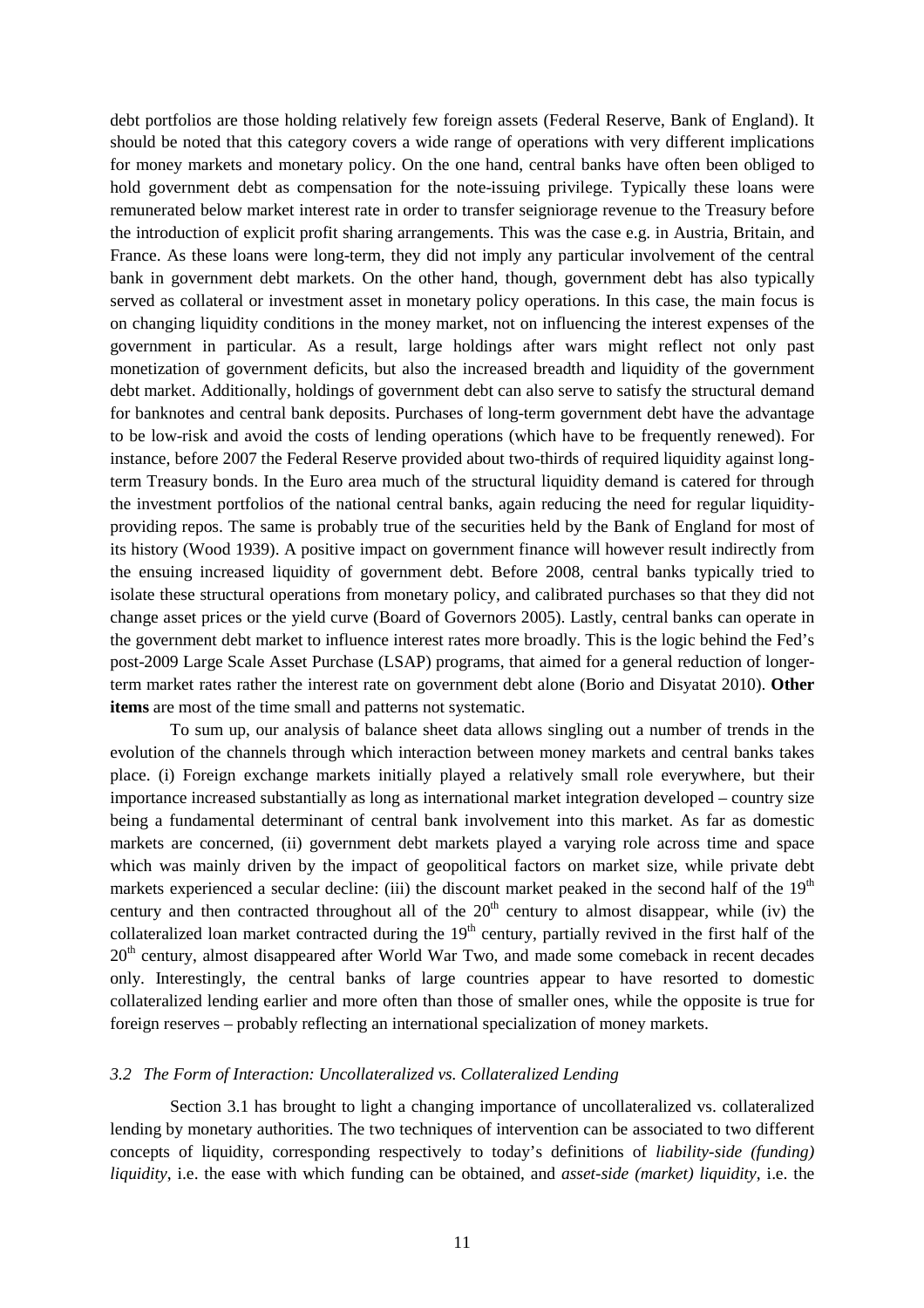ease with which a given asset can be sold (Holmström and Tirole 2010). In some scholars' view, these two conceptions of liquidity are but the two sides of the same coin (see e.g. Brunnermeier and Pedersen 2009): but this applies only if liability-side liquidity can be exclusively obtained through collateralized loans, access to which is proportional to capital. This is not necessarily always the case, though: when uncollateralized transactions are easily available, funding and market liquidity are not bound to behave accordingly. The reason is that the role of capital as a transmission channel between the two (Brunnermeier and Pedersen 2009) may not be at work: as a matter of fact, access to uncollateralized operations may not be proportional to capital but involve other kinds of (moral) guarantee (Ghatak and Guinnane 1999). This suggests that the two concepts do not perfectly coincide, and that the fact that central banks chiefly provide the one or the other type of liquidity may have important consequences on the overall behavior of the financial system.

The extent to which central bankers embark into the one or the other technique of intervention may be related to the credit risk associated with the two types of operations. In principle, thanks to the double guarantee provided by the borrower and by the collateral, secured transactions should be less risky – in particular if the collateral consists of easily marketable government securities and haircuts are significant. Unsecured lending through the purchase of commercial bills, however, also benefits from the additional safety feature provided by the joint moral guarantee of all persons (at least two) who have signed the bill. Unlike marketable securities, moreover, bills are subject to credit risk but not to market risk, as their price at maturity is not liable to vary. As a result, none of the two types of operations is necessarily superior to the other as far as risk is concerned.

In addition, resort to the one or the other form of intervention may be dictated to central bankers by market characteristics. As stated above (sections 2.1 and 3.1), central banks have to keep liquid assets, and *ex-ante* liquidity is a determinant of the choice of the money market in which they intervene. Yet each money market only features one possible operation: by definition, only uncollateralized lending is possible on the discount market, while only collateralized lending is possible on the repo market. As a result, the forms assumed by the market-bank interaction may depend on preexisting structural factors.

Lastly, and most importantly, the choice of the technique of intervention will depend on the preferences of central banks. The latter appear to have changed considerably over time according to evolving institutional environments. Commentators unanimously report that discounting of uncollateralized (but jointly-guaranteed) bills of exchange was clearly preferred in the  $19<sup>th</sup>$  century. Reasons seem manifold. First, discounting was deemed to provide more flexibility for the adjustment of overall liquidity. For instance, Niebuhr (1854) argues that bills of exchange were always paid on time, while advances on securities and goods were most difficult to diminish in critical times as borrowers faced declining prices of their collateral assets. In a variation of this argument, Wagner (1873) maintains that continuous backflows from bills falling due could facilitate the granting of new loans to new counterparties, which was useful whenever money markets were not working perfectly. Mecenseffý (1896) and Reichsbank (1910) similarly argue that the central bank might have been forced to prolong advances or face difficulties selling the collateral in the very moment when the liquidity of its portfolio becomes more important due to a crisis. Bills, on the other hand, were considered to be "self-liquidating", a widespread notion in  $19<sup>th</sup>$  century banking (Plumptre 1947). The same concern about liquidity can also explain the preference of many central banks for real bills over finance bills, as finance bills with their need to be rolled over at maturity rather resemble advances on securities in moments of financial stress. Second, an additional argument in favor of discounting was the possibility for the central bank to derive information on economic activity from the bills submitted to discount (Reichsbank 1910; Roulleau 1914). Central banks were in fact big players in the market. Because of this, they were necessarily concerned about financial stability, and the discounting of bills was thought to provide the possibility to manage the extent of risk taking in the economy. Advances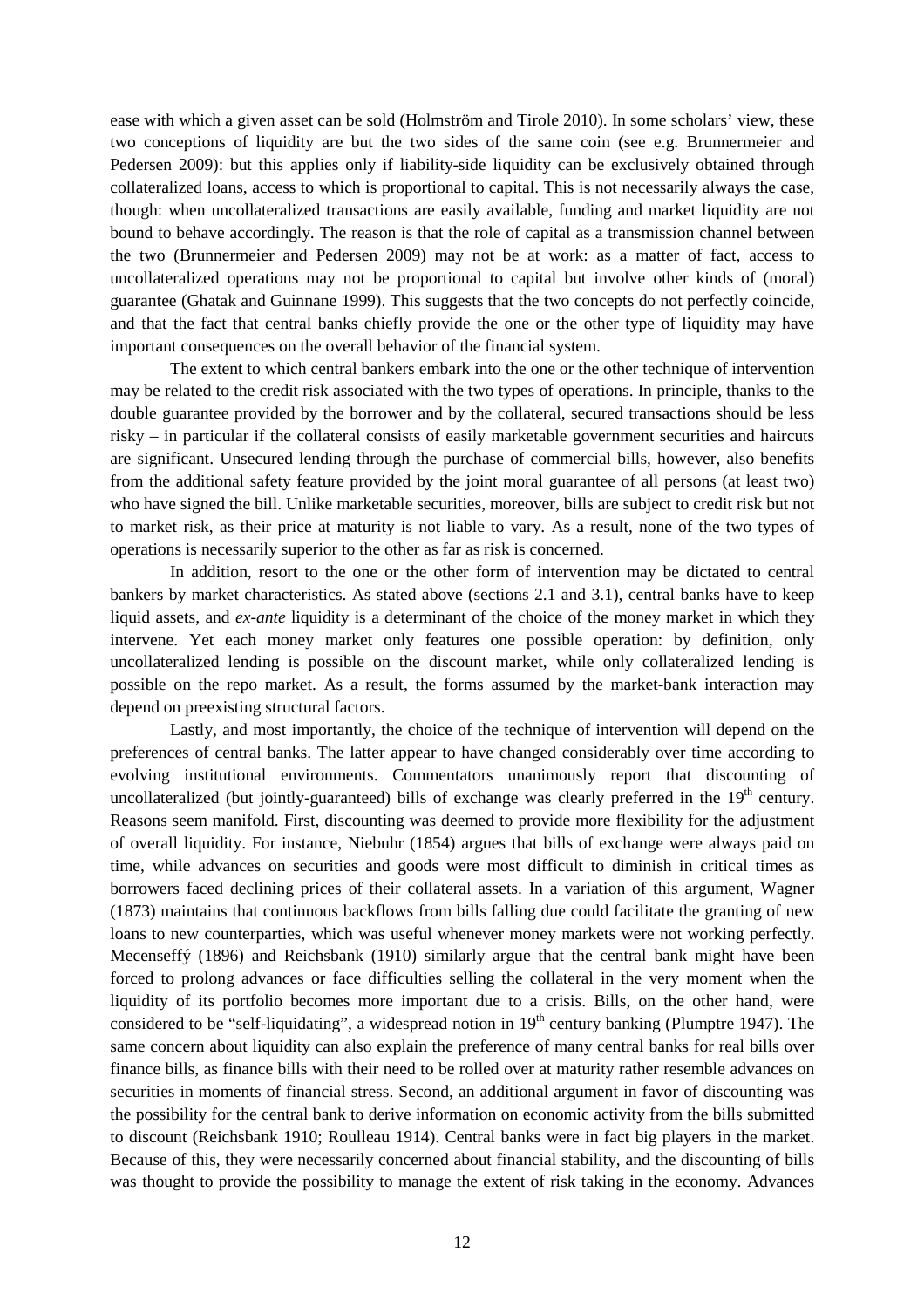were frequently associated with the financing of stock exchange speculation through margin trading because the overall position of borrowers could not be observed by central bankers, while the origination and distribution of bills were easier to track. By encouraging or discouraging the presentation of certain types of bills for discounting at its discount window, central banks could encourage or discourage particular activities or sectors (Allen 2014).

On balance, discounting was thus perceived as more advantageous in the  $19<sup>th</sup>$  century, and many central banks actively encouraged discount operations. Policies included preferential interest rates and measures to increase the pool of eligible bills by opening branch offices, lowering the minimum nominal amount of eligible bills as well as by reducing the number of signatures required on a bill (most central banks changed from three to two signatures over the course of the century).

Central bankers' attitude seems to have changed following World War One. This prompted a rethinking of the concept of liquidity, which became closer to the modern one – according to which asset- and liability-side liquidity are but the two sides of the same coin (Plumptre 1947; Brunnermeier and Pedersen 2009). Consequently, most central banks started to care less about the relative weight of discounts vs. advances. The long-running opposition of outright purchases vs. secured lending focuses today not on the maturity of outright holdings (i.e., their being "self-liquidating") but the possibility to sell them in the market if need be (i.e., their "shiftability"): the *ex-ante* liquidity of the markets for those assets potentially used in monetary policy operations is thus a crucial input for the design of open market operations today (Borio 1997). While some central banks (notably, the Fed) keep lending operations to a minimum and operate mostly through outright purchases, others (like the Eurosystem) rely much more on secured lending. Outright purchases expose the central bank fully to credit risk, thus severely limiting the spectrum of assets that qualify for eligibility. The main argument in favor of secured loans is therefore that they can be done on a much broader set of assets without requiring the central bank to analyze credit risk, as the prime responsibility for repayment remains with the counterparty and risk control measures can be limited to keeping a sufficient margin on the collateral. Outright purchases, on the other hand, can be more long-term. This is an advantage insofar as the central bank can reduce the size of operations, limiting operational costs and risks. An additional argument is that long-term outright purchases allow the central bank to earn a term premium. In the end, the relative preferences of central banks seem again related to the structure of the financial system they are operating in. Outright operations in a narrow range of assets require the existence of a sufficient amount of eligible assets, as well as of developed and integrated money markets that can smoothly redistribute central bank liquidity within the banking system and financial markets more broadly. Secured lending operations, on the other hand, give potentially more counterparts direct access to the central bank using a potentially broader and diverse set of assets as collateral (Bindseil and Papadia 2009). This might be more necessary in less well integrated financial systems or if a deep and sufficiently large market in potential assets for outright holdings is lacking. The different structure of financial markets in the United States and the euro area and the different choices in monetary policy implementation are thus clearly linked.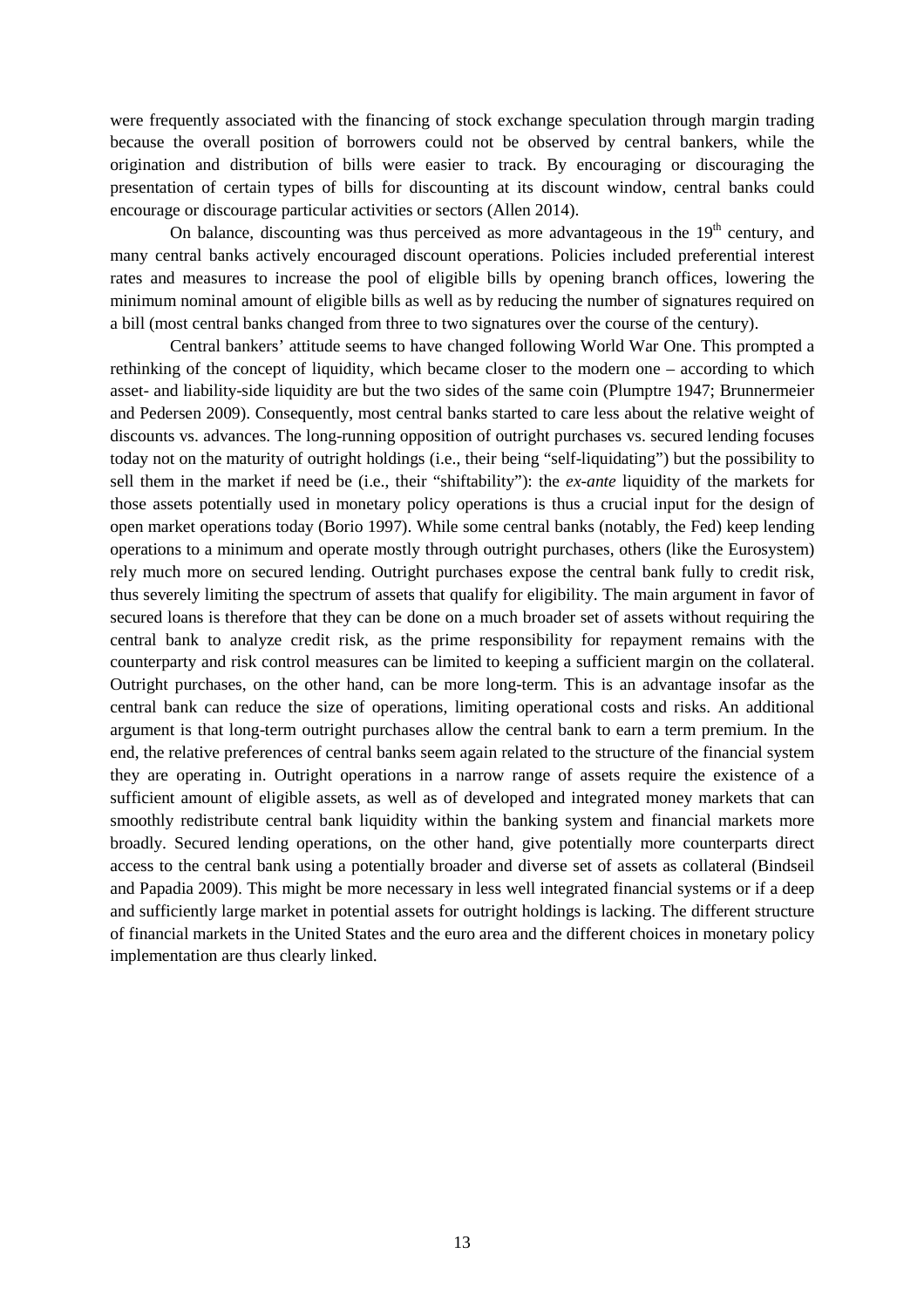



*Source:* Authors' database.

Figure 3: Share of advances in domestic lending, averages per decade



*Source:* Authors' database.

*Note:* For individual country data, see table 2.

Figure 2 gives continuous series for the share of advances in total domestic lending between 1815 and 1914. Numbers refer to average or end-of-year holdings. As unlike outright holdings of securities, discounts and advances were however by statutory rules short-term, with a maturity of typically three months or lower, the levels give an approximation of turnover and thus the importance of the two instruments in policy operations. Figure 3 synthesizes available information on all countries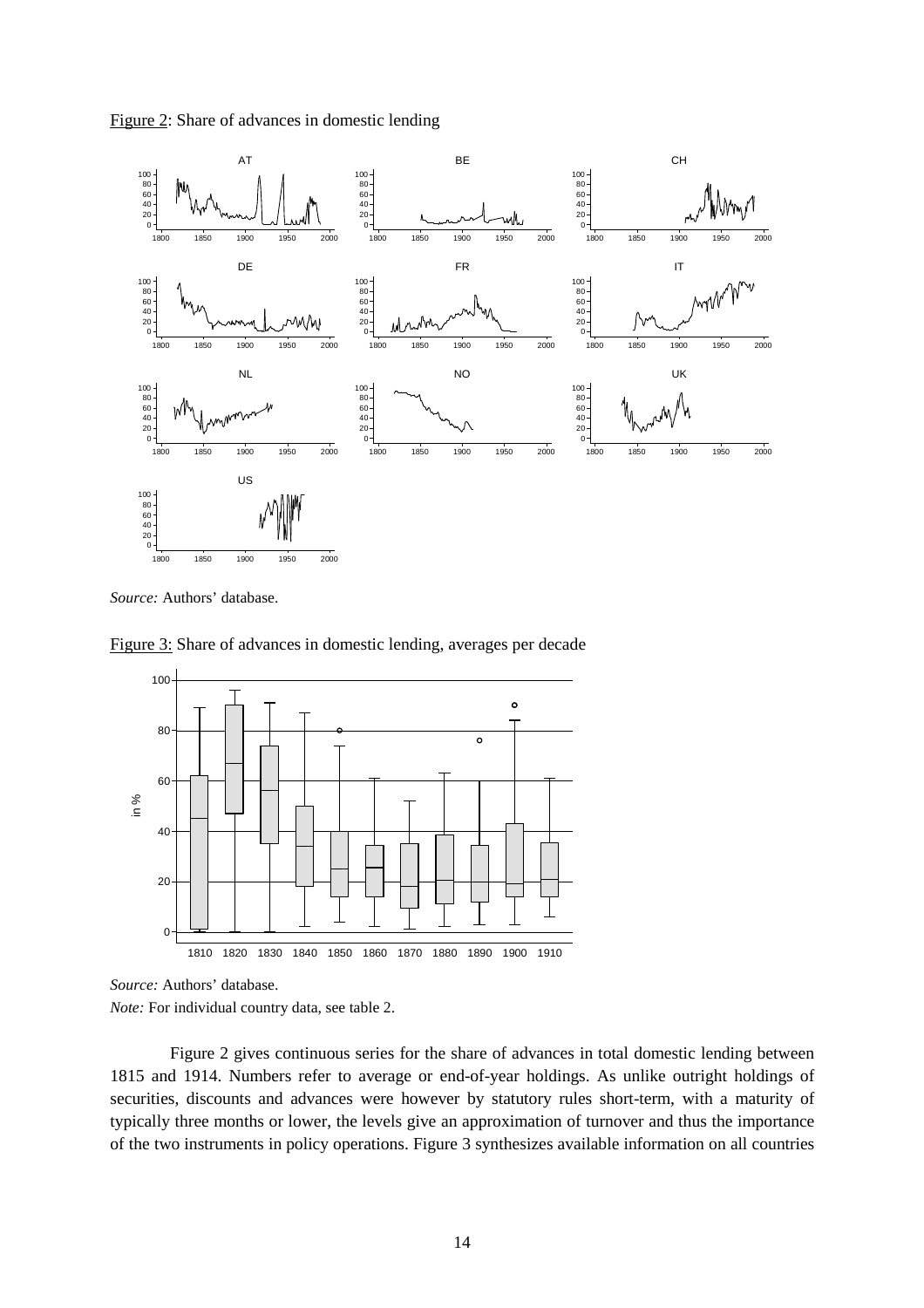by providing averages per decade. This we do only until World War One, as data become exceedingly scarce for the following period.

Unlike what was to be expected from contemporary preferences, the discounting of bills did not always dominate. Instead, two patterns stand out: First, with the exception of the Banque de France, advances dominated domestic lending in all central banks in the first decades of the  $19<sup>th</sup>$ century. Discounts then increased everywhere at the expense of advances until the 1850s. For the second half of the  $19<sup>th</sup>$  century two groups of countries can be distinguished. In the Netherlands and Britain the share of advances recovers gradually, if not to the levels seen at the beginning of the 19<sup>th</sup> century. In France advances increase notably after the 1880s. In Belgium, Germany, and Austria on the other hand advances remain stable at low levels between 10% and 20% of total lending. If the preference for bills was in fact constant over the  $19<sup>th</sup>$  century, the increase in bill holdings must have reflected a better availability of bills towards the mid of the century. Ziegler (1993) makes this argument for Prussia, where the integration of the Prussian market and the growing importance of trade increased the availability of eligible bills. While the Königliche Hauptbank relied to a large extent on holdings of long-term securities and advances, the statutes of the Preußische Bank (which succeeded the Königliche Hauptbank in 1847) could in a first step limit the share of advances in the cover of the fiduciary note issue to one sixth, and exclude them after 1856 altogether (Ziegler 1993). From the late 1850s onwards the share of advances in domestic lending of the Preußische Bank, later the Reichsbank, fluctuated between a low 10 and 20%. After 1880 the Reichsbank, concerned about what they considered a misuse of advances around stock-exchange settlement dates, actively discouraged resort to them by increasing the minimum maturity of loans, thus increasing the effective interest rate on very short term loans (Reichsbank 1910). A similar desire to reduce advances in the lending portfolio was voiced by representatives of the Oesterreichische Nationalbank (Mecenseffý 1896).

In other countries like Britain, France, and the Netherlands advances kept a more important role in monetary policy implementation. Bank of England directors seem to have had fewer concerns about liquidity, frequently fixing the rate for temporary advances below discount rate in the 1830s and 1840s (Wood 1939). In the Netherlands the spread between the interest rate on advances and discounts was most of the time zero after the 1860s (De Jong 1967). The opposite was the case in France, where this spread apparently increased in the 1860s (Bopp 1952). The difference between Germany and Austria on the one hand, and notably Britain and the Netherlands on the other, might reflect differences in the liquidity of security markets. However, Berlin also hosted a highly developed market for stock exchange loans that was well integrated with the unsecured money market (Prion 1907), thereby limiting the differences between discounts and advances from the point of view of the central bank. A further factor driving the differences between the resort to the discount and advance facilities could be preferences by the counterparties. In addition to the availability of eligible assets for individual counterparties (in particular non-banks probably have more bills available than securities), the main difference between discounts and advances from the point of view of the counterparties is the maturity of the loan. In the case of discounts the maturity is determined by the residual maturity of the bill submitted for rediscount, in the case of advances maturity can be set flexibly. This is an advantage, in particular in well-defined periods of temporarily high liquidity demand e.g. at the end of year or quarter (De Kock 1954). A higher share of advances might thus also have reflected differences in the structural liquidity deficit and differences in the amplitudes in liquidity demand that made counterparties access the central bank's lombard facility more often and for greater sums.

Faced with temporary needs for accommodation during World War One, central banks adjusted operational procedures that tended to stay in place after the war – notably the eligibility of Treasury bills to rediscount operations. Commercial banks adopted Treasury bills as secondary reserves and consequently advances against government securities and rediscounts of Treasury bills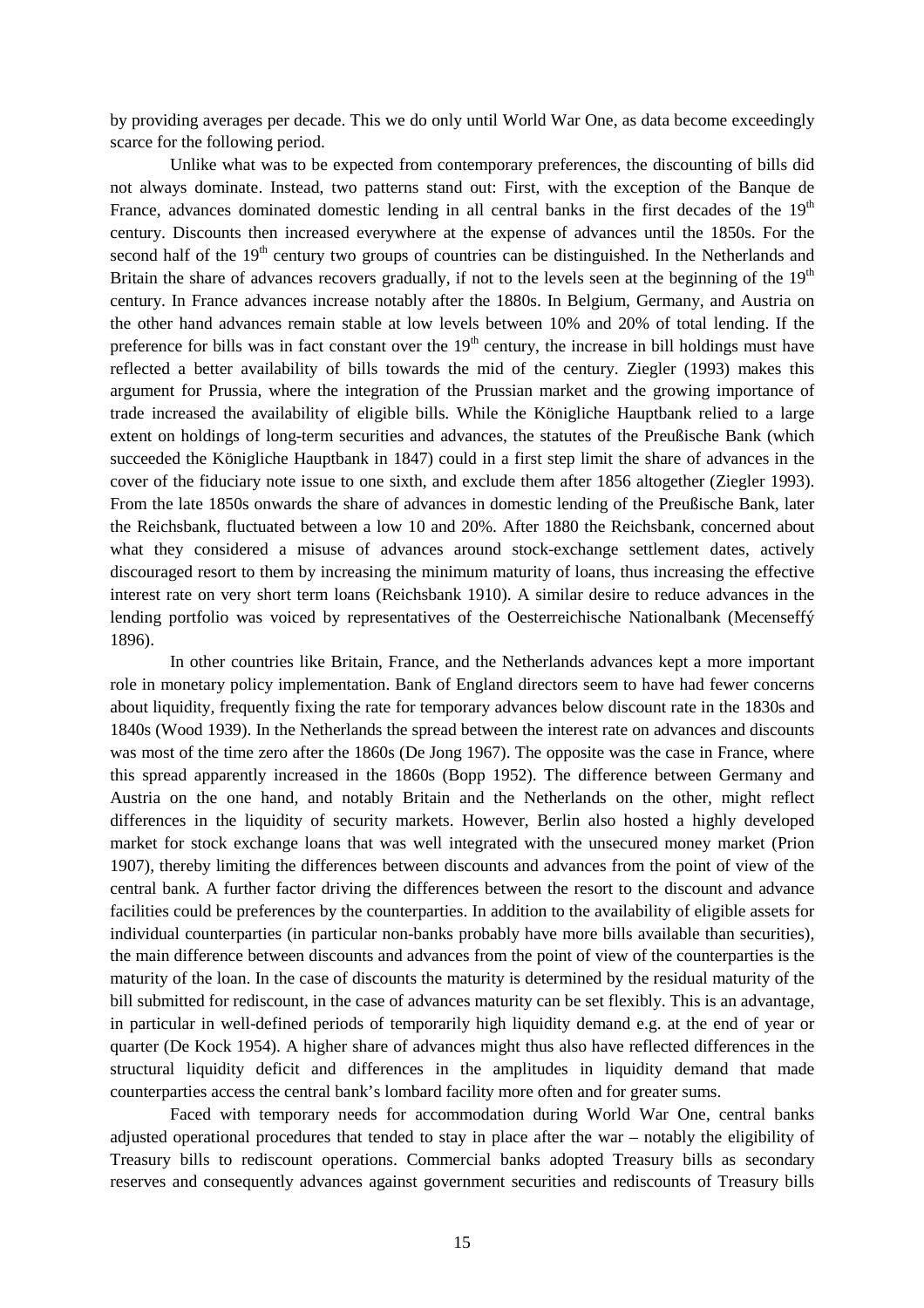became more attractive compared to the classical rediscount of bills of exchange (De Kock 1954). As a result, the traditional link between discounting and the bill market on the one hand, and advances and the market for long-term securities on the other hand, became more blurry – which actually complicates the interpretation of reported figures. Most central banks started to care less about the relative weight of discounts vs. advances. If restrictions persisted on advances in some countries (Germany and Austria), these can be linked to restrictions over indirect budgetary financing through advances on government debt rather than to the liquidity of the instrument and are thus unrelated to the money market. The newly created Fed applied the same rate for advances and rediscounts. The trend towards indifference between advances and discounts got even stronger after World War Two, when some central banks started to report advances and discounts lumped together – as the Bank of England had always done since 1844.

The share of discounts and advances varied widely after World War Two. These differences appeared now due less to a preference of the central bank but rather the availability of bills in the different countries. Where banking systems relied more on trade bills (notably Belgium, France, and Germany), discounts feature more prominently in the central bank balance sheet, while their role is negligible in the Netherlands and Britain. As bills related to specific transactions, they lent themselves also easier to credit allocation. Preferential rates for discounts of certain classes of bills in Belgium, France, and Germany can be read in this context (C.E.E. 1962). By 1990, discounts had disappeared from central bank balance sheets in all countries (see above, figure 1).

To sum up, our analysis of central banks' lending operations allowed identifying trends in the evolution of the forms assumed by the bank-market interaction. Not surprisingly, patterns mostly coincide with developments observed through the study of central bank balance sheets (section 3.1). Collateralized lending was most prominent in the first half of the  $19<sup>th</sup>$  century, when discounting was relatively weak and holdings of government debt important: the two phenomena were linked, as government bonds used to be the most common collateral for secured lending operations. Collateralized lending started to increase again before World War One, and became predominant along the  $20<sup>th</sup>$  century. In the meantime, the nature of central banks' collateralized loans changed, as it shifted from secured standing facility lending (advances) to secured open market operations (repos). However, significant deviations from this general trend can be recorded. For instance, unlike in all other countries, in France and Belgium collateralized lending played a marginal role for much of the 19<sup>th</sup> century. Such deviations may have been the outcome of political factors (Ramon 1929; Ugolini 2012).

#### *3.3 The Substance of Interaction: Market vs. Bank Interest Rates*

As seen in section 3.2, discounting and the provision of loans on collateral were the oldest types of monetary policy operations. Both were most often organized as a standing facility, meaning that eligible counterparts of the central bank could use them at their own discretion at any time, while the central bank fixed the general conditions for use. One of the most important parameters to be set by the central bank is the price of liquidity, either expressed as a discount rate (in the case of the purchase of short-term securities) or an interest rate (in the case of collateralized loans). For long periods central banks used to publicly quote a discount rate or "bank rate" that also served as the main indicator for the stance of monetary policy. In most countries this rate applied to the discount of eligible paper. Following its loss of importance in the late  $20<sup>th</sup>$  century, some central banks (e.g. Deutsche Bundesbank and Schweizerische Nationalbank) abolished the discount rate in the 1990s. In other countries, the type of the underlying operation changed (in particular after World War Two) even if the old name survived: this was the case e.g. for the discount rate of the Federal Reserve,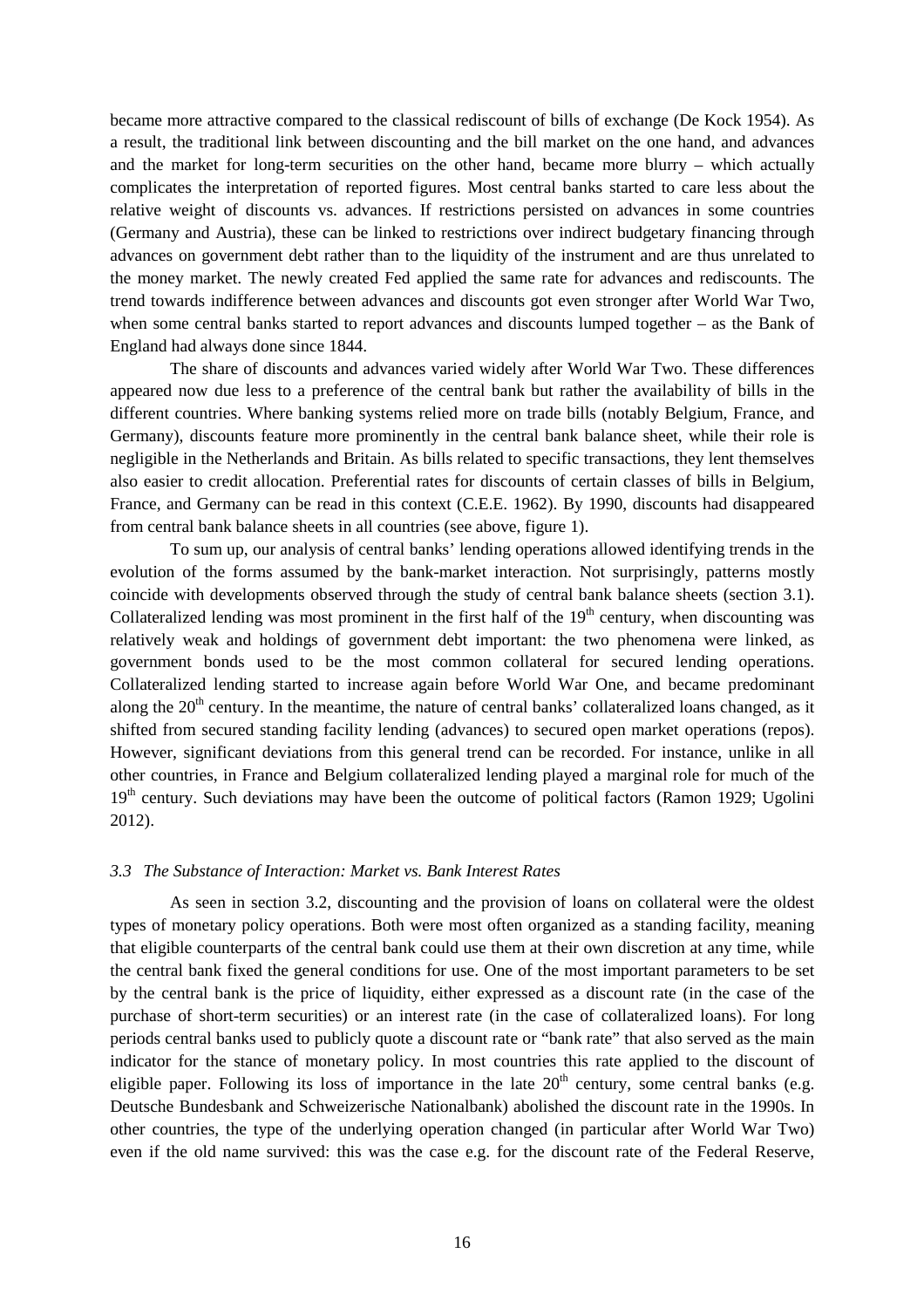which had since the inception of the Fed been applied to discount and collateralized lending operations alike, and applies exclusively to secured loans since 2002.

A standing facility has a potentially significant impact on market interest rates. Its power derives from the fact that it provides an unlimited amount of liquidity at set conditions. It should be noted that this principal role is independent of whether the rate applies to discounting or advances. *De facto*, however, central banks set more or less restrictive conditions as to the use of the discount facility. These conditions concerned the definition of eligible paper, limits per counterpart, 'moral' restrictions in the sense that counterparts were advised to use the discount facility only to some limited extent, as well as administrative procedures that would add costs to the use of the facility. In addition, most central banks made clear that they could, in principle, always refuse to discount or provide advances without giving reasons (Bindseil 2004). The effective role of standing facilities and thus of the published discount or bank rate crucially depends on these rules and procedures. Changes in the rules repeatedly altered the relationship between official rate and market rates. A proper understanding of bank rate would thus require detailed knowledge about practices and how they evolved. An alternative approach is to look at the outcome – i.e., the observed relationship between the official discount rate and market interest rates as well the extent to which the facility was used in order to infer the rules and procedures applied. Market interest rates above the official discount rate are indicators for effective restrictions on the use of the facility. Evidence on the recourse gives indications as to whether the facility was used to satisfy structural or only occasional liquidity demand.

In order to compare official and market rates, first a representative market rate has to be selected among the many rates actually employed in financial contracts. Here, the focus is on rates at which banks invest short-term surplus funds or borrow funds short-term. Where possible, rates should apply to the highest quality counterparties only, in order to avoid differences in credit risk and liquidity premia to pollute the results. The rates are thus most often reference rates, meaning that the rates actually paid might have been higher because they included an individual risk premium. Among different markets available to banks for short-term borrowing and lending, the most liquid market is selected, which is also generally considered the representative market at that time.

In the  $19<sup>th</sup>$  century and until the end of the interwar period, the representative market rate is typically a private discount rate on bills of exchange (see appendix on selections made for individual countries). While bills of exchange are an instrument with a long tradition (De Roover 1953), for many countries no quotes are available before the 1850s, which might be due either to a hesitancy of traders to report rates (given that usury laws made higher rates illegal) or to the structure of the market itself (which might have lacked standardization: Flandreau *et al.* 2009). When these rates appear, they refer to bills of highest quality, as is evident in terms like "private" or "first class" bills, which means that these bills if any should have been eligible for central bank discounting. Until World War One, in all but the most sophisticated financial markets the open market rate of discount is not only the most representative, but also the only short-term market rate widely published and used as benchmark in money market transactions. Even though the bill market declines after the War, the open market rate retains this role in most countries during the interwar. After World War Two, the open market discount rate disappears everywhere. The new benchmark is either the Treasury bill rate, which is used to price also interbank transactions, or an overnight rate for interbank deposits. Following financial liberalization in the 1970s, most countries start to quote rates structured similarly to the London Interbank Offered Rate (LIBOR), which become used as benchmark and for the pricing of derivatives.

Figure 4 plots the official discount rates along with a representative market rate for the nine countries in our sample. Despite significant idiosyncrasies in the design of the standing facilities in the various countries, distinct periods stand out, as becomes evident when looking at average spreads between official and market rates (figure 5) and the number of instances when market rates rose above standing facility rates (figure 6).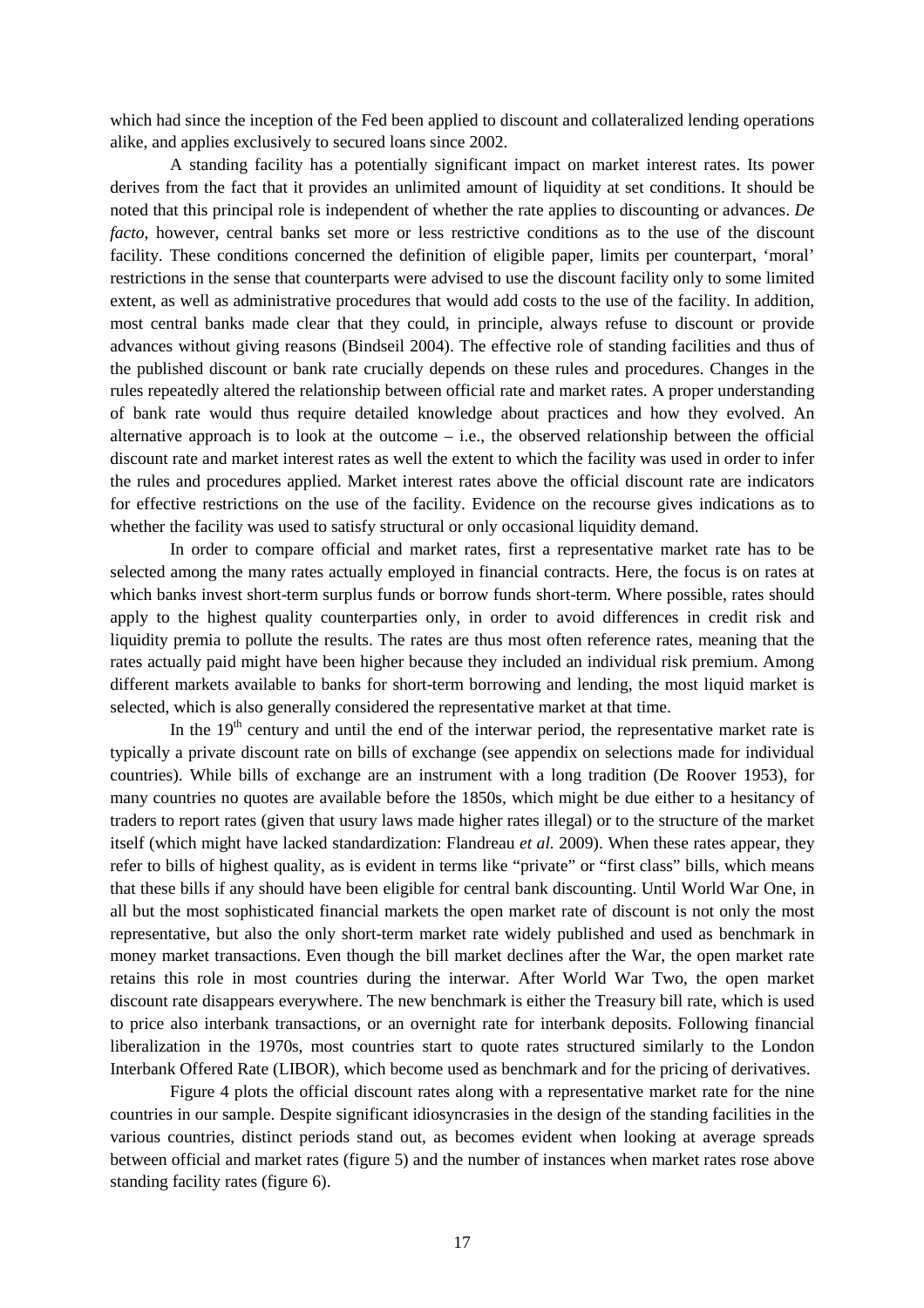

Figure 4: Market (in red) and standing facility interest rates (in black)

*Source:* Authors' database.





1830 1840 1850 1860 1870 1880 1890 1900 1910 1920 1930 1940 1950 1960 1970 1980 1990 2000

#### *Source:* Authors' database.

*Note:* For individual country data, see table 3. War and immediate post-war periods (1914-1919 and 1939-1945) are excluded from the calculation.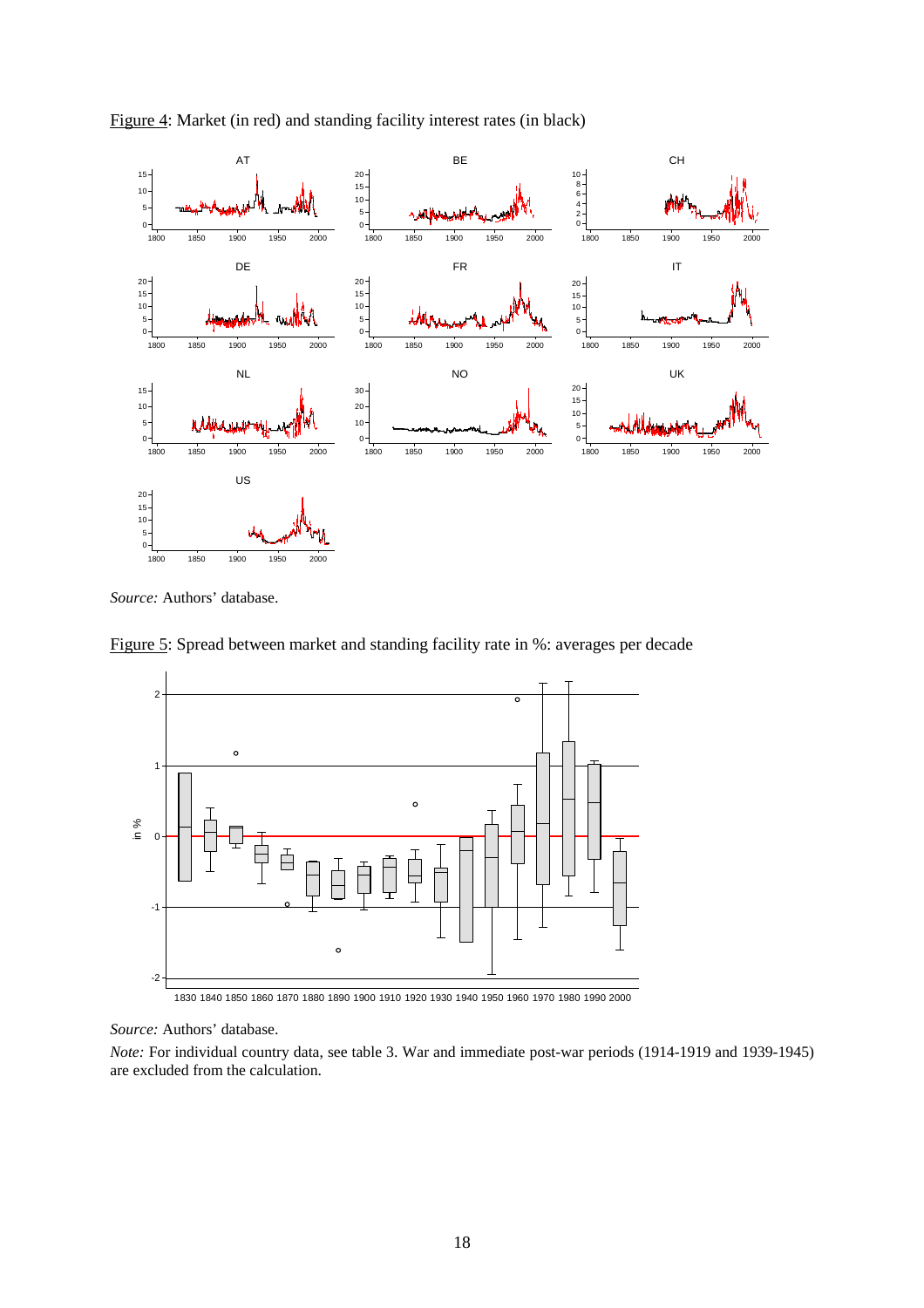

Figure 6: Share of months with average market rate above average standing facility rate, averages per decade

*Source:* Authors' database.

*Note:* For individual country data, see table 4. War and immediate post-war periods (1914-1919 and 1939-1945) are excluded from the calculation.

In the **first half of the 19<sup>th</sup> century** official rates moved very little and mostly lie between four and five percent. The key feature of this period is that in all countries market rates quote time and again above official rates meaning that the standing facility was closed and that the central bank did not always serve as liquidity provider of last resort. In other respects, country experiences vary. With the exception of the three years between 1844 and 1847, the Bank of England in principle aimed at a discount rate above market rate in order to keep the provision of liquidity at the standing facility to a minimum and rather adjusted the liquidity position of the market through other channels like open market operations in Indian debt (Wood 1939) or special advances to smooth the end of quarters (King 1936). When demand for discounts increased significantly, however, demand was not satisfied fully. As the Bank did not (or could not) raise the rate it instead imposed quantity restrictions (Bignon *et al.* 2012). In Austria market rates quoted above official rates for extended periods of time while at the same time the standing facilities were used consistently. This setting suggests that access to the standing facilities was limited to a select group that enjoyed preferential access below market interest rates. From the point of view of the central bank such policy might be optimal as a means to filter out less risky counterparties, as was argued for Austria (Lanier 1998). This was also the case in France (Bopp 1952; Bignon *et al.* 2012). In the Netherlands access to the discount and advances facilities was hampered by a combination of high costs and fussiness (Jonker 1996), which might explain why market rates moved above official rates occasionally until the 1850s. In Prussia, the Königliche Hauptbank managed its (limited) discount operations restrictively, limiting access and increasing rates whenever liquidity conditions were tight (Niebuhr 1854). As a result and as can be seen in figure 5, market interest rates (where available) tended to fluctuate around and occasionally above the official interest rate.

Patterns change in the **second half of the 19<sup>th</sup> century**. Also thanks to the repeal of usury laws everywhere, official rates now moved much more frequently, and by the 1860s official rates are the *de facto* upper limit of market rates in all countries covered here, as can be seen in figure 6 from the sharp decline in the number of instances with market rates above official rates between the 1850s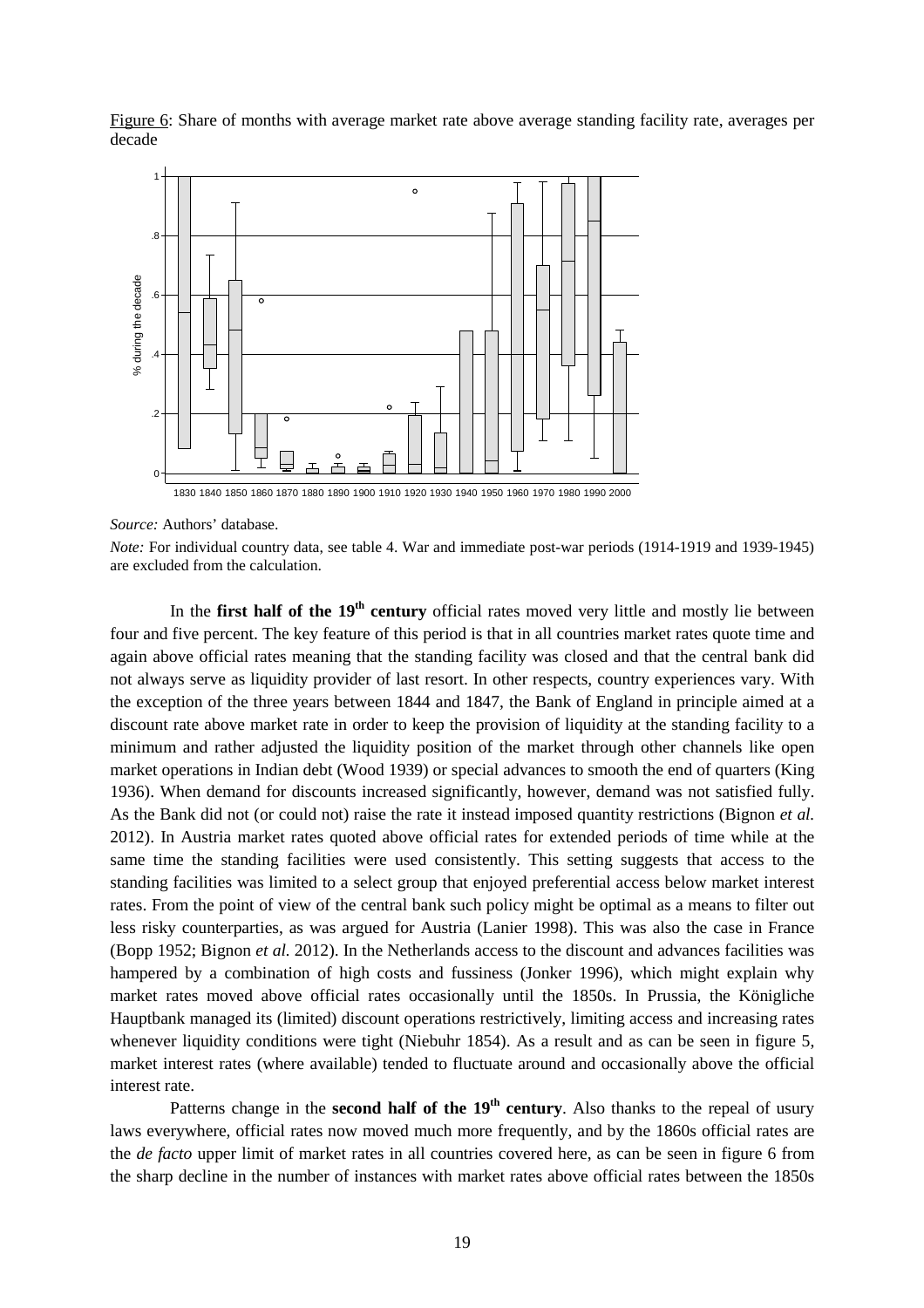and the 1860s. Apparently central banks had eased restrictions on the access to standing facilities sufficiently so that all peaks in demand for central bank money would effectively be accommodated at the standing facility rate. The standing facility rate became the upper bound to the market rate. In Britain the change concerned policy during crises only, as during normal periods market rates had already quoted below the official rate before. By 1857 Bank of England directors acknowledged that demand for central bank deposits was (in the short run) highly inelastic and quantitative restrictions thus useless at best, and would cause panic at worst. Demand should be satisfied in full, while a high bank rate would encourage borrowers to look for alternative sources of liquidity (Wood 1939). In the crises of 1857 and 1866 the Bank of England acted accordingly, and the new doctrine of the lender of last resort was formulated in Bagehot (1873). In France, the evolution in central bankers' attitude followed the very same pattern and timing as in Britain (Bignon *et al.* 2012). Similar changes can be observed on the continent at about the same time. While the Preußische Bank had restricted access to refinancing during the 1847 and 1857 crisis, it acted as a reliable source of refinancing in the crises of 1866, 1870, and 1873 (Tilly 1966; Ziegler 1993). The same is true for its successor, the Reichsbank (Bopp 1953; Prion 1907). Austria is a comparative late-comer. Here the market rate quoted above the official rate quite frequently until as late as the mid-1870s. The stock exchange crisis of 1882 marked the last instance of the market rate surpassing the official rate; in later years the official rate became the effective cap on market rates. In the Netherlands, this was true at least by the early 1870s. Before, the money market was apparently flexible enough to weather the crises of 1857 and 1866 without much support from Nederlandsche Bank (Jonker 1996).

While the lender-of-last-resort function of the standing facility thus became general, the behavior of market rates below the official rate continued to differ across national markets, as is evident in the ten-year averages in figure 5. In some countries market rates were most of time close to or equal the official rate, while in other countries market rates quoted on average up to one percentage point below. Short-run patterns looked of course even more different. The importance of the standing facility rate depends on the need of the market to access the facility on a daily basis and thus on the aggregate liquidity position of the banking system. The aggregate liquidity position in turn depends on alternative sources of liquidity. These can be foreign exchange inflows (that in a fixed exchange rate system as the  $19<sup>th</sup>$  century metallic standards will be automatically converted into domestic money) or operations on the initiative of the central bank like investments or explicit open market operations. In some instances high liquidity resulted from the monetization of government debt. If after taking these alternative liquidity sources into account the system as a whole still suffered from a shortage of liquidity it is forced to access the standing facility and market rate should quote at the official rate. Often this occurred when the demand for liquidity peaked at the end of the month, quarter or year (e.g. in Britain: Goodhart 1986). Conversely, a market rate below the official rate implies that there is no aggregate need for liquidity and thus the standing facility would not be used. In fact, however, even though the extent of usage differed, recourse to the standing facility was always positive at all central banks in this period (see sections 3.1 and 3.2). Such recourse, that could be labeled individual recourse as opposite to aggregate recourse, must reflect some transaction costs that prevented banks to access the liquidity available in the market at the lower market interest rate (Bindseil 2004). In the case of the Bank of England, this was due to special long-standing client relationships (Ziegler 1990). On the Continent, central banks entertained business relations with a wider set of clients that would often not qualify for the discount market, typically restricted to first class banking houses. The maintenance of large branch networks further increased the number of central bank counterparts that had no alternative access to the money market. The importance of individual recourse is well evident in the constantly high use of the discount facility in the face of high spreads between market and official rates, notably in Germany (table 3). An indication for the different motivation for accessing the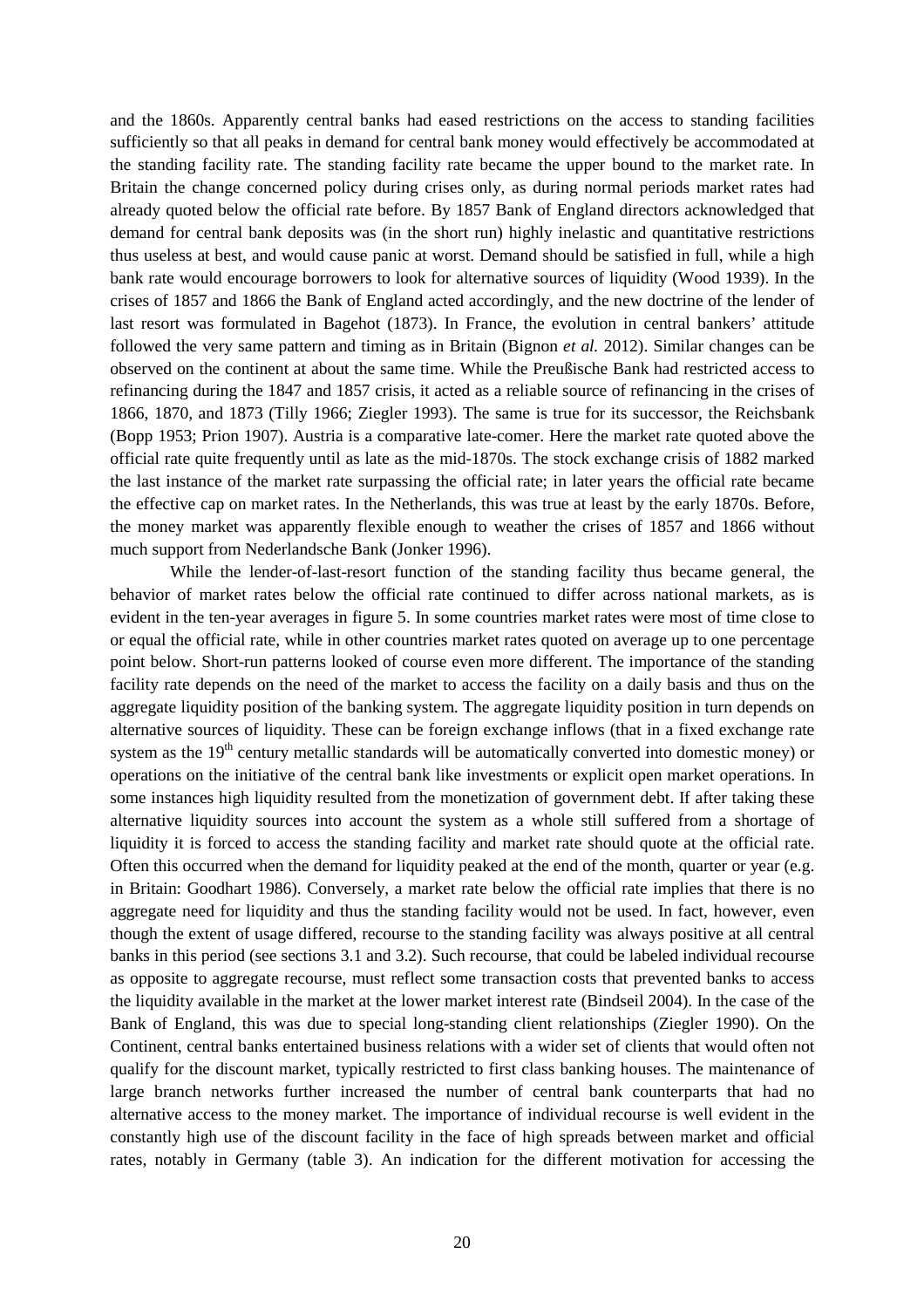standing facility is provided by the typically much longer maturities of discounts at branch offices (source of structural liquidity) than at the main offices (cover peak demand).

In modern parlance, the changes happening after the 1850s can be resumed as the establishment of a one sided interest rate corridor that in some countries was combined with additional liquidity providing or absorbing operations below the standing facility rate. In principle, this framework remained in place during the **Interwar.** In all countries the discount rate continued to cap market interest rates, even though discount operations lost in importance relative to open market operations. The Bank of England started to keep market rates considerably below its discount rate through open market operations (Sayers 1976). The same role as upper limit to market rates can be observed for France, Austria, and the Netherlands. The newcomer to the central bank world, the Federal Reserve, was an outlier. At its foundation, the Fed conceptualized discount rates as penalty rates along the lines of the Bank of England, but soon market rates quoted above discount rates and continued to do so until 1932. The U.S. discount window was from the beginning set up in a much more complicated fashion than discount facilities in Europe. The Fed distinguished several types of recourse with different access criteria and administrative procedures (Meltzer 2003). Conditions and rates were set autonomously by the individual Federal Reserve banks, making coordination with open market purchases as at the Bank of England very difficult (Meulendyke 1989; Meltzer 2003). During the banking crises of the 1930s, the discount window became increasingly stigmatized. Access to the facility was interpreted as a sign of problems at the individual bank and not of aggregate need for liquidity, a pattern that persisted in the U.S. at least until the early 2000s. As a result, the discount window was barely used despite costs below the level of market interest rates.

**After 1945**, in many countries the traditional ordering of money market and official rates reversed and market rates started to quote above the discount rate. Data are no longer easy to interpret, as the number of relevant official interest rates multiplies in many countries and money markets became segmented. While in some countries preferential rates had been available for specific kind of paper (e.g. government securities in collateralized lending) or counterparties (e.g. agricultural cooperatives), before World War Two the frameworks were in principle oriented around one interest rate – or, in some cases, two (discount and advances). Now central banks started to operate with four or five standing facilities upwards, each with its own interest rate. The reason for this dramatic change of approach was the introduction of restrictions on the use of the facility within the context of pervasive credit controls during and after the War, and often the introduction of specific rates for different classes of credit. This was the case most notably in France and Belgium, whose central banks operated with a multitude of different rates. Credit controls played a significant role also in the case of Britain (Tucker 2004) as well as in France, the Netherlands, and Belgium (C.E.E. 1962). Individual country experiences were rather idiosyncratic. The German central bank assigned the discount facility a key role after 1948 and until the 1980s. However, already in the 1950s the Bank set individual discount limits calculated as a function of selected liabilities of the banks, thereby changing the discount facility to a much more administrative procedure. In the beginning, foreign exchange inflows limited the need for liquidity from the standing facility, so that the discount rate served as an effective ceiling for market rates. From the mid-1970s onwards, recourse became systematic such that the discount rate became the floor rather than the ceiling for market rates, as banks would typically reduce discount loans to zero before market rates could fall below the discount rate. The role of the marginal borrowing facility was taken over by the advances facility, priced above the discount rate and access to which was most of the time unlimited. The rates thus formed a sort of corridor for the short-term interest rate (Bindseil 2004).

**New consensus: corridor**. The liberalization of financial markets in the 1980s and the return to market rather than administrative pricing reduced the variety of instruments used across countries. The major reforms of the money market in England in the mid-1990s (Tucker 2004), the introduction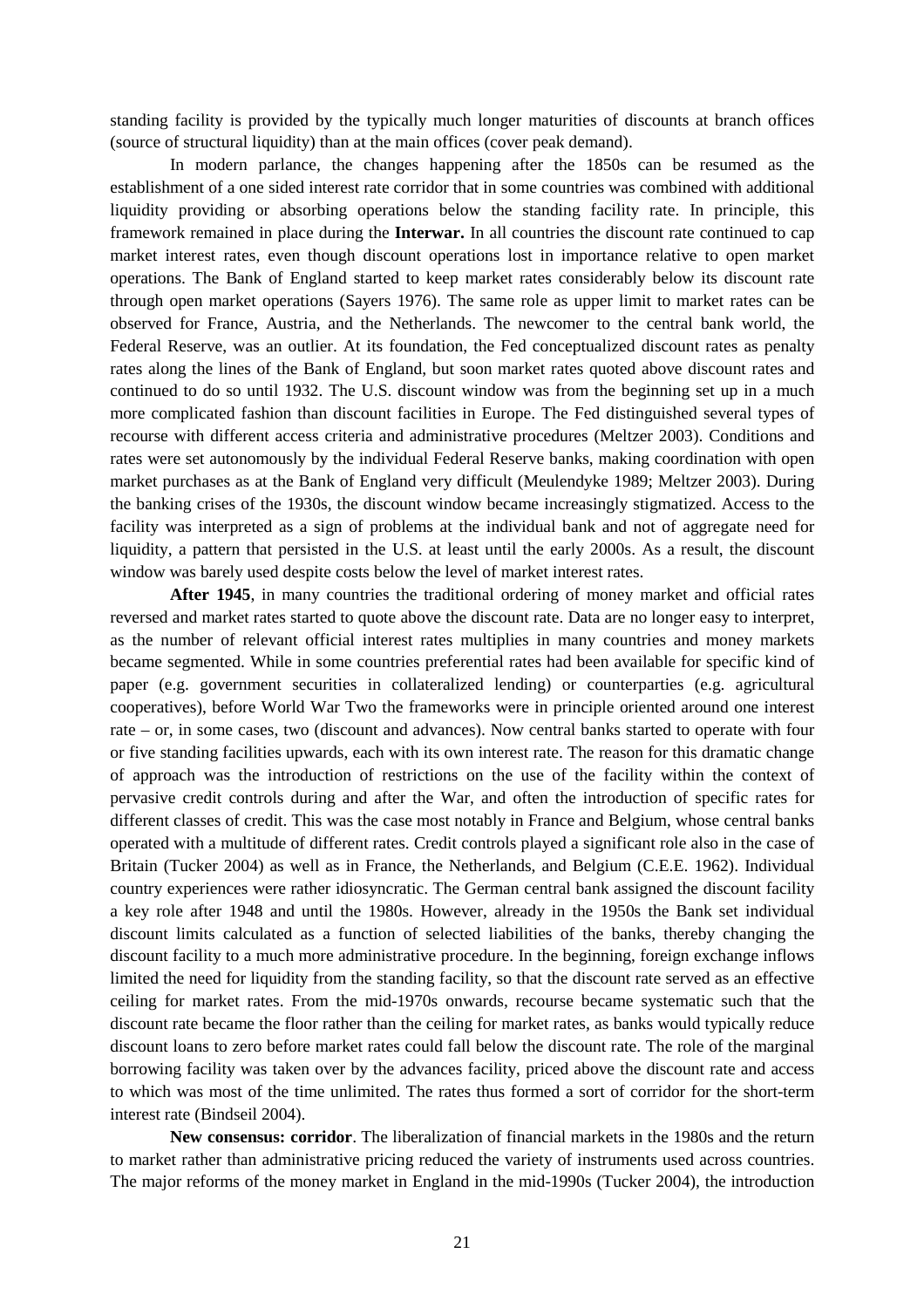of the primary credit facility in the United States in 2002 (Bindseil 2004), and the start of the Eurosystem in 1999 (Galvenius and Mercier 2011) marked the convergence of the major central banks towards a new consensus (Borio 1997). Within this consensus the role of the standing facilities, in most cases a borrowing and a lending facility forming a corridor, is to prevent sharp increases or decreases of the market rate due to unforeseen changes in liquidity demand. According to current practice, the borrowing facility is available against a sufficiently wide range of collateral and not subject to administrative procedures and so, as a successor to the old discount facility, provides again an upper limit to market rates. In normal situations, open market operations by the central bank should keep market rates close to the target rate within the corridor and thus well below the borrowing facility rate, however. Recourse to the facility is accordingly small and not systematic. The main difference to the framework exemplified by the Bank of England before 1914 is thus that nowadays (at least until 2008) central banks effectively neutralize any liquidity shocks through open market operations and reserve averaging, thereby keeping market rates close to target rate, and never forcing (or even letting) the market "into the bank". Yet this very refined system is not without downsides. As banks should be able to obtain all required liquidity at the market rate, use of the borrowing facility implies that the borrowing bank had for some reason no market access. This might be related to timing – if e.g. an unexpected large payment occurs after the interbank market has closed – but could also signal more fundamental liquidity troubles. Consequently, use of the borrowing facility has a tendency to become stigmatized – a problem most notably discussed for the case of the Fed (Armantier *et al.* 2011). When recourse to central bank borrowing is stigmatized, the standing facility rate no longer serves as the upper bound to market rates. If not *de jure*, *de facto* this is bound to recreate a situation similar to the early-19<sup>th</sup>-century one, in which the lending-of-last-resort function was not properly provided by central banks. As the 2008 crisis seems to suggest, such dysfunctionalities in the design of the standing facility may engender very costly effects on the overall financial system and require central banks to create new quasi standing facilities – as exemplified by the full-allotment policies of the Fed and E.C.B. during the crisis that might yet suffer from stigma as well.

To sum up, thanks to our analysis of market vs. bank interest rates we are now able to draw a general sketch of the changes in the substance of the market-bank interaction which have taken place over time and space. Positive market-bank spreads frequently occurred in the first half of the  $19<sup>th</sup>$ century, when central banks often rationed credit to a number of counterparties. They basically disappeared around the mid of the century, as soon as usury ceilings were dropped and central bank started to behave as neutral lenders of last resort. They forcefully reappeared after World War Two, when a number of preferential conditions for access to central bank liquidity started to be granted to different classes of counterparties. Spreads returned to drop after the 1980s, as central banks generally went back to a more neutral stance with respect to money market participants. Recent attempts at neutrality, however, may have been partly compromised by the sentiment of stigma informally instilled around the discount window. Together with the increasing paucity of the number of counterparties, the creeping stigmatization of standing facility borrowing is a major difference between today's implementation framework and that prevailing in the late  $19<sup>th</sup>$  century.

#### *3.4 Quantitative Evidence: Sum-Up*

The results of our quantitative survey suggest that during the last two centuries there were at least four major breaking points, when the interaction between money markets and central banks underwent some substantial transformations.  $(1)$  In the mid-19<sup>th</sup> century, the earlier importance of government debt and collateralized loan markets faltered, as the discount market became the predominant channel of interaction between central banks and their counterparts: at around this time, credit rationing disappeared and the official discount rate became the effective upper bound to market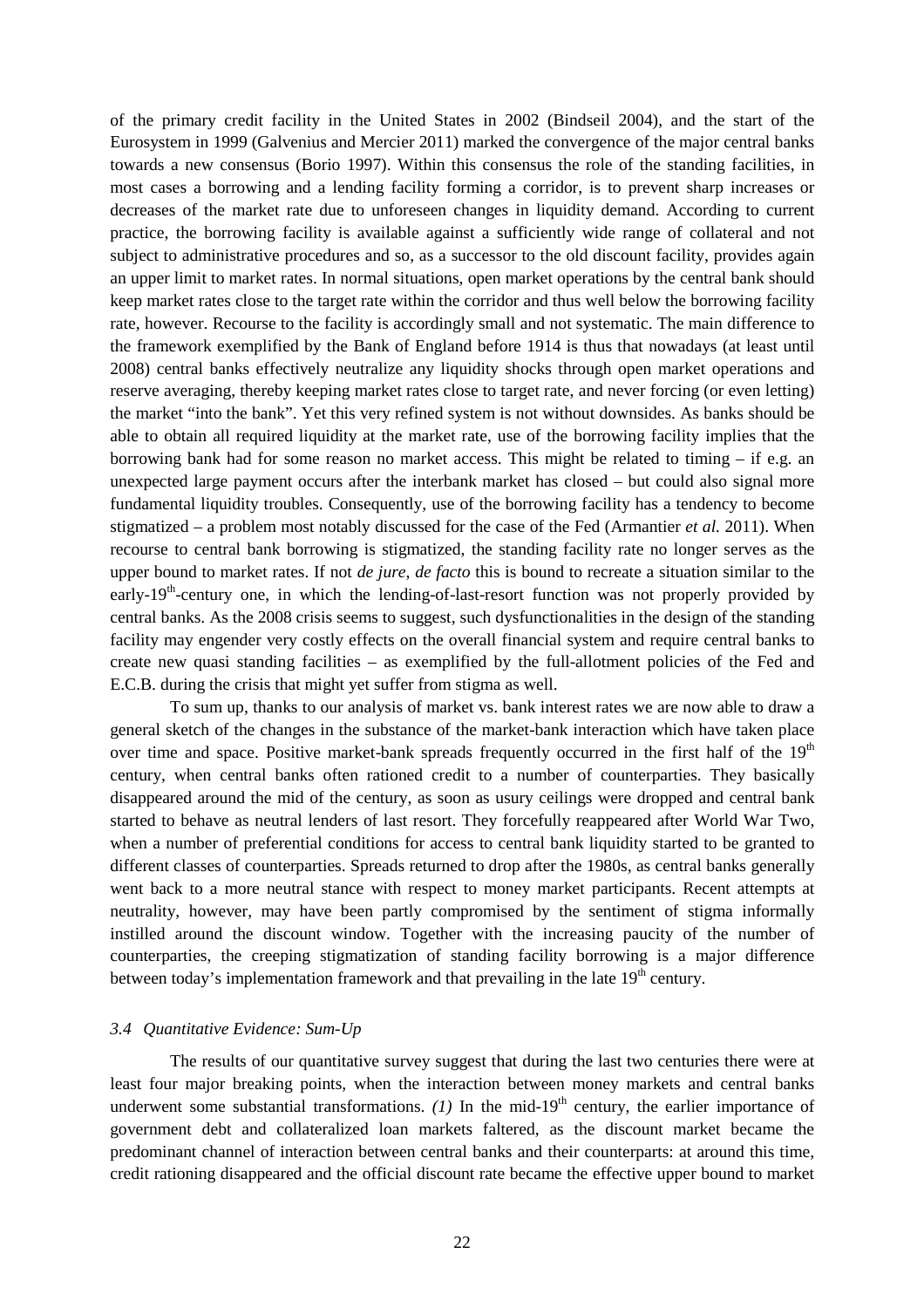rates. *(2)* World War One was a natural watershed, accelerating the rise of foreign exchange markets and the come-back of government debt markets. *(3)* World War Two exacerbated such transformations by making wartime credit controls durable: insulation allowed for significant divergences in country experiences and for the creation of a number of privileged positions in the access to central bank liquidity. *(4)* The financial liberalizations of the 1980s and 1990s finally fostered a new convergence of monetary practices around the world, with a general disappearance of discount markets, a relative decline of government debt markets, and a relative rise of foreign exchange and repo markets: like in the late  $19<sup>th</sup>$  century, market rates returned to stay lower than standing facility rates, but – unlike in the late  $19<sup>th</sup>$  century – stigma also came to be attached to the discount window.

The fundamental drivers of the breaks we observed appear to have been exogenous factors: changes in the availability of financial assets (e.g. increasing provision of trade acceptances or government debt), changes in the level of international financial integration (e.g. the late-19<sup>th</sup>-century globalization or the early- $20<sup>th</sup>$ -century deglobalization), as well as changes in the structural characteristics of the country (e.g. its position within the international monetary system or its level of indebtedness). Driven by these exogenous inputs, money market structures and monetary practices did evolve together.

#### *4. Conclusions*

In this paper, we have surveyed historical information concerning the interplay between money market structures and monetary policy design in Western countries over roughly two hundred years. We have found that the very foundations of the relationship between markets and central banks evolved considerably over time. The money markets that central banks participated in were not always the same; the operational techniques implemented by monetary authorities did vary; and the operational targets of monetary policy also changed. On the one hand, the characteristics of money markets (*ex-ante* liquidity, credit risk, market participation, quality of transmission channels) played a role in determining central bankers' choice of their preferred fields of intervention (the acceptance market, the government debt market, etc.), of their preferred techniques (uncollateralized or collateralized operations), and of their preferred stance (neutral or not). On the other hand, though, the way monetary policy was designed also played a role in determining the relative importance of money markets (the supremacy of the acceptance market, of the government debt market, etc.), their mode of functioning (origination of the one or the other collateral), and their attitude towards monetary authorities (reliance on the lender of last resort, or not). Both directions of causation contributed to determining what monetary policy implementation frameworks looked like over time and space. In the cross-sectional dimension we have seen that, although international trends play a crucial role, significant differences persist between countries even in periods of convergence. This means that the big, important central banks, that typically dominate policy debates and academic research, are often outliers rather than representative for central banking practices at their time. This is in particular true concerning the role of foreign exchange, the relative importance of government and non-government domestic assets, as well as the reliance on market mechanisms vs. standing facilities in the conduct of monetary policy operations.

Our survey suggests that although implementation frameworks may evolve endogenously, the factors leading to more drastic transformations are rather exogenous in nature. This implies that assessing the actual efficiency of each framework may be much more complicated than it might appear at first sight. Exogenous shocks on money market structures (e.g. commercial openness as a driver of the development of the acceptance market, or government indebtedness as a driver of the development of Treasury bond market) are bound to impact the degree of optimality of a given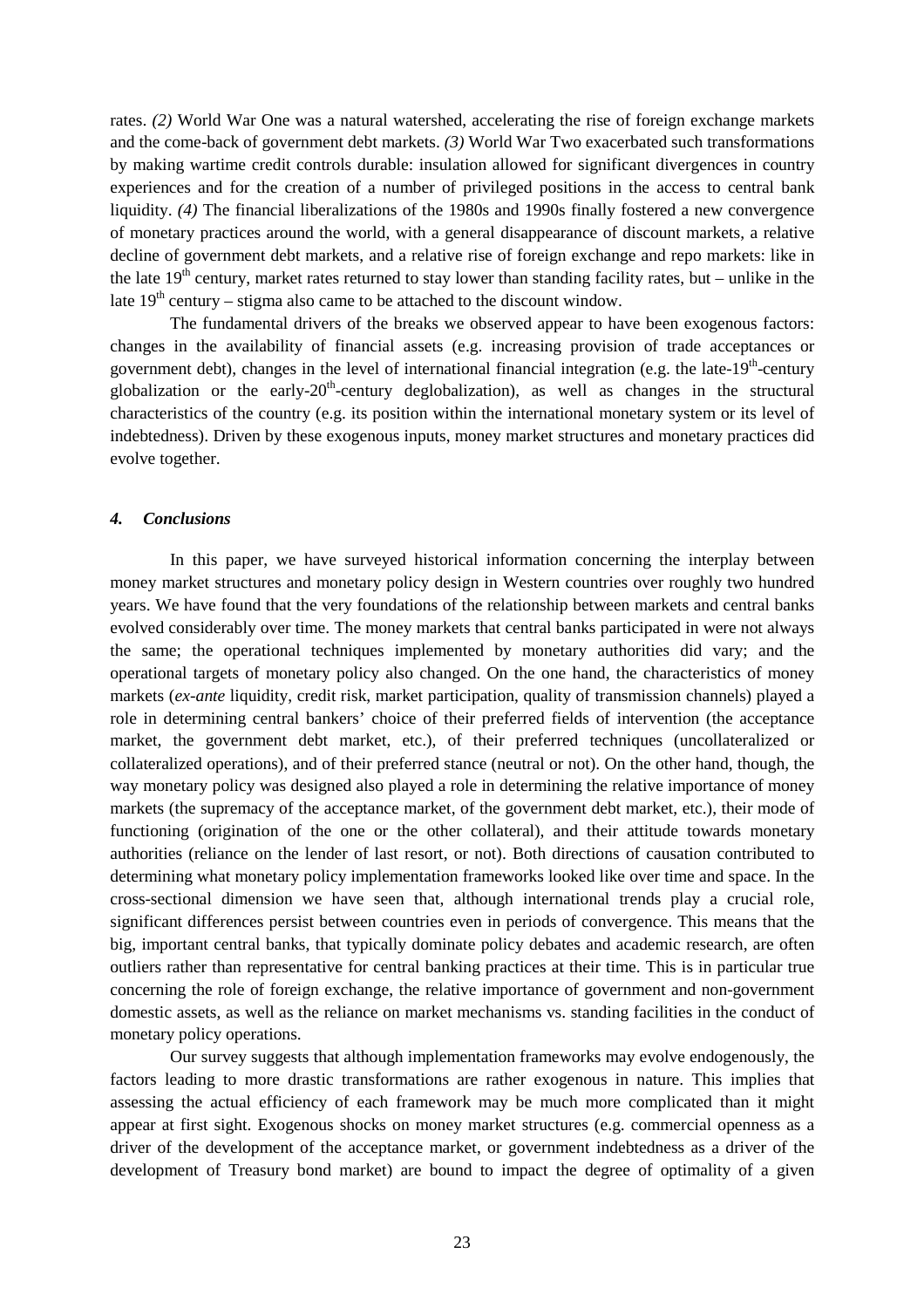monetary policy design. At the same time, though, also exogenous shocks on central bank's policymaking (e.g. political pressure to keep a standing facility for acceptances, or political need to subsidize the government bond market) are bound to impact the degree of optimality of a given money market structure. Approaching these phenomena theoretically in a sensible way appears to be an extremely complex issue. This is even more complicated by the fact that apparently exogenous shocks may not be mutually exogenous. Just to give an obvious example, the economic push leading to the emergence of the government debt market and the political push leading to the emergence of the central bank's management of this market hardly look independent of each other. In order to get a fuller understanding of these important dynamics, a lot of additional research might well be required.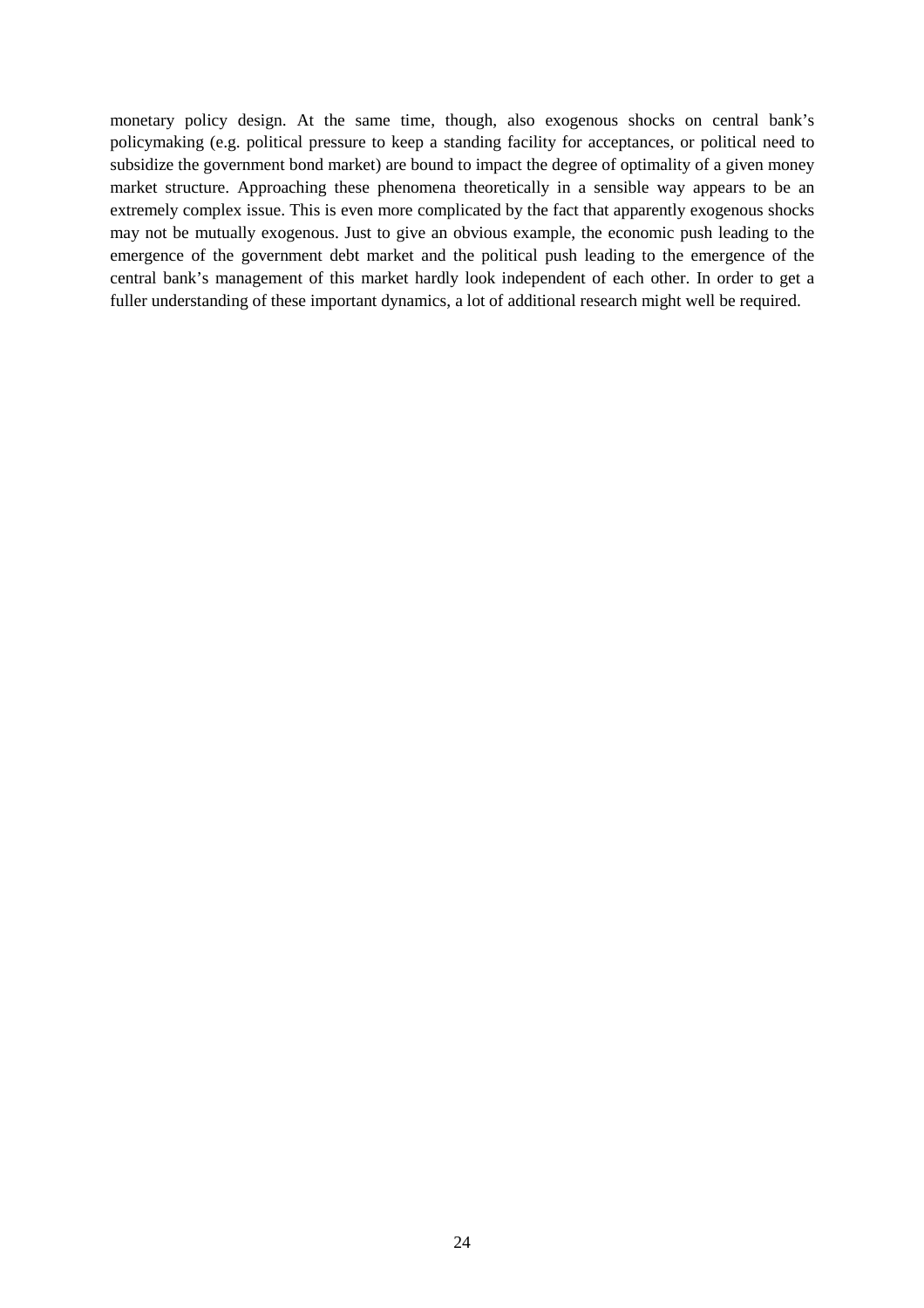#### *References*

- Allen, William A. (2014), "Eligibility, Bank Liquidity, Bank Credit and Macro-prudential Policy", Working Paper.
- Armantier, Olivier, Eric Ghysels, Asani Sarkar, and Jeffrey Shrader (2011), "Stigma in Financial Markets: Evidence from Liquidity Auctions and Discount Window Borrowing during the Crisis", Federal Reserve Bank of New York Staff Report, 483.

Bagehot, Walter (1873), *Lombard Street: A Description of the Money Market*, 5<sup>th</sup> edn., London: King.

- Beckhart, Benjamin H. (1932), "Federal Reserve Policy and the Money Market, 1923-1931", in id., James G. Smith, and William A. Brown (eds.), *The New York Money Market*, IV, New York: Columbia University Press, pp. 1-181.
- Bignon, Vincent, Marc Flandreau, and Stefano Ugolini (2012), "Bagehot for Beginners: The Making of Lending-of-Last-Resort Operations in the Mid-19<sup>th</sup> Century", Economic History Review, 65:2, pp. 580-608.
- Bindseil, Ulrich (2004), *Monetary Policy Implementation: Theory, Past, Present*, Oxford: Oxford University Press.
- Bindseil, Ulrich and Francesco Papadia (2009), "Risk management and market impact of central bank credit operations", in: Ulrich Bindseil, Fernando Gonzalez, and Evangelos Tabakis (eds.), *Risk Management for Central Banks and Other Public Investors*, Cambridge: Cambridge University Press, pp. 271-302.
- Bank for International Settlements (1997), "Implementation and Tactics of Monetary Policy", Bank for International Settlements Conference Papers, 3.
- Board of Governors of the Federal Reserve System (2005), *The Federal Reserve System: Purpose and Functions*, 9<sup>th</sup> edition, Washington: Federal Reserve System.
- Bopp, Karl R. (1952), "Bank of France Policy: Brief Survey of Instruments, 1800-1914", American Journal of Economics and Sociology, 11:3, pp. 229-44.
- Bopp, Karl R. (1953), *Reichsbank Operations, 1876-1914*, Philadelphia: Federal Reserve Bank of Philadelphia.
- Borio, Claudio (1997), "The Implementation of Monetary Policy in Industrial Countries: A Survey", Bank for International Settlements Economic Papers, 47.
- Borio, Claudio, Gabriele Galati, and Alexandra Heath (2008), "Foreign Exchange Reserve Management: Trends and Challenges", Bank for International Settlements Papers, 40.
- Borio, Claudio, and Piti Disyatat (2010), "Unconventional Monetary Policies: An Appraisal", Bank for International Settlements Working Papers, 292.
- Brunnermeier, Markus, and Lasse Pedersen (2009), "Market Liquidity and Funding Liquidity", Review of Financial Studies, 22:6, pp. 2201-38.
- Capie, Forrest, and Alan Webber (1985), *A Monetary History of the United Kingdom, 1870-1982*, I, London: Allen & Unwin.
- Caron, Massimiliano, and Luciano Di Cosmo (1993), *I bilanci degli istituti di emissione in Italia 1894-1990*, Rome: Laterza.
- Catterall, Ralph C.H. (1903), *The Second Bank of the United States*, Chicago: University of Chicago Press.
- Clapham, John (1944), *The Bank of England: A History*, II, Cambridge: Cambridge University Press.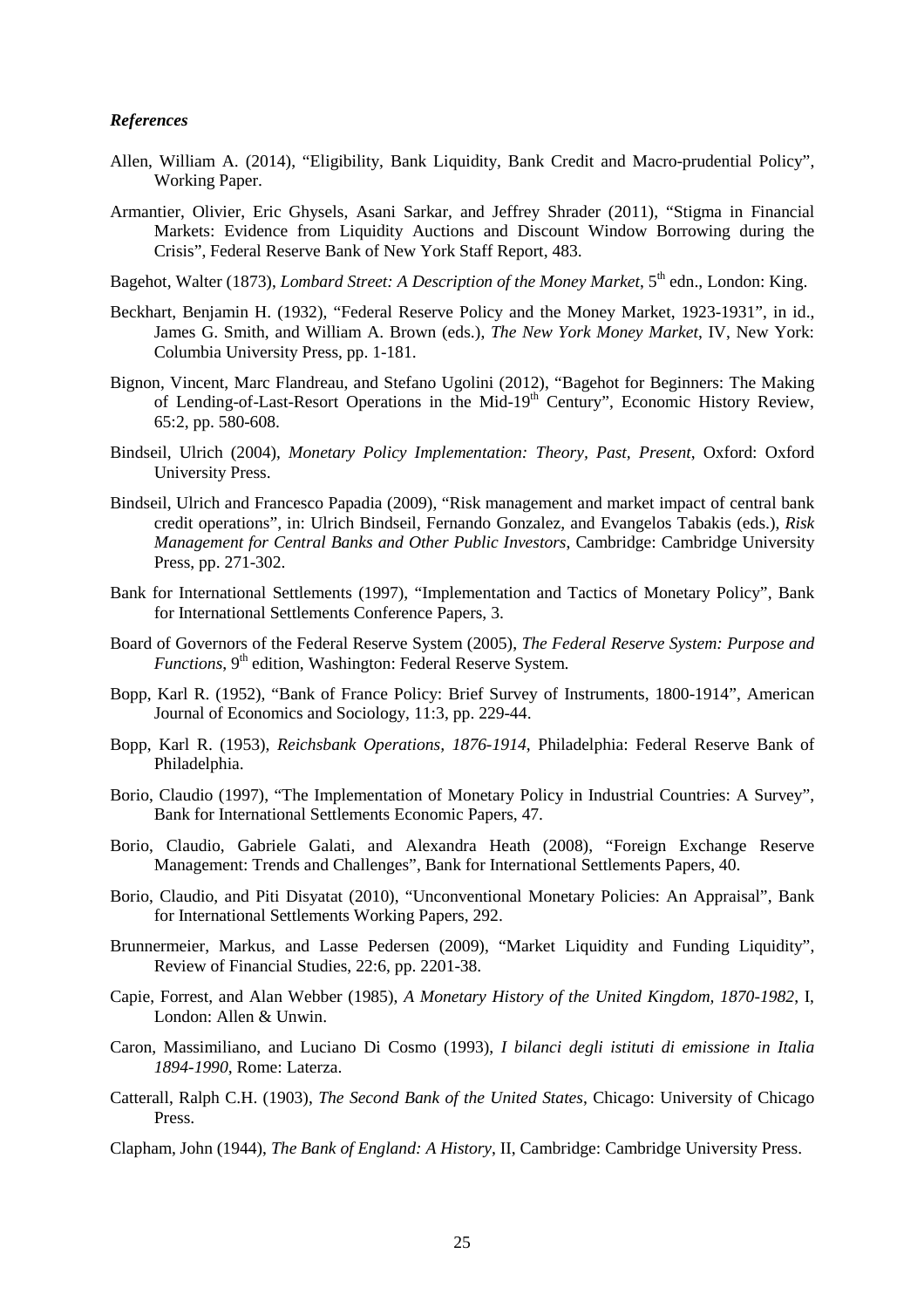- Communauté Économique Européenne (1962), *Les instruments de la politique monétaire dans les pays de la Communauté Économique Européenne*, Brussels: C.E.E.
- De Jong, Adriaan M. (1967), *Geschiedenis van de Nederlandsche Bank*, Haarlem: Enschedé.
- De Kock, Michiel H. (1954), *Central Banking*, 4<sup>th</sup> edition, London: Staples.
- De Mattia, Renato (1967), *I bilanci degli istituti di emissione italiani dal 1845 al 1936*, Rome: Banca d'Italia.
- De Roover, Raymond (1953), *L'évolution de la lettre de change du XIIe au XVIIIe siècle*, Paris: Armand Colin.
- Eichengreen, Barry J., and Marc Flandreau (2009), "The Rise and Fall of the Dollar (or When Did the Dollar Replace Sterling as the Leading Reserve Currency?)", European Review of Economic History, 13:3, pp. 377-411.
- Flandreau, Marc, Christophe Galimard, Clemens Jobst, and Pilar Nogués Marco (2009), "The Bell Jar: Commercial Interest Rates between Two Revolutions 1688-1789", in Jeremy Atack and Larry Neal (eds.), *The Origins and Development of Financial Markets and Institutions: From the Seventeenth Century to the Present*, New York: Cambridge University Press, pp. 161-208.
- Forssbæck, Jens, and Lars Oxelheim (2007), "The Interplay between Money Market Development and Changes in Monetary Policy Operations in Small European Countries, 1980-2000", in David G. Mayes and Jan Toporowski (eds.), *Open Market Operations and Financial Markets*, London: Routledge, pp. 120-52.
- Galvenius, Mats, and Paul Mercier (2011), "The Story of the Eurosystem Framework", in Paul Mercier and Francesco Papadia (eds.), *The Concrete Euro: Implementing Monetary Policy in the Euro Area*, Oxford: Oxford University Press, pp. 115-214.
- Ghatak, Maitreesh, and Timothy W. Guinnane (1999), "The Economics of Lending with Joint Liability: Theory and Practice", Journal of Development Economics, 60, pp. 195-228.
- Goodhart, Charles A. E. (1986), *The Business of Banking, 1891-1914*, 2<sup>nd</sup> ed., London: Gower.
- Goodhart, Charles A. E., Forrest Capie and Norbert Schnadt (1994): "The Development of Central Banking", in Forrest Capie, Charles Goodhart, Stanley Fischer and Norbert Schnadt (eds), *The Future of Central Banking, The Tercentenary Symposium of the Bank of England*. Cambridge: Cambridge University Press, pp. 1-261.
- Holbik, Karel (ed.) (1973), *Monetary Policy in Twelve Industrial Countries*, Boston: Federal Reserve Bank of Boston.
- Holmström, Bengt, and Jean Tirole (2010), *Inside and Outside Liquidity*, Cambridge (Mass.): MIT Press.
- Hvidsten, Vetle (2013), "Oversikt over Norges Banks balanseoppstilling, 1817-1945: Konsolidering av delregnskapene", Norges Bank Staff Memo, 2013/6.
- Jobst, Clemens (2009), "Market Leader: The Austro-Hungarian Bank and the Making of Foreign Exchange Intervention, 1896-1913", European Review of Economic History, 13:3, pp. 287-318.
- Jonker, Joost (1996), *Merchants, Bankers, Middlemen: The Amsterdam Money Market during the First Half of the 19th Century*, Amsterdam: NEHA.
- Käppeli, Robert (1930), *Der Notenbankausweis in Theorie und Wirklichkeit*, Jena: Fischer.
- Kerschagl, Richard (1929), *Die mitteleuropäischen Währungen und Notenbanken*. Vienna: Spaeth & Linde.
- King, Wilfred T.C. (1936), *History of the London Discount Market*, London: Routledge.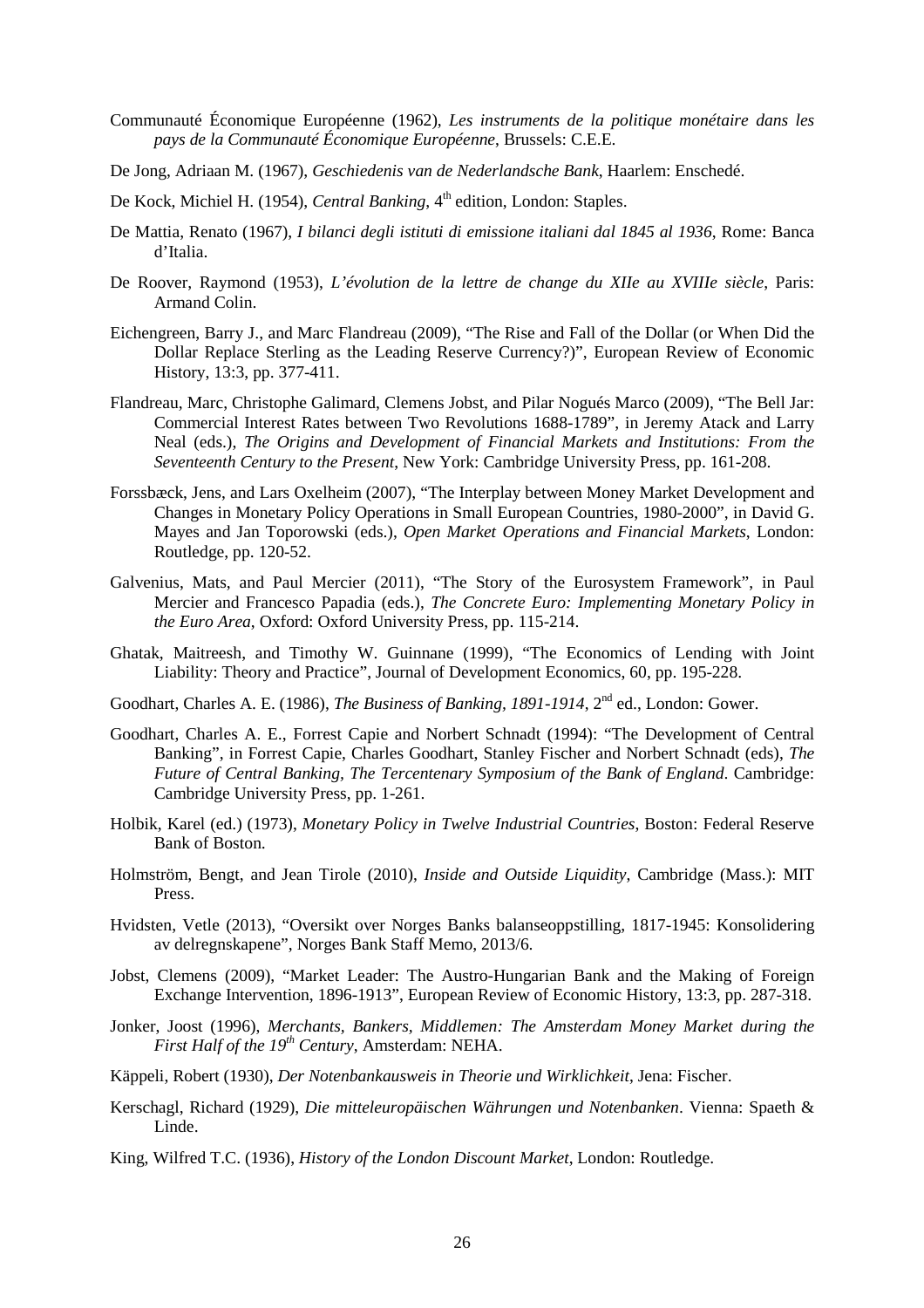- Kneeshaw, John T., and Paul Van den Bergh (1989), "Changes in Central Bank Money Market Operating Procedures in the 1980s", Bank for International Settlements Economic Papers, 23.
- Lanier, Amelie (1998), *Die Geschichte des Bank- und Handelshauses Sina*, Frankfurt am Main: Lang.
- Lévy, Raphael-Georges (1911), *Banques d'émission et Trésors publics*. Paris: Hachette.
- Lucam, Wilhelm (1861), *Die Österreichische Nationalbank und ihr Verhältniss zu dem Staate*, Vienna: Braumüller.
- Lucam, Wilhelm (1876), *Die Österreichische Nationalbank während der Dauer des dritten Privilegiums*, Vienna: Manz.
- Malou, Jules (1863), *Notice historique sur la Société générale pour favoriser l'industrie nationale établie à Bruxelles, 1823-1862*, Brussels: Decq.
- Mecenseffý, Emil (1896), *Die Verwaltung der Österreichisch-Ungarischen Bank, 1886-1895,* Vienna: Hölder.
- Meltzer, Allan H. (2003), *A History of the Federal Reserve*, I, Chicago: University of Chicago Press.
- Meulendyke, Ann-Marie (1989), *U.S. Monetary Policy and Financial Markets*, New York: Federal Reserve Bank of New York.
- Niebuhr, Marcus C. N. von (1854), *Geschichte der Königlichen Bank in Berlin: Von der Gründung derselben (1765) bis zum Ende des Jahres 1845*, Berlin: Deckerschen Geheimen Ober-Hofbuchdruckerei.
- Plumptre, Arthur F. W. (1940), *Central Banking in the British Dominions*, Toronto: University of Toronto Press.
- Poschinger, Heinrich von (1879), *Bankwesen und Bankpolitik in Preußen*, II, Berlin: Springer.
- Prion, Willi (1907), *Das deutsche Wechseldiskontgeschäft*, Leipzig: Duncker & Humblot.
- Ramon, Gabriel (1929), *Histoire de la Banque de France d'après les sources originales*, Paris: Grasset.
- Reichsbank (1910), *The Reichsbank, 1876-1900*, Washington: National Monetary Commission.
- Roulleau, Gaston (1914), *Les règlements par effets de commerce en France et à l'étranger*, Paris: Société de Statistique de Paris.
- Sayers, Richard S. (1936), *Bank of England Operations, 1890-1914*, London: King.
- Sayers, Richard S. (1976), *The Bank of England, 1891-1944*, I, Cambridge: Cambridge University Press.
- Tilly, Richard (1966), *Financial Institutions and Industrialization in the Rhineland, 1815-1870*, Madison: University of Wisconsin Press.
- Tucker, Paul (2004), "Managing the Central Bank's Balance Sheet: Where Monetary Policy Meets Financial Stability", Bank of England Quarterly Bulletin, Autumn, pp. 359-82.
- Ugolini, Stefano (2010), "The International Monetary System, 1844-1870: Arbitrage, Efficiency, Liquidity", Norges Bank Working Paper, 2010/23.
- Ugolini, Stefano (2012), "The Origins of Foreign Exchange Policy: The National Bank of Belgium and the Quest for Monetary Independence in the 1850s", European Review of Economic History, 16:1, pp. 51-73.
- Wagner, Adolph (1873), *System der Zettelbankpolitik*, Freiburg: Wagner.
- Wood, Elmer (1939), *English Theories of Central Banking Control, 1819-1858*, Cambridge (Mass.): Harvard University Press.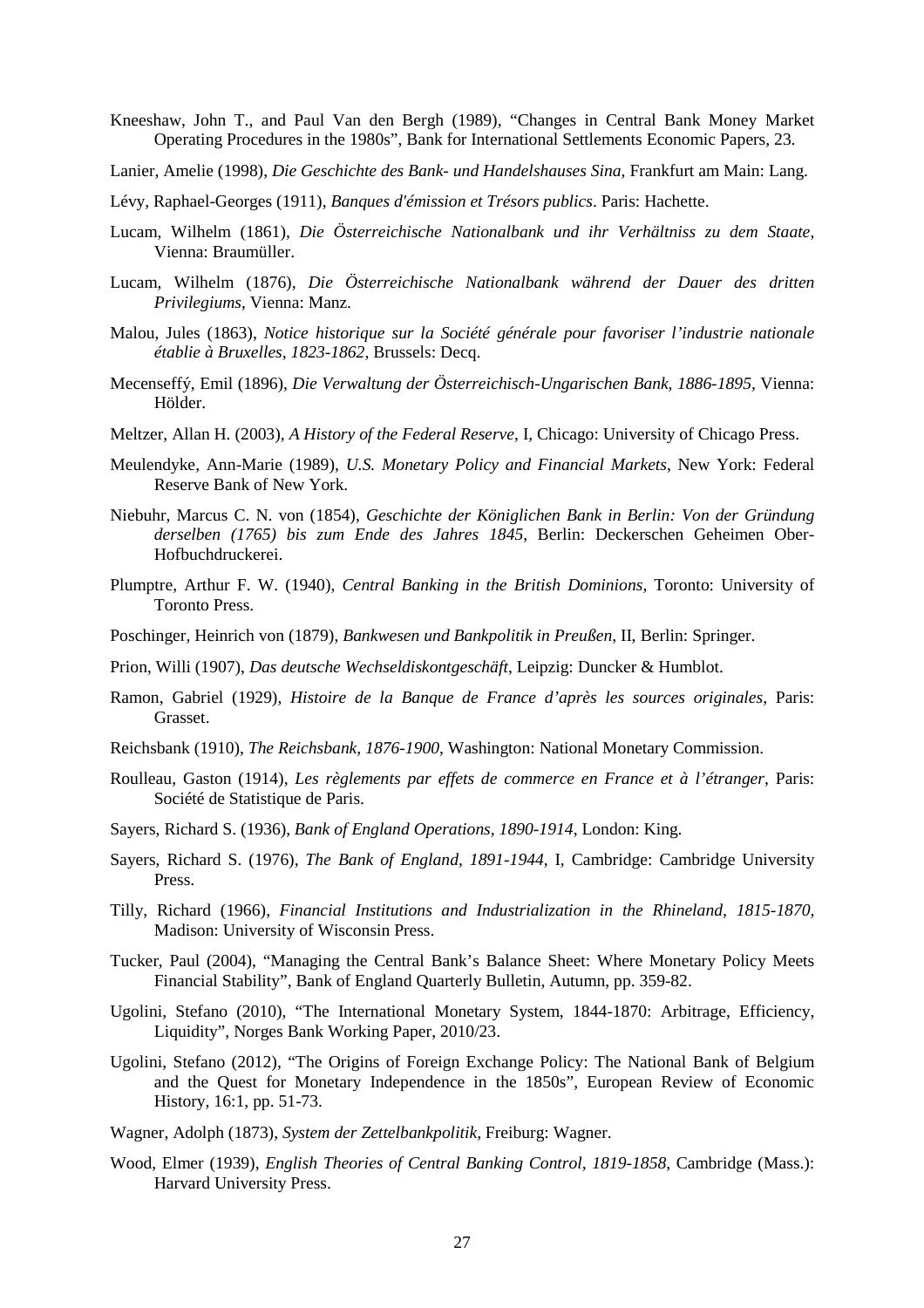- Ziegler, Dieter (1990), *Central Banking, Peripheral Industry: The Bank of England in the Provinces, 1826-1913*, Leicester: Leicester University Press.
- Ziegler, Dieter (1993), "Zentralbankpolitische "Steinzeit"? Preußische Bank und Bank of England im Vergleich", Geschichte und Gesellschaft, 19, pp. 475-505.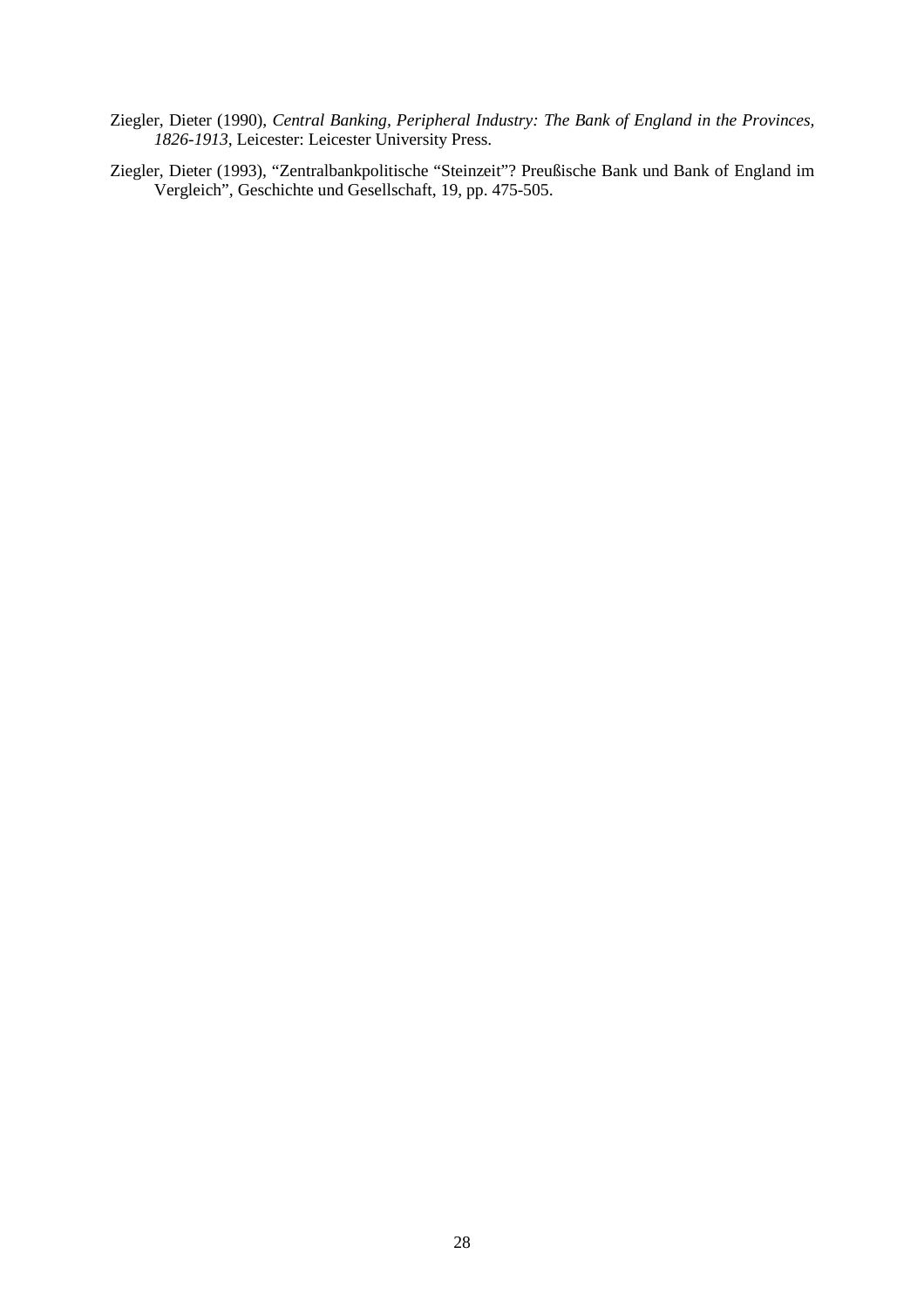## *Sources*

## Balance sheets

| Bank                                       | Dates                           | Source                                                                                                        |
|--------------------------------------------|---------------------------------|---------------------------------------------------------------------------------------------------------------|
| Austria                                    |                                 |                                                                                                               |
| Oesterreichische Nationalbank              | 1835                            | OeNB archives                                                                                                 |
| Oesterreichisch-ungarische<br>Bank         | 1880, 1909                      | Annual reports, complemented by OeNB archives                                                                 |
| Oesterreichische Nationalbank              | 1928, 1950, 1970,<br>1990       | Annual reports, OeNB                                                                                          |
| Belgium                                    |                                 |                                                                                                               |
| Société Générale de Belgique               | 1835                            | Malou (1863)                                                                                                  |
| Banque Nationale de Belgique               | 1880 - 1990                     | Annual reports, NBB                                                                                           |
| <b>Britain</b>                             |                                 |                                                                                                               |
| <b>Bank of England</b>                     | 1835                            | Parliamentary Report on Banks of Issue (1840), App. 16                                                        |
|                                            | 1880                            | <b>BoE</b> archives                                                                                           |
|                                            | 1909                            | Lévy (1911); BoE archives                                                                                     |
|                                            | 1928                            | Käppeli (1930); BoE archives                                                                                  |
|                                            | 1950, 1970, 1990                | Annual reports, BoE; BoE archives                                                                             |
| France                                     |                                 |                                                                                                               |
| Banque de France                           | 1835, 1880                      | Annual report, BdF                                                                                            |
|                                            | 1909                            | Lévy (1911)                                                                                                   |
|                                            | 1928                            | Käppeli (1930)                                                                                                |
|                                            | 1950, 1970, 1990                | Annual report, BdF                                                                                            |
| Germany                                    |                                 |                                                                                                               |
| Königliche Hauptbank                       | 1835                            | Niebuhr (1854)                                                                                                |
| Reichsbank                                 | 1880                            | Reichsbank (1910)                                                                                             |
|                                            | 1909                            | Lévy (1911)                                                                                                   |
|                                            | 1928                            | Kerschagl (1929)                                                                                              |
| Bank deutscher Länder                      | 1950                            | Deutsches Geld- und Bankenwesen in Zahlen 1876-1975                                                           |
| Deutsche Bundesbank                        | 1970                            | Deutsches Geld- und Bankenwesen in Zahlen 1876-1975<br>50 Jahre Deutsche Mark: monetäre Statistiken 1948-1997 |
|                                            | 1990                            |                                                                                                               |
| Italy                                      |                                 |                                                                                                               |
| Banca di Genova                            | 1845                            | De Mattia (1967)                                                                                              |
| Banca Nazionale nel Regno<br>d'Italia      | 1880                            | De Mattia (1967)                                                                                              |
| Banca d'Italia                             | 1909, 1928, 1950,<br>1970, 1990 | Caron and Di Cosmo (1993)                                                                                     |
| Netherlands                                |                                 |                                                                                                               |
| De Nederlandsche Bank                      | 1835, 1880                      | De Jong (1967)                                                                                                |
|                                            | 1909                            | Lévy (1911)                                                                                                   |
|                                            | 1928                            | Mitteilungen der OeNB                                                                                         |
|                                            | 1950, 1970, 1990                | Annual reports, DNB                                                                                           |
| Norway                                     |                                 |                                                                                                               |
| Norges Bank                                | 1835 - 1928                     | Hvidsten (2013)                                                                                               |
|                                            | 1950, 1970, 1990                | Historical monetary statistics, NB                                                                            |
| Switzerland                                |                                 |                                                                                                               |
| Schweizerische Nationalbank                | 1909 - 1990                     | Historical time series, SNB                                                                                   |
| <b>United States</b>                       |                                 |                                                                                                               |
| Second Bank of the United<br><b>States</b> | 1831                            | Catterall (1903)                                                                                              |
| Federal Reserve System                     | 1928                            | Kerschagl (1929)                                                                                              |
|                                            | 1950, 1970, 1990                | Annual reports, Federal Reserve System                                                                        |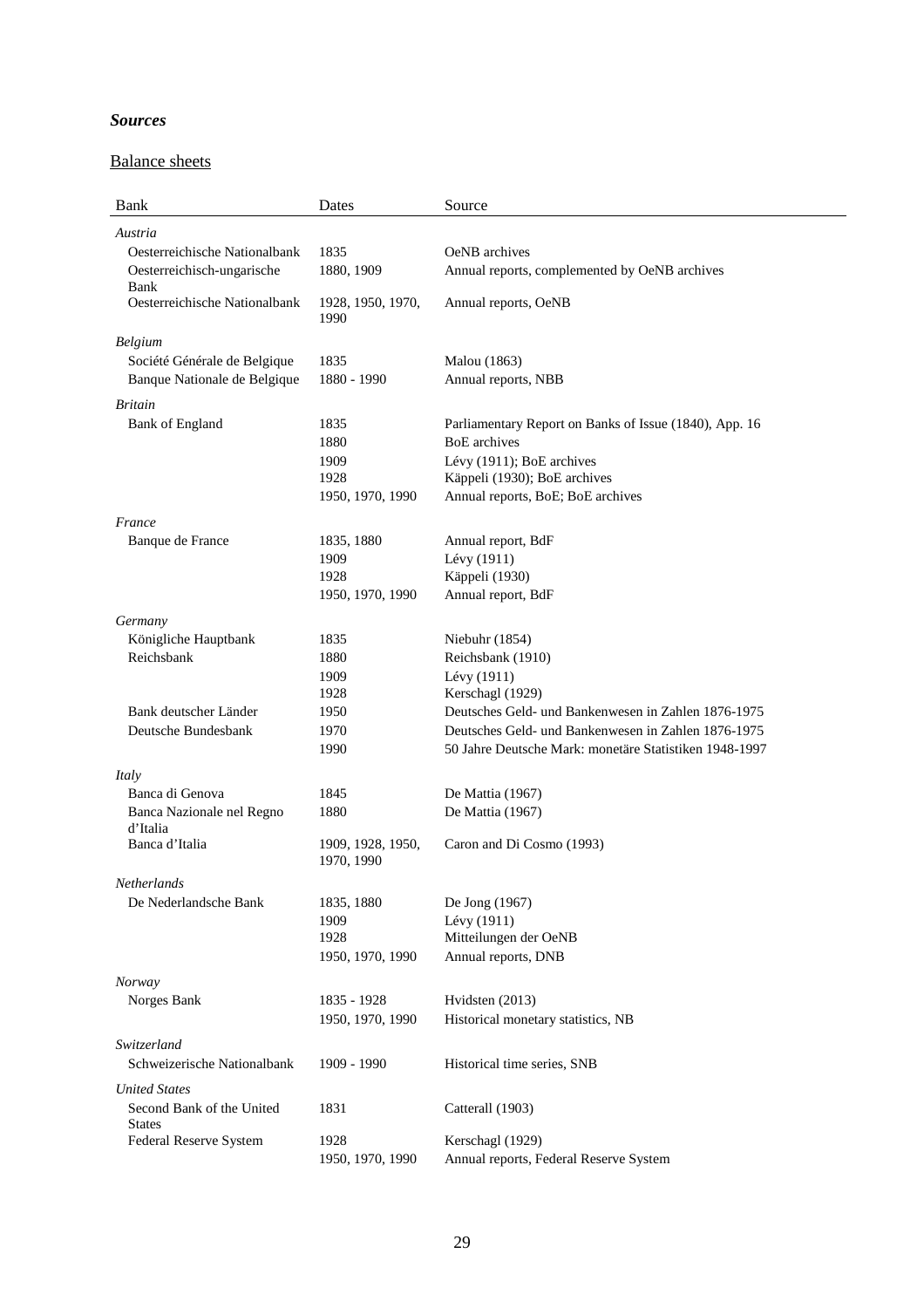|--|

| <b>Bank</b>                   | Period      | Source                                                                    | Type of data               |
|-------------------------------|-------------|---------------------------------------------------------------------------|----------------------------|
| Austria                       |             |                                                                           |                            |
| Oesterreichische Nationalbank | 1818 - 1860 | Lucam (1861)                                                              | End of year                |
|                               | 1861 - 1866 | Lucam (1876)                                                              | End of year                |
| Oesterreichische Nationalbank | 1867 - 1877 | Annual reports, OeNB                                                      | End of year                |
| Oesterreichisch-ungarische    | 1878 - 1918 | Annual reports, OeNB                                                      | End of year                |
| Bank                          |             |                                                                           |                            |
| Oesterreichische Nationalbank | 1919 - 1993 | Annual reports, OeNB                                                      | End of year                |
| Belgium                       |             |                                                                           |                            |
| Banque Nationale de Belgique  | 1851 - 1913 | Annual report 1950, NBB                                                   | End of year                |
|                               | 1924 - 1973 | Mitteilungen der OeNB                                                     | End of year                |
| <i><b>Britain</b></i>         |             |                                                                           |                            |
| <b>Bank of England</b>        | 1832 - 1840 | Parliamentary Report on Banks of Issue (1840), App. 12                    | End of year                |
|                               | 1841 - 1847 | Parliamentary Report on Commercial Distress, 2 <sup>nd</sup> Report       | End of year                |
|                               |             | $(1847)$ , App. 8                                                         |                            |
|                               | 1848 - 1913 | <b>BoE</b> archives                                                       | Yearly total               |
| France                        |             |                                                                           |                            |
| Banque de France              | 1807 - 1964 | Annuaire statistique de la France: résumé rétrospectif (1966)             | Yearly total               |
| Germany                       |             |                                                                           |                            |
| Königliche Hauptbank          | 1817 - 1846 | Niebuhr (1854)                                                            | End of year                |
| Preußische Bank               | 1847 - 1875 | Poschinger (1879)                                                         | Yearly average             |
| Reichsbank                    | 1876 - 1945 | Reichsbank (1910), Deutsches Geld- und Bankenwesen in                     | End of year                |
|                               |             | Zahlen 1876-1975                                                          |                            |
| Bank deutscher Länder         | 1948 - 1957 | Deutsches Geld- und Bankenwesen in Zahlen 1876-1975                       | End of year                |
| Deutsche Bundesbank           | 1958 - 1989 | Deutsches Geld- und Bankenwesen in Zahlen 1876-1975,<br><b>Bundesbank</b> | End of year                |
|                               |             |                                                                           |                            |
| Italy<br>Banca di Genova      | 1845 - 1849 | De Mattia (1967)                                                          | Yearly total               |
| Banca Nazionale degli Stati   | 1850 - 1860 | De Mattia (1967)                                                          | Yearly total               |
| Sardi                         |             |                                                                           |                            |
| Banca Nazionale nel Regno     | 1861 - 1893 | De Mattia (1967)                                                          | Yearly total               |
| d'Italia                      |             |                                                                           |                            |
| Banca d'Italia                | 1894 - 1936 | De Mattia (1967)                                                          | Yearly total               |
| Banca d'Italia                | 1937 - 1990 | Caron and Di Cosmo (1993)                                                 | Average of end<br>of month |
| <i>Netherlands</i>            |             |                                                                           |                            |
| De Nederlandsche Bank         | 1814 - 1913 | De Jong (1967)                                                            | Yearly average             |
|                               | 1924 - 1932 | Mitteilungen der OeNB                                                     | End of year                |
|                               |             |                                                                           |                            |
| Norway<br>Norges Bank         | 1819 - 1913 | Historical monetary statistics, NB                                        | End of year                |
|                               |             |                                                                           |                            |
| Switzerland                   |             |                                                                           |                            |
| Sweizerische Nationalbank     | 1907 - 1997 | Historical times series, SNB                                              | End of year                |
| <b>United States</b>          |             |                                                                           |                            |
| Federal Reserve System        | 1917 - 1942 | Monetary and Banking Statistics (1943)                                    | End of year                |
|                               | 1943 - 1970 | Monetary and Banking Statistics (1976)                                    | End of year                |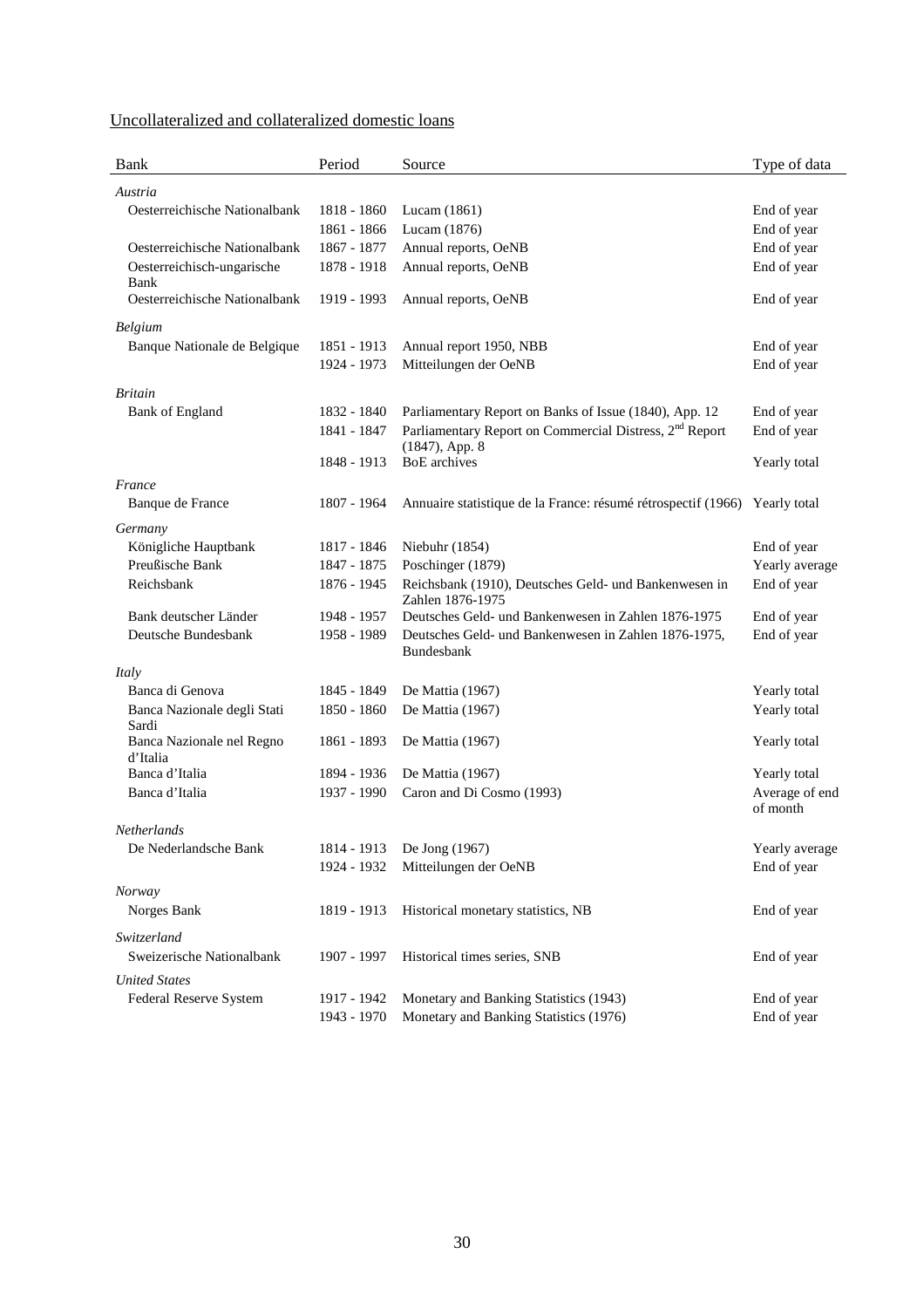## Monthly interest rates

| Instrument                                                                | Period      | Source                                                                                               | Frequency of<br>underlying<br>data |
|---------------------------------------------------------------------------|-------------|------------------------------------------------------------------------------------------------------|------------------------------------|
| Austria                                                                   |             |                                                                                                      |                                    |
| OeNB discount rate                                                        | 1824 - 1999 | <b>OeNB</b>                                                                                          | Daily                              |
| Shadow interest rate Trieste                                              | 1835 - 1859 | Journal des österreichischen Lloyds, Osservatore Triestino,<br>Oesterreichischer Volkswirth, Austria | Weekly                             |
| 3 month prime bills Vienna                                                | 1860 - 1870 | Coursblatt des Gremiums der Börse-Sensale                                                            | Weekly                             |
| 3 month prime bills Vienna                                                | 1871 - 1914 | Denkschrift zur Währungsfrage, after 1874 Wiener Zeitung                                             | End of month                       |
| 3 month prime bills Vienna                                                | 1923 - 1931 | Mitteilungen der OeNB                                                                                | Weekly                             |
| Taggeld                                                                   | 1968 - 1999 | <b>OeNB</b>                                                                                          |                                    |
| Belgium                                                                   |             |                                                                                                      |                                    |
| NBB discount rate                                                         | 1851 - 1914 | Annual report 1950, NBB                                                                              | Weekly                             |
| NBB discount rate                                                         | 1919 - 1998 | <b>NBB</b>                                                                                           | End of month                       |
|                                                                           |             |                                                                                                      |                                    |
| Antwerp open market                                                       | 1844 - 1861 | SCOB database<br>The Economist                                                                       | Weekly                             |
| Brussels open market                                                      | 1861 - 1914 |                                                                                                      | Weekly                             |
| Discount rates at Brussels on<br>first class commercial paper             | 1920 - 1936 | <b>International Abstract of Economic Statistics</b>                                                 | No indication<br>in source         |
| Private discount rate                                                     | 1937 - 1939 | Fed International Financial Statistics                                                               | No indication<br>in source         |
| Argent au jour le jour                                                    | 1945 - 1969 | <b>NBB</b>                                                                                           | Daily                              |
| Rate on banks' deposits of their<br>daily cash surpluses                  | 1970 - 1998 | Eurostat                                                                                             | Daily                              |
| <i>Britain</i>                                                            |             |                                                                                                      |                                    |
| Bank rate                                                                 | 1824 - 1835 | Clapham (1944)                                                                                       | End of month                       |
| Bank rate                                                                 | 1836 - 1939 | <b>NBER MacroHist</b>                                                                                | Daily                              |
| Bank rate                                                                 | 1940 - 2008 | <b>BoE</b>                                                                                           | Daily                              |
| Open market rate of discount                                              | 1824 - 1939 | <b>NBER MacroHist</b>                                                                                | Weekly                             |
| Prime bank bill rate                                                      | 1939 - 1945 | Capie and Webber (1985)                                                                              | End of month                       |
| 3M T-bills allotment rate                                                 | 1946 - 1974 | Capie and Webber (1985)                                                                              | End of month                       |
| UK Interbank overnight -<br>middle rate                                   | 1975 - 2013 | <b>Thomson Reuters</b>                                                                               | Daily                              |
| France                                                                    |             |                                                                                                      |                                    |
| Banque de France discount rate                                            | 1844 - 1852 | Ugolini (2010)                                                                                       | Weekly                             |
| Banque de France discount rate                                            | 1852 - 1940 | NBER MacroHist (some observations corrected from The<br>Economist)                                   | Daily                              |
| Banque de France discount rate                                            | 1945 - 1980 | <b>BIS</b>                                                                                           | End of month                       |
| Taux directeur sur les pensions                                           | 1980 - 1989 | <b>BIS</b>                                                                                           | End of month                       |
| de 1 à 10 jours<br>Taux directeur sur les pensions<br>de $5$ à $10$ jours | 1989 - 1998 | BdF                                                                                                  | Daily                              |
| Open market, Paris                                                        | 1844 - 1861 | Ugolini (2010)                                                                                       | Weekly                             |
| Open market, Paris                                                        | 1861 - 1863 | The Economist                                                                                        | Weekly                             |
| Open market, Paris                                                        | 1863 - 1940 | <b>NBER MacroHist</b>                                                                                | Weekly                             |
| Paris daily rate on private paper                                         | 1958 - 1972 | Mitteilungen der OeNB                                                                                |                                    |
| Rate for day-to-day loans<br>against private bills                        | 1973 - 1998 | Eurostat                                                                                             | Daily                              |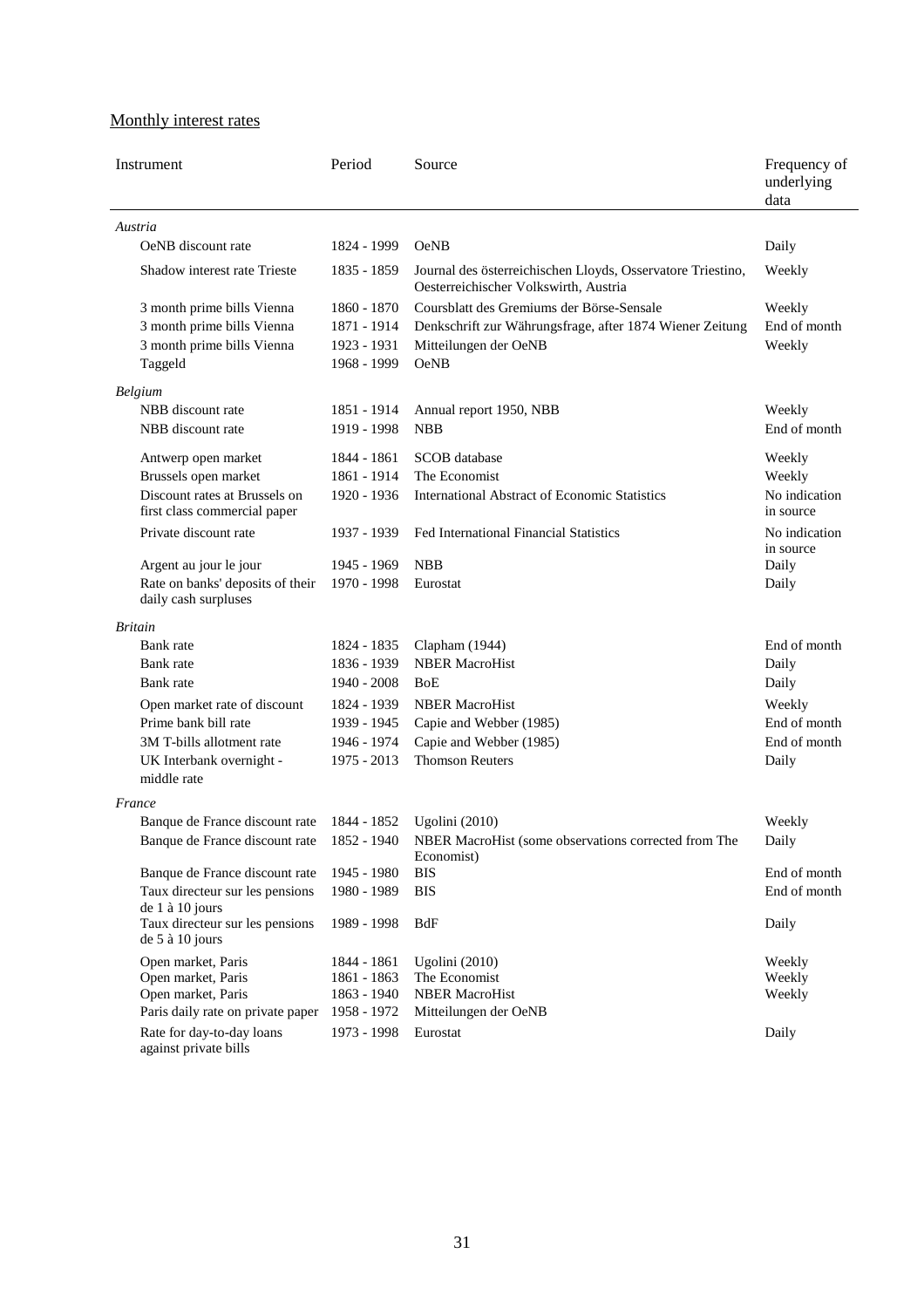| Germany                      |             |                                                            |                                         |
|------------------------------|-------------|------------------------------------------------------------|-----------------------------------------|
| Discount rate Prussian Bank  | 1861 - 1875 | The Economist                                              | Weekly                                  |
| Discount rate Reichsbank     | 1876 - 1938 | <b>NBER MacroHist</b>                                      | Daily                                   |
| Discount rate Bundesbank     | 1948 - 1999 | Bundesbank BBK01.SU0112                                    | End of month                            |
|                              |             |                                                            |                                         |
| Open market rate Berlin      | 1861 - 1875 | The Economist                                              | Weekly                                  |
| Private discount rate, prime | 1876 - 1939 | <b>NBER MacroHist</b>                                      | Daily                                   |
| banker's acceptances         |             |                                                            |                                         |
| Tagesgeld Frankfurt          | 1959 - 1999 | Bundesbank BBK01.SU0101                                    | Daily                                   |
| Italy                        |             |                                                            |                                         |
| Discount rate                | 1863 - 1999 | <b>BdI</b> statistical database                            | Daily                                   |
| Market rate Genoa            | 1885 - 1914 | The Economist                                              | Weekly                                  |
| Minimum market rate Milan    | 1927 - 1935 | Bollettino mensile di statistica dell'Istituto Centrale di | End of month                            |
|                              |             | Statistica del Regno d'Italia                              |                                         |
| Minimum market rate Milan    | 1935 - 1939 | League of Nations, Monthly Bulletin of Statistics          | End of month                            |
| Interbank rate               | 1971 - 1999 | International Financial Statistics (IMF), corresponds to   | Average of                              |
|                              |             | "Interbank rates" in the Banca d'Italia Economic Bulletin  | daily rates?                            |
| <b>Netherlands</b>           |             |                                                            |                                         |
| DNB discount rate            | 1844 - 1861 | Ugolini (2010)                                             | Weekly                                  |
| DNB discount rate            | 1861 - 1913 | The Economist                                              | Weekly                                  |
| DNB discount rate            | 1914 - 1998 | <b>DNB</b>                                                 | Daily                                   |
| DNB discount rate            | 1914 - 1998 | <b>DNB</b>                                                 | Daily                                   |
|                              |             |                                                            |                                         |
| Amsterdam open market        | 1844 - 1861 | Ugolini (2010)                                             | Weekly                                  |
| Amsterdam open market        | 1861 - 1913 | The Economist                                              | Weekly                                  |
| Private discount rate        | 1920 - 1936 | <b>International Abstract of Economic Statistics</b>       | No indication                           |
| Private discount rate        | 1937 - 1939 | Fed International Financial Statistics                     | in source<br>No indication<br>in source |
| 3M T-bills                   | 1958 - 1972 | Mitteilung der OeNB                                        |                                         |
| Representative rate on the   | 1973 - 1981 | Eurostat                                                   | Daily                                   |
| money market for loans       |             |                                                            |                                         |
| between banks                |             |                                                            |                                         |
| Call money guilder market    | 1982 - 1998 | <b>DNB</b>                                                 | Daily                                   |
| Norway                       |             |                                                            |                                         |
| Norges Bank discount rate    | 1818 - 1965 | Historical monetary statistics NB                          | End of month                            |
| Norges Bank marginal rate    | 1965 - 2014 | Historical monetary statistics NB                          | End of month                            |
| (various instruments)        |             |                                                            |                                         |
| Market rate Christiania      | 1894 - 1914 | The Economist                                              | Weekly                                  |
| Euro Krone 3M                | 1959 - 1986 | Historical monetary statistics NB                          | End of month                            |
| NIBOR tomorrow next          | 1987 - 2011 | NВ                                                         | Daily                                   |
| NIBOR 1W                     | 2011 - 2013 | NB                                                         | Daily                                   |
|                              |             |                                                            |                                         |
| Switzerland                  |             |                                                            |                                         |
| Bank rate Geneva             | 1892 - 1907 | The Economist                                              | Weekly                                  |
| SNB discount rate            | 1907 - 1999 | Historical times series SNB                                | Daily                                   |
| SNB lombard rate/liqudity    | 1907 - 2007 | Historical times series SNB                                | Daily                                   |
| shortage financing facility  |             |                                                            |                                         |
| Market rate Geneva           | 1892 - 1914 | The Economist                                              | Weekly                                  |
| Private discount rate        | 1924 - 1941 | Fed International Financial Statistics                     | not given in                            |
|                              |             |                                                            | source                                  |
| Call money                   | 1948 - 1972 | Historical times series SNB                                | Weekly                                  |
| Tomorrow next                | 1972 - 2007 | Historical times series SNB                                | Daily                                   |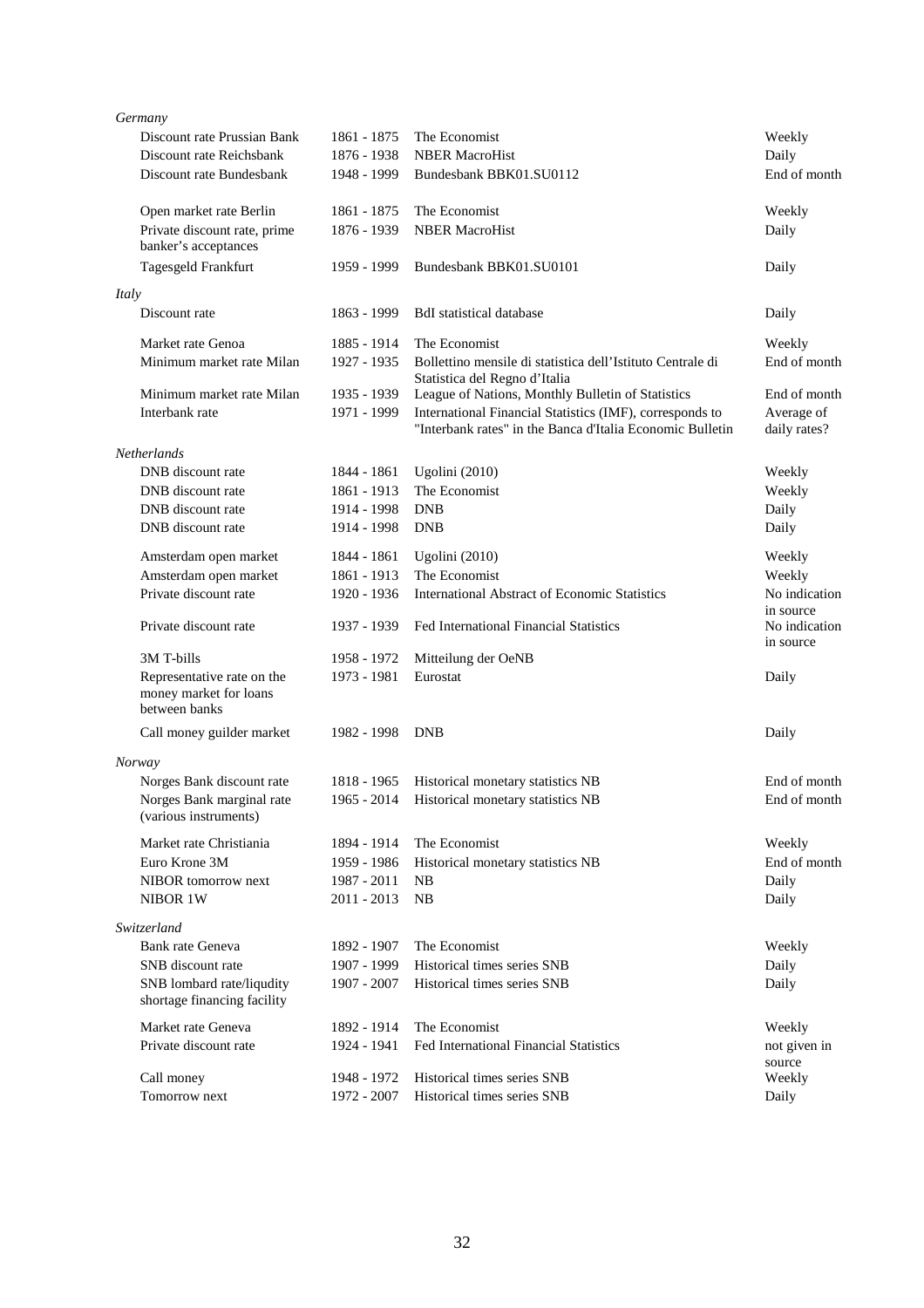| <b><i>United States</i></b>                                                                    |             |                            |       |
|------------------------------------------------------------------------------------------------|-------------|----------------------------|-------|
| Discount rate New York Fed<br>(average für commercial,<br>agricultural and livestock<br>paper) |             | 1914 - 1969 NBER MacroHist | Daily |
| Discount rate New York Fed<br>(average on loans to member)<br>banks)                           | 1969 - 2003 | Fed H.15m                  | Daily |
| Discount rate primary credit                                                                   | 2003 - 2013 | Fed H.15m                  | Daily |
| U.S. Commercial Paper Rates,<br>New York City                                                  |             | 1857 - 1953 NBER MacroHist | Daily |
| Effective Fed funds rate                                                                       | 1954 - 2013 | Fed H.15m                  | Daily |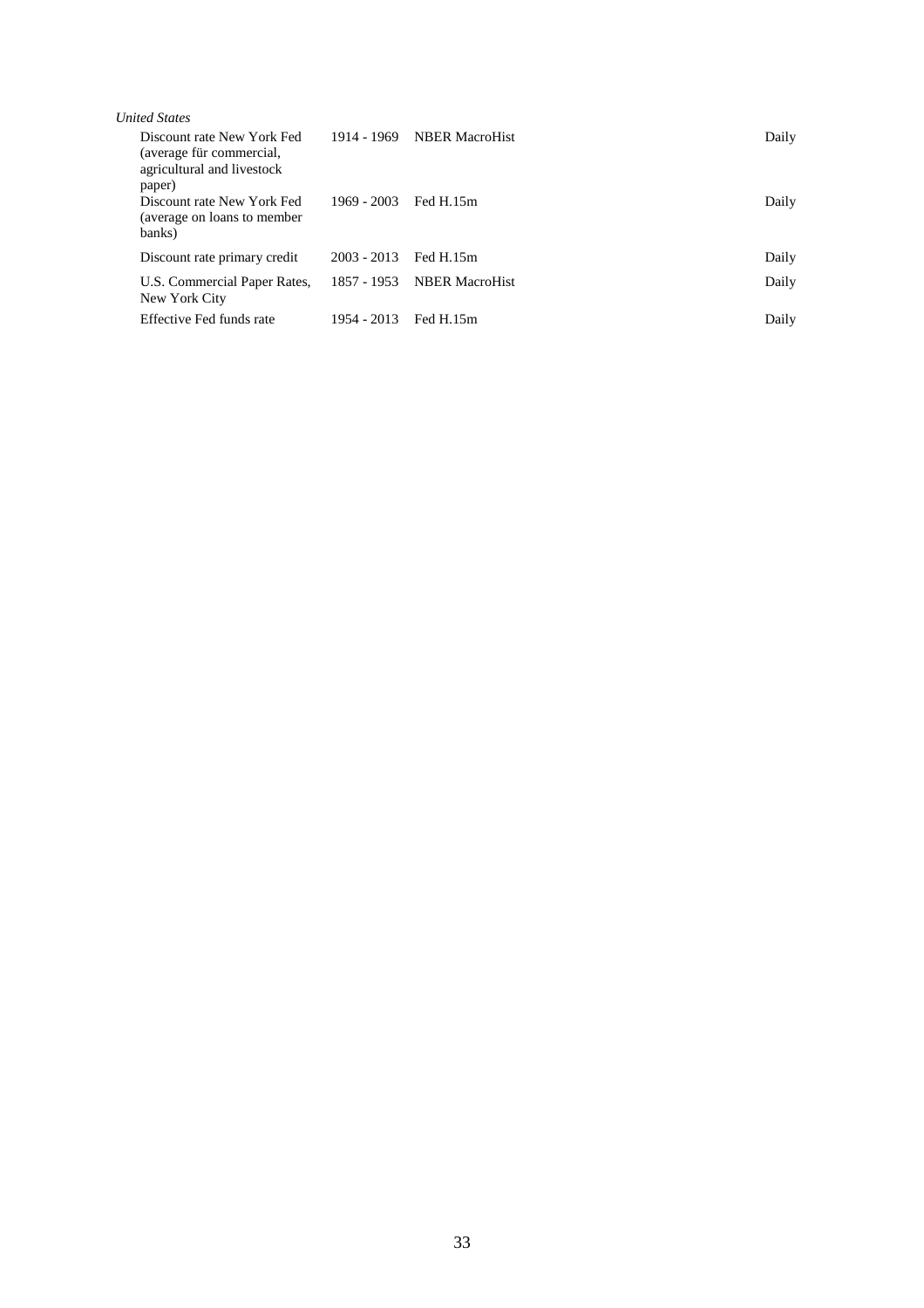## *Tables*

## Table 1: Composition of central bank assets

| Austria                                                   | 1835             | 1880                   | 1909                   | 1928               | 1950                  | 1970                     | 1990                |
|-----------------------------------------------------------|------------------|------------------------|------------------------|--------------------|-----------------------|--------------------------|---------------------|
| Gold, Silver                                              | 18               | 31                     | 54                     | 12                 | 1                     | 32                       | 16                  |
| Other foreign assets                                      | $\boldsymbol{0}$ | 3                      | $\overline{2}$         | 54                 | 5                     | 43                       | 41                  |
| Discounts                                                 | 5                | 25                     | 23                     | 15                 | 31                    | 12                       | 15                  |
| Advances                                                  | 5                | $\overline{4}$         | 3                      | $\boldsymbol{0}$   | $\boldsymbol{0}$      | $\boldsymbol{0}$         | $\mathbf{0}$        |
| Open market operations                                    | $\overline{0}$   | $\theta$               | $\boldsymbol{0}$       | $\boldsymbol{0}$   | $\overline{0}$        | $\boldsymbol{0}$         | 18                  |
| Other lending to private sector                           | $\mathbf{0}$     | 17                     | 10                     | $\boldsymbol{0}$   | $\mathbf{0}$          | $\overline{0}$           | $\boldsymbol{0}$    |
| Gov't securities/ claims on gov't                         | 69               | 14                     | $\overline{2}$         | 8                  | 63                    | 9                        | $\boldsymbol{0}$    |
| Securities not specified                                  | $\mathfrak{2}$   | 5                      | 1                      | $\boldsymbol{0}$   | $\boldsymbol{0}$      | 3                        | 7                   |
| Other assets                                              | 1                | $\overline{2}$         | 6                      | 11                 | $\overline{0}$        | 1                        | 3                   |
| <b>Belgium</b>                                            | 1835             | 1880                   | 1909                   | 1928               | 1950                  | 1970                     | 1990                |
| Gold, Silver                                              | 7                | 20                     | 15                     | 35                 | 29                    | 29                       | 8                   |
| Other foreign assets                                      | $\mathbf{0}$     | 11                     | 14                     | 21                 | 12                    | 46                       | 62                  |
| Discounts                                                 | 6                | 48                     | 53                     | 25                 | 11                    | 3                        | $\overline{4}$      |
| Advances                                                  | 8                | 2                      | 6                      | 1                  | 1                     | $\mathbf{0}$             | $\boldsymbol{0}$    |
| Open market operations                                    | $\boldsymbol{0}$ | $\boldsymbol{0}$       | $\boldsymbol{0}$       | $\boldsymbol{0}$   | $\boldsymbol{0}$      | $\mathbf{0}$             | $\boldsymbol{0}$    |
| Other lending to private sector                           | 9                | $\overline{0}$         | $\boldsymbol{0}$       | $\boldsymbol{0}$   | $\mathbf{0}$          | $\mathbf{0}$             | $\boldsymbol{0}$    |
| Gov't securities/ claims on gov't                         | 34               | 10                     | 9                      | 16                 | 46                    | 20                       | 21                  |
| Securities not specified                                  | $\overline{2}$   | 0                      | $\boldsymbol{0}$       | $\mathbf{0}$       | 0                     | $\boldsymbol{0}$         | $\mathbf{0}$        |
| Other assets                                              | 35               | 9                      | 4                      | $\overline{2}$     | $\overline{c}$        | 3                        | 5                   |
|                                                           |                  |                        |                        |                    |                       |                          |                     |
| <b>Britain</b>                                            | 1835<br>12       | 1880                   | 1909                   | 1928               | 1950                  | 1970                     | 1990                |
| Gold, Silver                                              | $\mathbf{0}$     | 31<br>$\boldsymbol{0}$ | 36<br>$\boldsymbol{0}$ | 31<br>$\mathbf{0}$ | 0<br>$\boldsymbol{0}$ | $\Omega$<br>$\mathbf{0}$ | $\mathbf{0}$        |
| Other foreign assets<br>Discounts                         | 30               | 3                      | 10                     | 1                  | 1                     | $\overline{0}$           | $\boldsymbol{0}$    |
| Advances                                                  | 15               | 11                     | 6                      | 1                  | $\boldsymbol{0}$      | $\overline{2}$           | 6<br>$\mathfrak 3$  |
|                                                           | 5                | $\overline{0}$         | $\mathbf{0}$           | $\overline{0}$     | $\overline{0}$        | 0                        | $\boldsymbol{0}$    |
| Open market operations<br>Other lending to private sector | $\boldsymbol{0}$ | $\boldsymbol{0}$       | $\boldsymbol{0}$       | $\overline{0}$     | $\overline{0}$        | $\mathbf{0}$             | $\boldsymbol{0}$    |
| Gov't securities/ claims on gov't                         | 30               | 38                     | 31                     | 60                 | 97                    | 91                       | 58                  |
| Securities not specified                                  | 4                | 17                     | 16                     | 6                  | 2                     | 6                        | 26                  |
| Other assets                                              | 4                | $\theta$               | 2                      | 1                  | 0                     | 2                        | 7                   |
|                                                           |                  |                        |                        |                    |                       |                          |                     |
| France                                                    | 1835             | 1880                   | 1909                   | 1928               | 1950                  | 1970                     | 1990                |
| Gold, Silver                                              | 29               | 53                     | 70                     | 37                 | 10                    | 5                        | 29                  |
| Other foreign assets                                      | $\mathbf{0}$     | $\boldsymbol{0}$       | $\theta$               | 41                 | 17                    | 27                       | 26                  |
| Discounts                                                 | 41               | 30                     | 14                     | 5                  | 24                    | 37                       | $\mathbf{0}$        |
| Advances                                                  | 12               | 5                      | 9                      | 3                  | 1                     | $\mathbf{0}$             | $\boldsymbol{0}$    |
|                                                           |                  |                        |                        |                    |                       |                          |                     |
| Open market operations                                    | $\boldsymbol{0}$ | 0                      | $\boldsymbol{0}$       | $\boldsymbol{0}$   | $\overline{0}$        | $\mathbf{0}$             | 19                  |
| Other lending to private sector                           | $\mathbf{0}$     | $\overline{0}$         | $\mathbf{0}$           | $\overline{0}$     | $\overline{0}$        | $\overline{0}$           | $\mathbf{0}$        |
| Gov't securities/ claims on gov't                         | 16               | 8                      | 6                      | 4                  | 36                    | 7                        | 8                   |
| Securities not specified                                  | $\boldsymbol{0}$ | $\boldsymbol{0}$       | $\boldsymbol{0}$       | $\boldsymbol{7}$   | 8                     | 17                       | 3                   |
| Other assets                                              | 3                | 4                      | 1                      | 3                  | 3                     | 7                        | 14                  |
| Germany                                                   | 1835             | 1880                   | 1909                   | 1928               | 1950                  | 1970                     | 1990                |
| Gold, Silver                                              | 14               | 53                     | 30                     | 47                 | 6                     | 60                       | 30                  |
| Other foreign assets                                      | $\boldsymbol{0}$ | $\boldsymbol{0}$       | $\overline{4}$         | $\mathbf{1}$       | $\boldsymbol{0}$      | $\boldsymbol{0}$         | $\mathbf{0}$        |
| Discounts                                                 | 9                | 32                     | 37                     | 38                 | 24                    | 20                       | 24                  |
| Advances                                                  | 13               | 5                      | 10                     | 2                  | 8                     | 2                        | 2                   |
| Open market operations                                    | $\boldsymbol{0}$ | $\boldsymbol{0}$       | $\boldsymbol{0}$       | $\boldsymbol{0}$   | $\boldsymbol{0}$      | $\mathbf{0}$             | 34                  |
| Other lending to private sector                           | 11               | 0                      | $\boldsymbol{0}$       | $\boldsymbol{0}$   | $\overline{c}$        | $\boldsymbol{0}$         | $\mathbf{0}$        |
| Gov't securities/ claims on gov't                         | 34               | 4                      | $\overline{c}$         | 1                  | 55                    | 14                       | 4                   |
| Securities not specified                                  | $\boldsymbol{0}$ | 1                      | 11                     | $\mathbf{2}$       | 2                     | 1                        | $\boldsymbol{0}$    |
| Other assets                                              | 18               | 5                      | 7                      | 9                  | 3                     | 3                        | 6                   |
| Italy                                                     | 1845             | 1880                   | 1909                   | 1928               | 1950                  | 1970                     | 1990                |
| Gold, Silver                                              | 20               | 16                     | 42                     | 22                 | 0                     | 19                       | 11                  |
| Other foreign assets                                      | $\boldsymbol{0}$ | $\boldsymbol{0}$       | $\sqrt{5}$             | 25                 | 12                    | $\boldsymbol{0}$         | 11                  |
| Discounts                                                 | 77               | 23                     | 21                     | 17                 | 3                     | 1                        | $\boldsymbol{0}$    |
| Advances                                                  | $\overline{c}$   | 6                      | 6                      | 8                  | 7                     | 8                        | $\sqrt{2}$          |
| Open market operations                                    | 0                | $\boldsymbol{0}$       | $\boldsymbol{0}$       | $\boldsymbol{0}$   | $\boldsymbol{0}$      | 1                        | $\mathbf{1}$        |
| Other lending to private sector                           | $\boldsymbol{0}$ | $\boldsymbol{0}$       | $\mathbf{0}$           | $\boldsymbol{0}$   | $\overline{0}$        | $\mathbf{0}$             | $\boldsymbol{0}$    |
| Gov't securities/ claims on gov't                         | $\boldsymbol{0}$ | 12                     | 19                     | 18                 | 76                    | 69                       | 70                  |
| Securities not specified<br>Other assets                  | 0                | 13<br>30               | $\overline{c}$         | $\boldsymbol{0}$   | 0                     | 1                        | 1<br>$\overline{4}$ |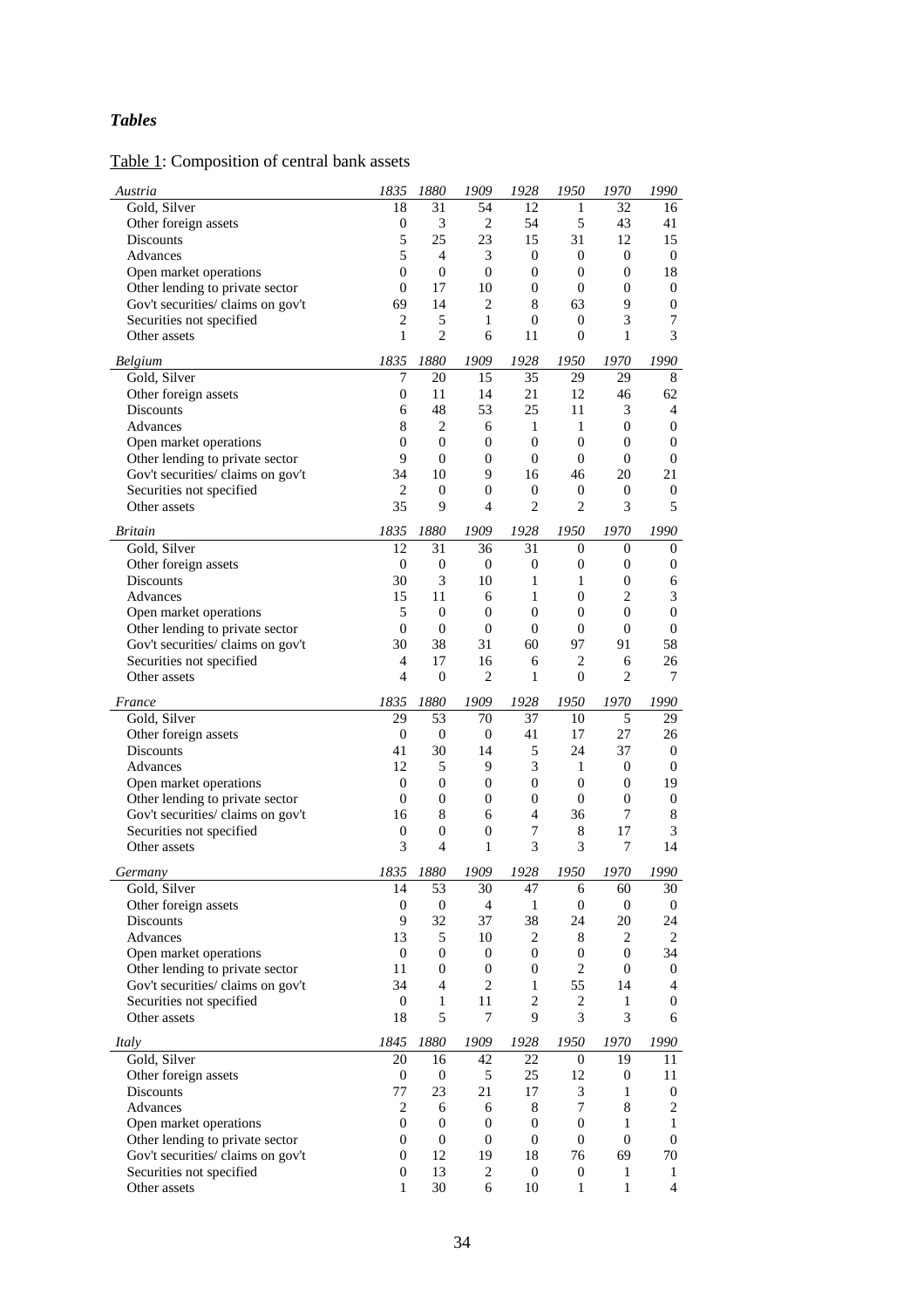| Netherlands                       | 1835             | 1880             | 1909             | 1928             | 1950             | 1970           | 1990             |
|-----------------------------------|------------------|------------------|------------------|------------------|------------------|----------------|------------------|
| Gold, Silver                      | 46               | 65               | 44               | 57               | 17               | 55             | 35               |
| Other foreign assets              | $\overline{0}$   | $\theta$         | 5                | 26               | 26               | 28             | 43               |
| <b>Discounts</b>                  | 23               | 18               | 19               | 9                | $\mathbf{0}$     | $\overline{2}$ | $\boldsymbol{0}$ |
| Advances                          | 30               | 17               | 21               | 8                | 1                | $\mathbf{0}$   | 14               |
| Open market operations            | $\boldsymbol{0}$ | $\boldsymbol{0}$ | $\boldsymbol{0}$ | $\boldsymbol{0}$ | $\boldsymbol{0}$ | 12             | $\overline{4}$   |
| Other lending to private sector   | $\boldsymbol{0}$ | $\boldsymbol{0}$ | $\,$ 8 $\,$      | $\boldsymbol{0}$ | $\overline{0}$   | $\overline{0}$ | $\overline{0}$   |
| Gov't securities/ claims on gov't | $\theta$         | $\mathbf{0}$     | $\theta$         | $\mathbf{0}$     | 56               | $\overline{0}$ | $\overline{0}$   |
| Securities not specified          | $\overline{0}$   | $\overline{0}$   | 3                | $\boldsymbol{0}$ | $\overline{0}$   | 0              | $\overline{0}$   |
| Other assets                      | $\theta$         | $\theta$         | 1                | $\mathbf{0}$     | $\theta$         | 3              | 5                |
| Norway                            | 1835             | 1880             | 1909             | 1928             | 1950             | 1970           | 1990             |
| Gold, Silver                      | 35               | 49               | 42               | 31               | 3                | 1              | $\overline{0}$   |
| Other foreign assets              | $\mathbf{0}$     | $\mathbf{0}$     | 6                | 9                | 8                | 46             | 53               |
| <b>Discounts</b>                  | 7                | 30               | 32               | 26               | $\mathbf{0}$     | 0              | $\boldsymbol{0}$ |
| Advances                          | $\mathbf{0}$     | $\boldsymbol{0}$ | $\mathbf{1}$     | 21               | $\boldsymbol{0}$ | $\overline{0}$ | 31               |
| Open market operations            | $\overline{0}$   | $\overline{0}$   | $\mathbf{1}$     | $\overline{0}$   | $\overline{0}$   | $\overline{0}$ | $\boldsymbol{0}$ |
| Other lending to private sector   | 56               | 21               | $\overline{2}$   | $\mathbf{0}$     | $\theta$         | 1              | $\mathbf{0}$     |
| Gov't securities/ claims on gov't | $\overline{0}$   | $\mathbf{0}$     | $\overline{0}$   | $\overline{0}$   | 87               | 39             | 13               |
| Securities not specified          | $\overline{0}$   | $\overline{0}$   | 11               | 5                | 1                | 9              | $\boldsymbol{0}$ |
| Other assets                      | 1                | $\theta$         | 5                | 8                | 1                | 4              | $\overline{2}$   |
| Switzerland                       | 1835             | 1880             | 1909             | 1928             | 1950             | 1970           | 1990             |
| Gold, Silver                      |                  |                  | 39               | 48               | 90               | 51             | 22               |
| Other foreign assets              |                  |                  | 14               | 22               | $\overline{4}$   | 45             | 70               |
| <b>Discounts</b>                  |                  |                  | 32               | 18               | 3                | $\overline{c}$ | 1                |
| Advances                          |                  |                  | 4                | 7                | 1                | 1              | $\mathbf{0}$     |
| Open market operations            |                  |                  | $\theta$         | $\overline{0}$   | $\overline{0}$   | $\overline{0}$ | 0                |
| Other lending to private sector   |                  |                  | $\theta$         | $\mathbf{0}$     | $\mathbf{0}$     | $\mathbf{0}$   | $\overline{0}$   |
| Gov't securities/ claims on gov't |                  |                  | $\theta$         | $\overline{0}$   | $\overline{0}$   | $\overline{0}$ | $\boldsymbol{0}$ |
| Securities not specified          |                  |                  | 3                | $\overline{c}$   | 1                | 1              | 5                |
| Other assets                      |                  |                  | 8                | 3                | 1                | $\theta$       | 1                |
| <b>United States</b>              | 1831             | 1880             | 1909             | 1928             | 1950             | 1970           | 1990             |
| Gold, Silver                      | 16               | $\overline{a}$   | $\overline{a}$   | $\overline{51}$  | 46               | 12             | $\overline{4}$   |
| Other foreign assets              | $\overline{c}$   |                  |                  | $\boldsymbol{0}$ | $\overline{0}$   | $\mathbf{0}$   | 3                |
| Discounts                         | 63               |                  | L,               | 20               | $\mathbf{0}$     | $\overline{0}$ | $\overline{0}$   |
| Advances                          | $\mathbf{0}$     |                  |                  | $\boldsymbol{0}$ | $\overline{0}$   | $\overline{0}$ | $\overline{0}$   |
| Open market operations            | $\theta$         |                  |                  | 9                | $\overline{0}$   | $\mathbf{0}$   | 6                |
| Other lending to private sector   | $\overline{0}$   |                  |                  | $\boldsymbol{0}$ | $\mathbf{0}$     | $\overline{0}$ | $\boldsymbol{0}$ |
| Gov't securities/ claims on gov't | 10               |                  |                  | $\overline{4}$   | 44               | 70             | 74               |
| Securities not specified          | $\overline{0}$   |                  |                  | $\Omega$         | $\overline{0}$   | $\overline{0}$ | $\overline{0}$   |
| Other assets                      | 9                |                  |                  | 16               | 10               | 17             | 14               |
|                                   |                  |                  |                  |                  |                  |                |                  |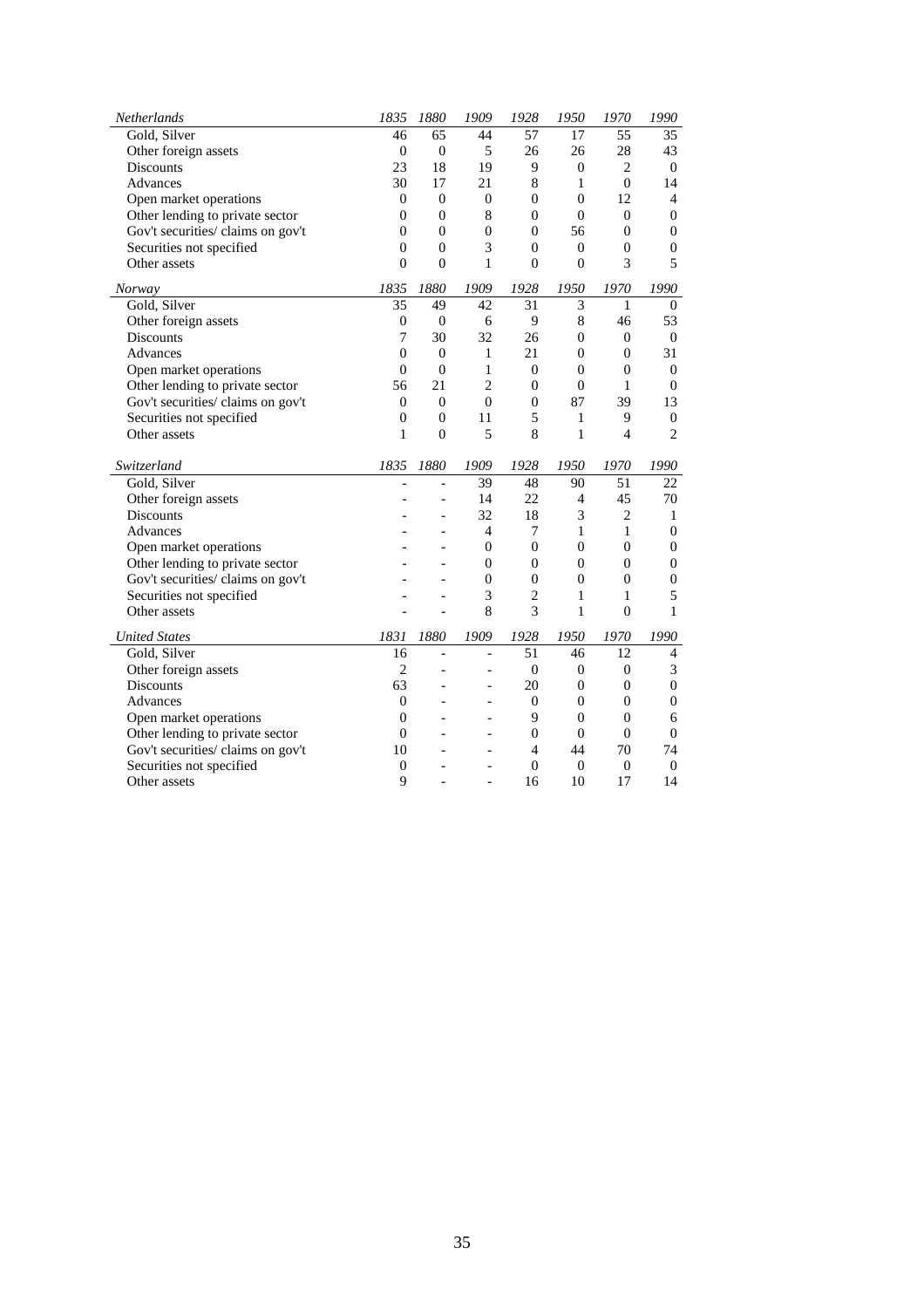|      | AT | BЕ | CН | DE | FR | IT | $N\!L$ | NO | UK |
|------|----|----|----|----|----|----|--------|----|----|
| 1820 | 74 |    |    | 71 | 6  |    | 60     | 91 |    |
| 1830 | 51 |    |    | 51 | 9  |    | 60     | 89 | 64 |
| 1840 | 34 |    |    | 43 | 8  | 11 | 33     | 84 | 36 |
| 1850 | 43 | 9  |    | 30 | 18 | 25 | 22     | 66 | 18 |
| 1860 | 38 | 3  |    | 14 | 16 | 26 | 33     | 52 | 25 |
| 1870 | 21 | 3  |    | 15 | 9  | 13 | 33     | 41 | 38 |
| 1880 | 15 | 6  |    | 17 | 25 | 4  | 44     | 32 | 51 |
| 1890 | 16 | 7  |    | 18 | 33 | 5  | 46     | 20 | 44 |
| 1900 | 13 | 10 | 10 | 16 | 40 | 17 | 47     | 26 | 68 |
| 1910 | 19 | 12 | 15 | 11 | 34 | 23 | 50     | 19 | 50 |

Table 2: Share of advances in domestic lending (advances + discounts)

*Note:* For Norway, mortgage lending is included in domestic lending. War and immediate post-war periods (1914-1919) are excluded from the calculation.

|      | AT    | BЕ     | CН     | DE     | FR    | IT     | NL     | NO     | UK     | US             |
|------|-------|--------|--------|--------|-------|--------|--------|--------|--------|----------------|
| 1830 | 90    |        |        |        |       |        |        |        | $-63$  |                |
| 1840 | 40    |        |        |        | 6     |        | 5      |        | $-49$  |                |
| 1850 | 117   | $-10$  |        |        | 12    |        | 14     |        | $-16$  |                |
| 1860 | 5     | $-38$  |        | $-67$  | $-35$ |        | $-12$  |        | $-15$  |                |
| 1870 | $-18$ | $-34$  |        | $-96$  | $-48$ |        | $-26$  |        | $-40$  |                |
| 1880 | $-54$ | $-36$  |        | $-106$ | $-46$ | -84    | $-35$  |        | -74    |                |
| 1890 | $-31$ | $-71$  | $-67$  | $-89$  | $-41$ | $-161$ | $-55$  |        | $-87$  |                |
| 1900 | $-37$ | $-54$  | $-55$  | $-103$ | $-60$ | $-100$ | $-37$  |        | $-48$  |                |
| 1910 | $-33$ | $-81$  | $-28$  | $-88$  | $-44$ | $-77$  | $-29$  |        | $-45$  |                |
| 1920 | $-32$ | $-66$  | $-62$  | $-92$  | $-92$ | $-19$  | $-51$  |        | -56    | 45             |
| 1930 | $-93$ | $-50$  | $-48$  | $-57$  | $-45$ | $-12$  | $-143$ |        | $-115$ | $-30$          |
| 1940 |       |        | $-20$  |        |       |        |        |        | $-149$ | $-2$           |
| 1950 |       | $-195$ | $-52$  | $-8$   | 29    |        | $-96$  | 37     | $-105$ | $\overline{4}$ |
| 1960 | 44    | $-145$ | $-36$  | $\tau$ | 73    |        | $-97$  | 193    | $-39$  | 18             |
| 1970 | 81    | $-129$ | $-121$ | 126    | $-55$ | 216    | $-29$  | 118    | $-68$  | 65             |
| 1980 | 219   |        | $-56$  | 151    | $-84$ | 53     | 104    | 18     | $-66$  | 133            |
| 1990 | 101   |        |        | 102    | $-79$ | 51     | 106    | $-44$  | $-21$  | 44             |
| 2000 | $-92$ | $-92$  | $-92$  | $-92$  | $-92$ | $-92$  | $-92$  | $-160$ | $-3$   | $-40$          |

Table 3: Average spreads between market and standing facility rates in basis points

*Note:* War and immediate post-war periods (1914-1919 and 1939-1945) are excluded from the calculation. Countries having adopted the euro have the same value for 2000. These double observations were not considered in figure 5.